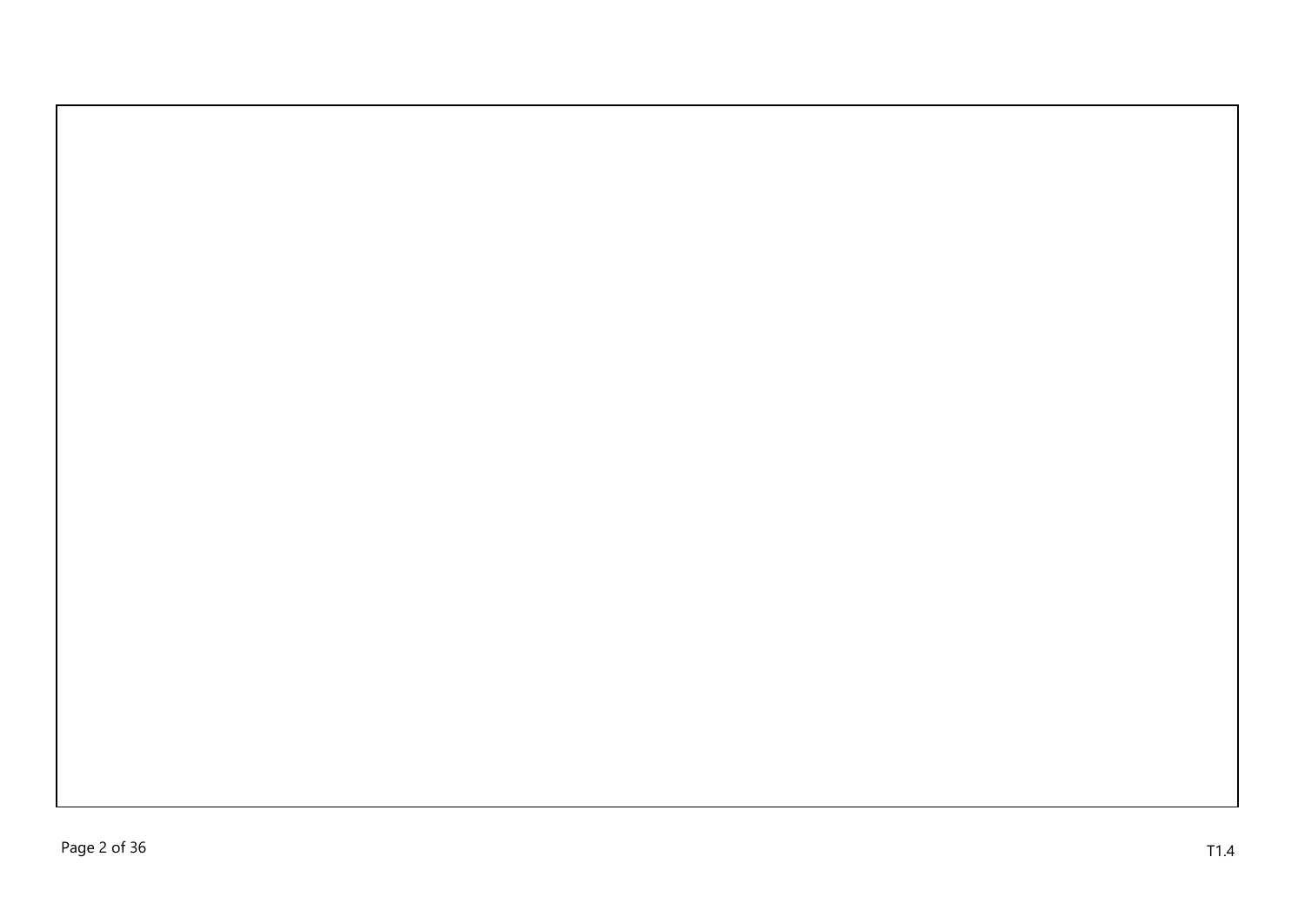| #               | Island | House Name                                | Name                     | Sex       | National ID | ، ه ، ره<br>د ، برگ                                                        | ىئرىتر                    |
|-----------------|--------|-------------------------------------------|--------------------------|-----------|-------------|----------------------------------------------------------------------------|---------------------------|
| Male'           |        |                                           |                          |           |             |                                                                            |                           |
|                 | Male'  | Hulhu Male'. 12 Residence 2-06            | Mudhaafiu Zubair         | ${\sf M}$ | A149078     | $2-06$ مَدْوَّدَ $12$ مَدْسٍ عَمْرَ سَمْرَ 2.06                            | בתקב בסתי                 |
| $\overline{c}$  | Male'  | Hulhu Male'. Amber Terrace 1 R-<br>15/01  | Aminath Ali              | F         | A023664     | $15/01$ $22/1$ $22/9$<br>و و و ي.<br>رنونونو .                             | ړې په کړې                 |
| $\vert$ 3       | Male'  | Hulhu Male'. Amber Terrace 2 R-<br>16/06  | Aminath Haroon           | F         | A071701     | $16/06$ $22$ $22$ $22$<br>ر و و ء .<br>رند <del>و</del> و .                | و د و وده                 |
| $\overline{4}$  | Male'  | Hulhu Male'. Amber Terrace 2 R-<br>16/06  | Aishath Malsa Ibrahim    | F.        | A321183     | $16/06$ مَرْجَعَة $2$ مَحْمَد $2$ مَحْمَد $2$<br>و و وي.<br>رنگوگو         | وأرشكم وكرمش ركائريرو     |
| 5               | Male'  | Hulhu Male'. Bimuge No 10654<br>Flat 03-B | Lugman Ismail            | M         | A092708     | <i>سَرْمُهُ جَ</i> 10654 كَرْمُرْھِ 2,9-ھ<br>و و ده و د<br>رنور خو . ص و ی | ووومر برسۇمبۇ             |
| $6\overline{6}$ | Male'  | Hulhu Male'. Bimuge No 10654<br>Flat 03-B | Mariyam Thasleema        | F         | A127314     | $-03$ $229$ $10654$ $222$<br>و و دی.<br>رنگوگر ۱۰ مونی                     | رەرە بەھبۇد               |
| $\overline{7}$  | Male'  | Hulhu Male'. Flat 11-1-05                 | Naeema Abdul Haleem      | F.        | A107066     | $11 - 1 - 05$ $22 - 22$                                                    | سَمِيعٌ رەھىر دەر         |
| 8               | Male'  | Hulhu Male'. Flat 11-1-07                 | Ibrahim Jayashan Midhath | M         | A350298     | $11 - 1 - 07$ $22 - 532$                                                   |                           |
| 9               | Male'  | Hulhu Male'. Flat 11-1-07                 | Mariyam Shaha Midhath    | F.        | A350300     | $11 - 1 - 07$ $22 - 52$                                                    | رەرە شەم دىرد             |
| 10              | Male'  | Hulhu Male'. Flat 12-1-04                 | Ahmed Inayath            | M         | A081332     | $12 - 1 - 4$ وَوَصَى 4-1-12                                                | גם גב הייתר ב             |
| 11              | Male'  | Hulhu Male'. Flat 12-4-02                 | Ibrahim Sharmeel         | M         | A018816     | $12 - 4 - 02$ $22 - 52$                                                    | رەپرىر ئىكرى              |
| 12              | Male'  | Hulhu Male'. Flat 12-4-02                 | Fathimath Zahir          | F.        | A161384     | $12 - 4 - 02$ $22 - 52$                                                    | ر موځو ځېږ                |
| 13              | Male'  | Hulhu Male'. Flat 13-3-05                 | Ibrahim Ahmed            | M         | A051132     | $13 - 3 - 05$ $22 - 52$                                                    | גפת הפיק בי               |
| 14              | Male'  | Hulhu Male'. Flat 13-3-05                 | Thorif Ibrahim           | M         | A211225     | $13 - 3 - 05$ $22 - 52$                                                    | پ <sub>ج</sub> مرز مرگیرد |
| 15              | Male'  | Hulhu Male'. Flat 13-3-05                 | Rifdha Ibrahim           | F         | A211226     | $13 - 3 - 05$ $22 - 52$                                                    | أبروتر المقاتر و          |
| 16              | Male'  | Hulhu Male'. Flat 13-3-08                 | <b>FAISAL IBRAHIM</b>    | M         | A026146     | $13 - 3 - 08$ $22 - 52$                                                    | تەسىر مەھمىر              |
| 17              | Male'  | Hulhu Male'. Flat 13-3-08                 | Ahmed Ismail             | M         | A031666     | $13 - 3 - 08$ $22 - 52$                                                    | رەرد رەشىمە               |
| 18              | Male'  | Hulhu Male'. Flat 155-1-04                | Mohamed Rasheed          | M         | A059885     | $155 - 1 - 04$ $223 - 22$                                                  | ورەر و كەنبەتر            |
| 19              | Male'  | Hulhu Male'. Flat 155-1-04                | Aishath Maakhath         | F.        | A151205     | $155 - 1 - 04$ $223 - 532$                                                 | وكرمشكم وتزمي             |
| 20              | Male'  | Hulhu Male'. Flat 155-1-04                | Majudhu Rasheed          | M         | A246610     | $155 - 1 - 04$ $223 - 22$                                                  | ر و و<br>وقع تر مرشوتر    |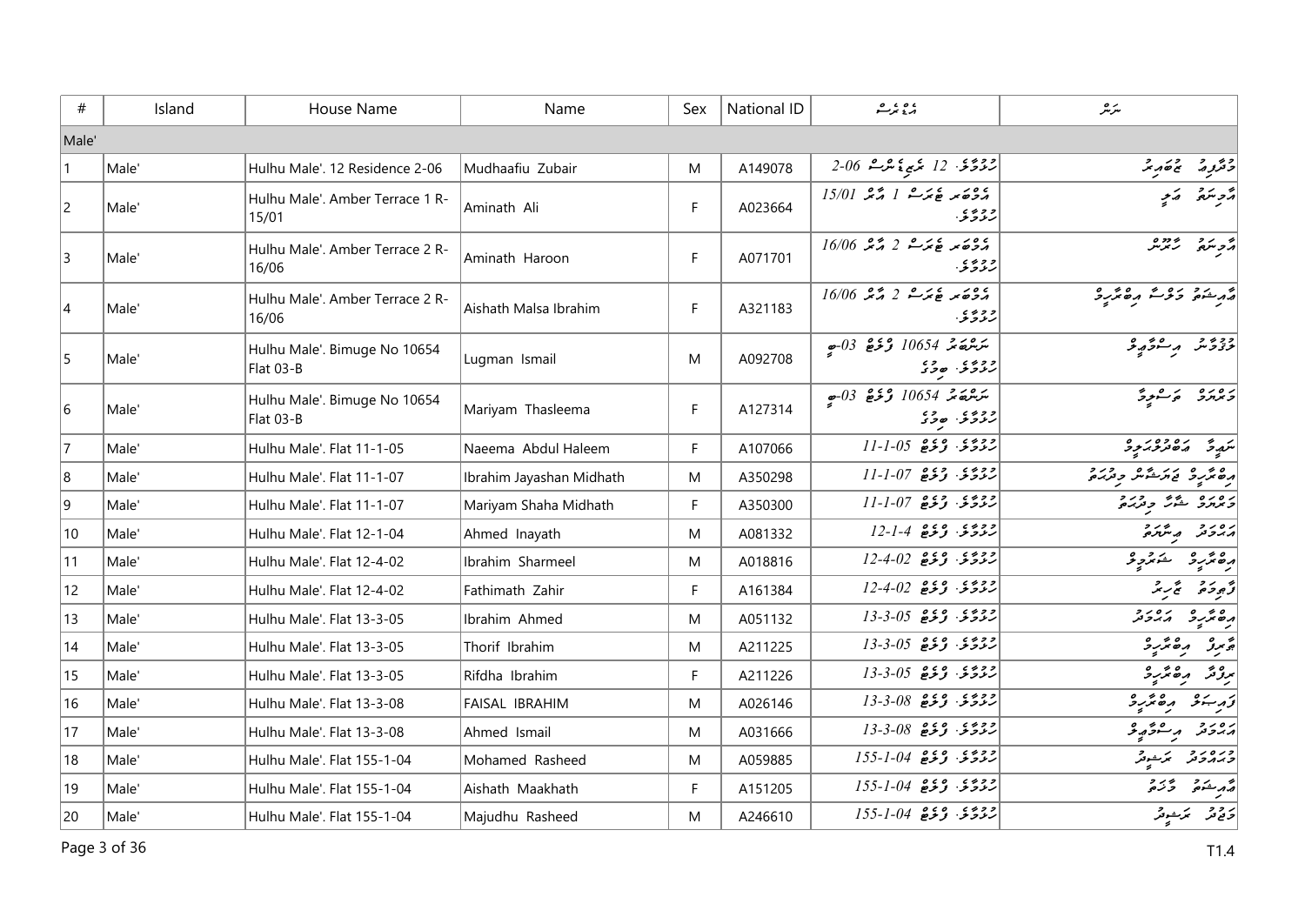|       |                            |                            |                |         |                                       | أير سكركر في مركب وكر                                                                                                                                                                            |
|-------|----------------------------|----------------------------|----------------|---------|---------------------------------------|--------------------------------------------------------------------------------------------------------------------------------------------------------------------------------------------------|
| Male' | Hulhu Male'. Flat 155-3-05 | Aishath Shakira            | F.             | A088097 |                                       | مەر شكىم شىرىم                                                                                                                                                                                   |
| Male' | Hulhu Male'. Flat 155-3-05 | Aminath Zaha Ali           | F              | A361868 | $155 - 3 - 05$ وَقَرْحَ $25 - 3 - 05$ | أأوسكم بمائر أأبر                                                                                                                                                                                |
| Male' | Hulhu Male'. Flat 155-G-06 | Abdulla Haleem             | M              | A063512 |                                       | <mark>رەم</mark> راللە تەم <u>و</u> ق                                                                                                                                                            |
| Male' | Hulhu Male'. Flat 156-1-05 | Hassan Musthafa            | M              | A063560 | $156 - 1 - 05$ وَوَصَعَ 156-1         | يز کشش ته شهرون                                                                                                                                                                                  |
| Male' | Hulhu Male'. Flat 156-1-05 | Zulaikha Abdullah          | F              | A154603 | $156 - 1 - 05$ $22$ $32$              | تحصيرته وكالحدالله                                                                                                                                                                               |
| Male' | Hulhu Male'. Flat 156-1-05 | Maisha Musthafa            | F.             | A221994 | $156 - 1 - 05$ $22$ $32$              | أؤرث وبنبوز                                                                                                                                                                                      |
| Male' | Hulhu Male'. Flat 156-1-05 | Maasaa Musthafa            | F              | A224396 | $156 - 1 - 05$ $22$ $32$              | د شه د و ماره                                                                                                                                                                                    |
| Male' | Hulhu Male'. Flat 156-2-03 | Mohamed Shameem            | M              | A011365 | $156 - 2 - 03$ $253 - 2$              | ورەرو شەرو                                                                                                                                                                                       |
| Male' | Hulhu Male'. Flat 156-2-03 | Shafeega Mohamed           | F              | A071368 | $156 - 2 - 03$ وَوَصَعَ $2 - 03$      | شَرَرٍ تَرَ وَبَرور وَ                                                                                                                                                                           |
| Male' | Hulhu Male'. Flat 156-G-01 | Ismail Faiz                | M              | A043520 |                                       | ر شۇر قۇرچ                                                                                                                                                                                       |
| Male' | Hulhu Male'. Flat 156-G-04 | Mariyam Fauziyya           | F              | A118477 |                                       | במתכ נגבמת                                                                                                                                                                                       |
| Male' | Hulhu Male'. Flat 157-1-01 | Saniya Ibrahim             | F              | A163297 | $157 - 1 - 01$ $223 - 22$             | رە ئەرد<br>السمسرير                                                                                                                                                                              |
| Male' | Hulhu Male'. Flat 158-1-01 | Aminath Aliya              | F              | A077538 | $158 - 1 - 01$ $223 - 522$            | أزويتني أزمراز                                                                                                                                                                                   |
| Male' | Hulhu Male'. Flat 158-3-04 | Mariyam Latheefa           | F              | A101011 | $158 - 3 - 04$ $223 - 522$            | أوسروا وتحيي                                                                                                                                                                                     |
| Male' | Hulhu Male'. Flat 158-3-04 | Mohamed Niyaz              | M              | A122195 | $158 - 3 - 04$ $22.3 - 53.2$          | ورەرو سۇھ                                                                                                                                                                                        |
| Male' | Hulhu Male'. Flat 159-2-04 | Aminath Leela              | F              | A141478 | $159 - 2 - 04$ $22 - 32$              | أزوبترة ويؤ                                                                                                                                                                                      |
| Male' | Hulhu Male'. Flat 159-3-04 | Ali Afaaq                  | M              | A058071 | $159 - 3 - 04$ $22 - 32$              | پر پروژ                                                                                                                                                                                          |
| Male' | Hulhu Male'. Flat 159-G-03 | Asma Moosa                 | F              | A102570 | $159 - 03$ وَوَى $2$ $55$ $2$         | كەن ئەستە                                                                                                                                                                                        |
| Male' | Hulhu Male'. Flat 159-G-03 | Aishath Shabaa             | F              | A394143 | $159 - 03$ وَوَى $03$ -بِي-159        | أمار مشكاة المشكاة                                                                                                                                                                               |
| Male' | Hulhu Male'. Flat 159-G-04 | Asia Ali Naseer            | F.             | A079713 |                                       | قرسوق وكالمح الكرسوقى                                                                                                                                                                            |
| Male' | Hulhu Male'. Flat 160-2-04 | Ibrahim Jamal              | M              | A098103 | $160 - 2 - 04$ $222 - 32$             | دە ئەر ئەۋى                                                                                                                                                                                      |
| Male' | Hulhu Male'. Flat 160-2-04 | Mariyam Hafeeza            | F              | A102216 | $160 - 2 - 04$ $222 - 32$             | د ۱۵۷۵ - برتوڅ                                                                                                                                                                                   |
| Male' | Hulhu Male'. Flat 160-3-02 | Aishath Hafeeza            | F.             | A147951 | $160 - 3 - 02$ $22 - 32$              | مەر خىم كىرىم                                                                                                                                                                                    |
| Male' | Hulhu Male'. Flat 160-3-02 | Mariyam Shiuna             | F              | A147959 | $160 - 3 - 02$ وَوَصَى 20-3-00        | أو يورو شور شر                                                                                                                                                                                   |
|       | Hulhu Male'. Flat 160-3-02 | Mohamed Misbah             | M              | A233085 | $160 - 3 - 02$ $22 - 32$              |                                                                                                                                                                                                  |
|       | Male'<br>Male'             | Hulhu Male'. Flat 155-3-01 | Ismail Rasheed | M       | A092555                               | $155 - 3 - 01$ $22 - 32$<br>$155 - 3 - 05$ $253 - 352$<br>$155$ - وَوَعْ $06$ - وِ-155<br>$156 - 01$ وَوَى $2$ $\sim$ $\sim$<br>$156 - 04$ وَوَى $156 - 04$<br>$159 - 04$ وَوَى $64$ -بِي- $159$ |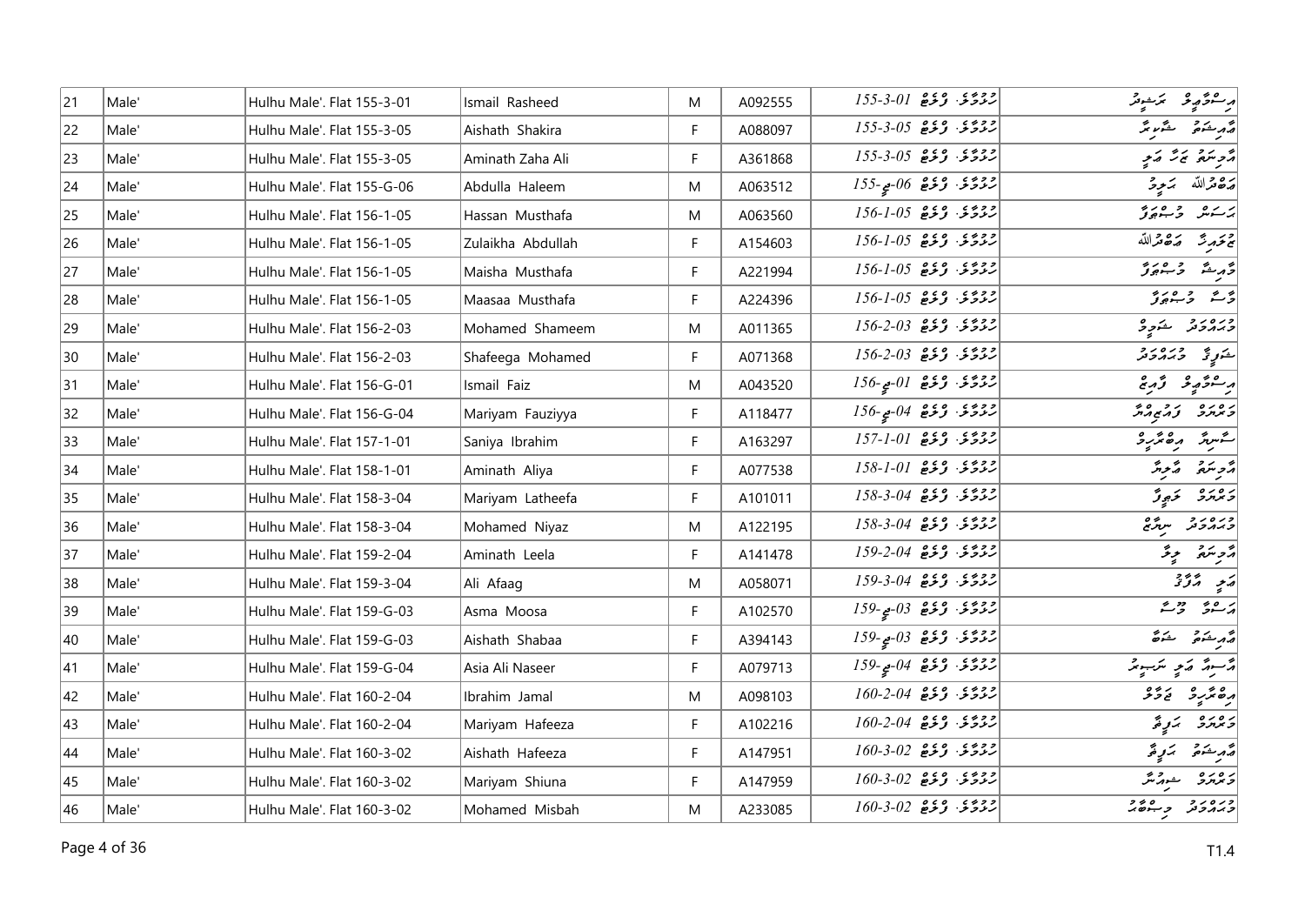| 47 | Male' | Hulhu Male'. Flat 160-G-02 | Hussain Riyaz          | M         | A064183 | $160$ -يوگو. ووگا $02$ -يو $-160$        | جرستمهریش مورگزشته                              |
|----|-------|----------------------------|------------------------|-----------|---------|------------------------------------------|-------------------------------------------------|
| 48 | Male' | Hulhu Male'. Flat 160-G-04 | Hawwa Sajuna           | F         | A098334 | $160$ -يوگو. وڏھ $-94$ -يو $-160$        | پره پر سکه تر                                   |
| 49 | Male' | Hulhu Male'. Flat 161-2-03 | Ahmed Hussain          | M         | A154068 | $161 - 2 - 03$ وَوَصَعْ $65.2$           | أرور وحسكه مثر                                  |
| 50 | Male' | Hulhu Male'. Flat 161-2-03 | Aishath Shaalinee      | F         | A259681 | $161 - 2 - 03$ $223 - 532$               | أقهر مشكاة المستكونين                           |
| 51 | Male' | Hulhu Male'. Flat 161-2-03 | Fathimath Shaliya      | F         | A259683 | $161 - 2 - 03$ $22 - 32$                 | أوُّبُوحَمُّ شُوَّرِيرُ                         |
| 52 | Male' | Hulhu Male'. Flat 161-2-03 | Mohamed Shaihaan       | M         | A277239 | $161 - 2 - 03$ وَوَصَى $-161$            | ورەرو شەربىر                                    |
| 53 | Male' | Hulhu Male'. Flat 161-2-03 | Mariyam Shaahiya       | F         | A369415 | $161 - 2 - 03$ وَوَصَعَ $161 - 2 - 03$   | رەرە شەرپە                                      |
| 54 | Male' | Hulhu Male'. Flat 161-G-02 | Abdulla Ibrahim        | M         | A042797 | $161$ -يوگو. وگوھ 20-ي $-161$            | ەھىراللە<br>ەھ ترىرى                            |
| 55 | Male' | Hulhu Male'. Flat 161-G-03 | Aishath Yumna          | F         | A158102 | $161$ -بِدَدَّنْ وَوْهِ $03$ -بِي- $161$ | وكرم شكوح الرحر مكر                             |
| 56 | Male' | Hulhu Male'. Flat 162-1-01 | Aminath Maashaa        | F         | A099775 | $162 - 1 - 01$ وَوَصَعَ $1 - 1 - 2$      | أأدجر المراكب وأراديثم                          |
| 57 | Male' | Hulhu Male'. Flat 162-2-02 | Aishath Afeefa Moosa   | F         | A065417 | $162 - 2 - 02$ $22 - 2 - 52$             | أمار شوم أمرير والمحمد                          |
| 58 | Male' | Hulhu Male'. Flat 162-2-03 | Sanfa Ali Didi         | F         | A006211 | $162 - 2 - 03$ وَوَصَعَ $2 - 2 - 03$     | سەشۇر كەبچەتچەت                                 |
| 59 | Male' | Hulhu Male'. Flat 162-2-04 | Fareeda Yoosuf         | F         | A064602 | $162 - 2 - 04$ وَوَصَعْ $04$ -2-2        | ۇيدىگە جۇمسۇم                                   |
| 60 | Male' | Hulhu Male'. Flat 162-3-01 | Fathmath Ahmed         | F         | A018395 | $162 - 3 - 01$ $22 - 3 - 1$              | و ده ده ده د                                    |
| 61 | Male' | Hulhu Male'. Flat 162-3-01 | Zubana Ali             | F         | A018935 | $162 - 3 - 01$ $223 - 322$               | ج څ شه په کړم په                                |
| 62 | Male' | Hulhu Male'. Flat 162-G-04 | Abdul Gayoom           | M         | A061538 | $162$ -ي د و د و 94 - 162-يو $-$ 162     | ر ه و ه ر ه دوه<br>پره تر پر بر بر              |
| 63 | Male' | Hulhu Male'. Flat 163-2-02 | Khalid Yoosuf          | M         | A025056 | $163 - 2 - 02$ وَوَصَعَ 20-2-163         | انژونر انزل ده ده<br>انژوند انزلسون             |
| 64 | Male' | Hulhu Male'. Flat 163-2-04 | Mohamed Musthafa Moosa | M         | A036559 | $163 - 2 - 04$ وَوَصَع $-2$              | وره رو د و ره دو ه<br><i>و پرو</i> تر و ښوژ و ت |
| 65 | Male' | Hulhu Male'. Flat 164-2-02 | Saeed Adam             | M         | A032447 | $164 - 2 - 02$ وَوَصَعَ 20-2-164         | سەر ئە ئەترى                                    |
| 66 | Male' | Hulhu Male'. Flat 164-2-03 | Aminath Shakeeba       | F         | A079944 | $164 - 2 - 03$ $22 - 32$                 | أزويتهم شربوة                                   |
| 67 | Male' | Hulhu Male'. Flat 164-3-05 | Aminath Shazlee        | F         | A299713 | $164 - 3 - 05$ وَوَصَعَ 50-3-164         | وحريرة الشيحو                                   |
| 68 | Male' | Hulhu Male'. Flat 164-G-04 | Khadeeja Mohamed       | F         | A039456 | $164$ -يوگو. ووقع -04-ي $-$ 164          | كترقح ورورو                                     |
| 69 | Male' | Hulhu Male'. Flat 164-G-05 | Ahmed Shakir           | M         | A054137 | $164$ - وَوَى وَوَى $-05$ - وِ $-164$    | رەرد شەر                                        |
| 70 | Male' | Hulhu Male'. Flat 165-1-01 | Aishath Saeedha        | F         | A005869 | $165 - 1 - 01$ وَوَصَعَ $1 - 1 - 1$      | مەر شىم ئىسىمى ئىش                              |
| 71 | Male' | Hulhu Male'. Flat 165-1-01 | Abdulla Mohamed Didi   | M         | A027286 | $165 - 1 - 01$ وَوَصَعَ $1 - 1 - 1$      | رە داللە ھەرەر دىرىر                            |
| 72 | Male' | Hulhu Male'. Flat 165-1-01 | Mohamed Zayaan Abdulla | ${\sf M}$ | A350178 | $165 - 1 - 01$ $22.$ $33.2$              | وره رو بروه ره دالله                            |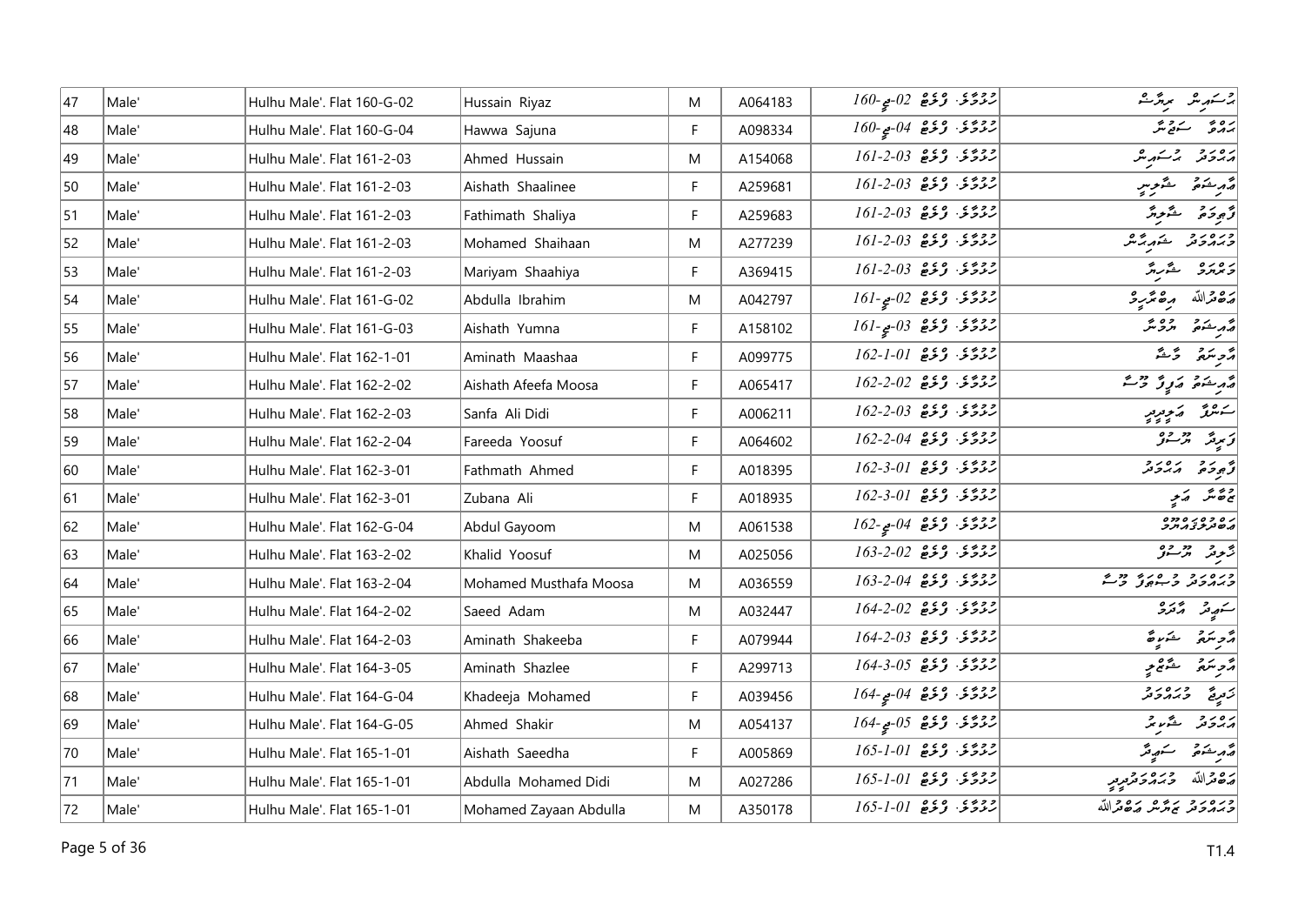| 73 | Male' | Hulhu Male'. Flat 165-G-01 | Aishath Ina            | F  | A144667 | $165 - 01$ وَكَرْبَوْ $01$ - فِي-165 $\frac{25}{5}$ | قەرشنى مەش                     |
|----|-------|----------------------------|------------------------|----|---------|-----------------------------------------------------|--------------------------------|
| 74 | Male' | Hulhu Male'. Flat 166-2-01 | Ali Naseer Abdul Gadir | M  | A047607 | $166 - 2 - 01$ $223 - 322$                          | ג׳ צֶ תֹוֹיְתָי הַסְּתְלֹצְתֶ  |
| 75 | Male' | Hulhu Male'. Flat 166-2-02 | Ali Shah               | M  | A047182 | $166 - 2 - 02$ وَوَصَى 20-2                         | ړې شر                          |
| 76 | Male' | Hulhu Male'. Flat 166-3-01 | Mausoom Ibrahim        | M  | A073775 | $166 - 3 - 01$ $22 - 32$                            | ر و وه<br>د پر سوو<br>ەھ ترىرو |
| 77 | Male' | Hulhu Male'. Flat 166-G-01 | Ibrahim Zahir          | M  | A010662 | $166 - 01$ دېگور وي. $01 - 4 - 1$                   | رە ئۇرۇ ئۇرىز                  |
| 78 | Male' | Hulhu Male'. Flat 167-1-02 | Mohamed Ahmed Manik    | M  | A082808 | $167 - 1 - 02$ وَوَصَعَ $-1 - 1 - 1$                | כנסנכ נסנכנית                  |
| 79 | Male' | Hulhu Male'. Flat 167-1-04 | Aishath Naaz           | F. | A096299 | $167 - 1 - 04$ وَوَصَع 167-1                        | أقدم شرقه متثبتي               |
| 80 | Male' | Hulhu Male'. Flat 167-2-01 | Shadiya Adam           | F  | A075923 | $167 - 2 - 01$ $223 - 552$                          | شگورگر گرفرو                   |
| 81 | Male' | Hulhu Male'. Flat 167-3-03 | Mohamed Ihsan          | M  | A056358 | $167 - 3 - 03$ $22$ $3 - 3 - 2$                     | ورەرو مەشھر                    |
| 82 | Male' | Hulhu Male'. Flat 167-3-03 | Lahfa Ihsan            | F  | A257568 | $167 - 3 - 03$ وَوَصَعَ $03 - 3 - 167$              | لرجيق مايا مشرها               |
| 83 | Male' | Hulhu Male'. Flat 167-3-03 | Shifa Ihsan            | F. | A351703 | $167 - 3 - 03$ $22$ $32$                            | خبور محمد مرکز میگر            |
| 84 | Male' | Hulhu Male'. Flat 167-3-03 | Shafa Ihsan            | F  | A351705 | $167 - 3 - 03$ $22$ $3 - 3 - 2$                     | خۇ مەشقىر                      |
| 85 | Male' | Hulhu Male'. Flat 167-3-03 | Shaam Ihsan            | M  | A371910 | $167 - 3 - 03$ وَوَصَعْ $03$ -3-03                  | شرو مرکشگر                     |
| 86 | Male' | Hulhu Male'. Flat 167-3-03 | Shaaha Ihsan           | F  | A371913 | $167 - 3 - 03$ $22$ $3 - 3 - 2$                     | شۇڭ مەشكىلگە                   |
| 87 | Male' | Hulhu Male'. Flat 167-G-01 | Mohamed Saeed          | M  | A076861 | $167 - 01$ وَوَى $2$                                | ورەر دىر                       |
| 88 | Male' | Hulhu Male'. Flat 167-G-01 | Fathimath Saeed        | F  | A302543 | $167 - 01$ وَوَوْ $\cdot$ وَوَوْعَ $01$ - وِ $-7$   | تزجوخرة كالميثر                |
| 89 | Male' | Hulhu Male'. Flat 167-G-02 | Zulaikha Moosa         | F. | A130950 | $167 - 02$ وَوَى $2$ - مِ                           | أنج ترور محر المحر المحر       |
| 90 | Male' | Hulhu Male'. Flat 167-G-04 | Ali Faisal             | M  | A010664 | $167 - 04$ وَوَى $167 - 04$                         | ړي زېږېد                       |
| 91 | Male' | Hulhu Male'. Flat 168-1-01 | Shirmeena Najeeb       | F  | A162777 | $168 - 1 - 01$ $223 - 322$                          | شوندويتر سكوة                  |
| 92 | Male' | Hulhu Male'. Flat 168-1-04 | Fahumiyya Ibrahim      | F  | A056174 | $168 - 1 - 04$ $223 - 522$                          | צ בכתול תפיל ב                 |
| 93 | Male' | Hulhu Male'. Flat 168-1-04 | Mohamed Ibrahim        | M  | A104195 | $168 - 1 - 04$ وَوَصَعْ 168-1                       | כמהכת השתיק                    |
| 94 | Male' | Hulhu Male'. Flat 168-1-04 | Aminath Roona          | F. | A157406 | $168 - 1 - 04$ $223 - 522$                          | ה ביתוח ודיות                  |
| 95 | Male' | Hulhu Male'. Flat 168-1-04 | Ibrahim Raamy Rifath   | M  | A284152 | $168 - 1 - 04$ وَوَصَع 168-1                        | مەھترىرە ترىپ بىرومە           |
| 96 | Male' | Hulhu Male'. Flat 168-1-04 | Fathimath Nazneen      | F  | A286717 | $168 - 1 - 04$ وَوَصَع 168-1                        | ۇي <sub>و</sub> دۇ شىرسى       |
| 97 | Male' | Hulhu Male'. Flat 168-3-04 | Mohamed Ali            | M  | A125792 | $168 - 3 - 04$ $22.$ $32$                           | ورەرو كەي                      |
| 98 | Male' | Hulhu Male'. Flat 168-3-04 | Ahmed Yamin            | M  | A268991 | $168 - 3 - 04$ $22$ $32$                            | رەر پەرچە                      |
|    |       |                            |                        |    |         |                                                     |                                |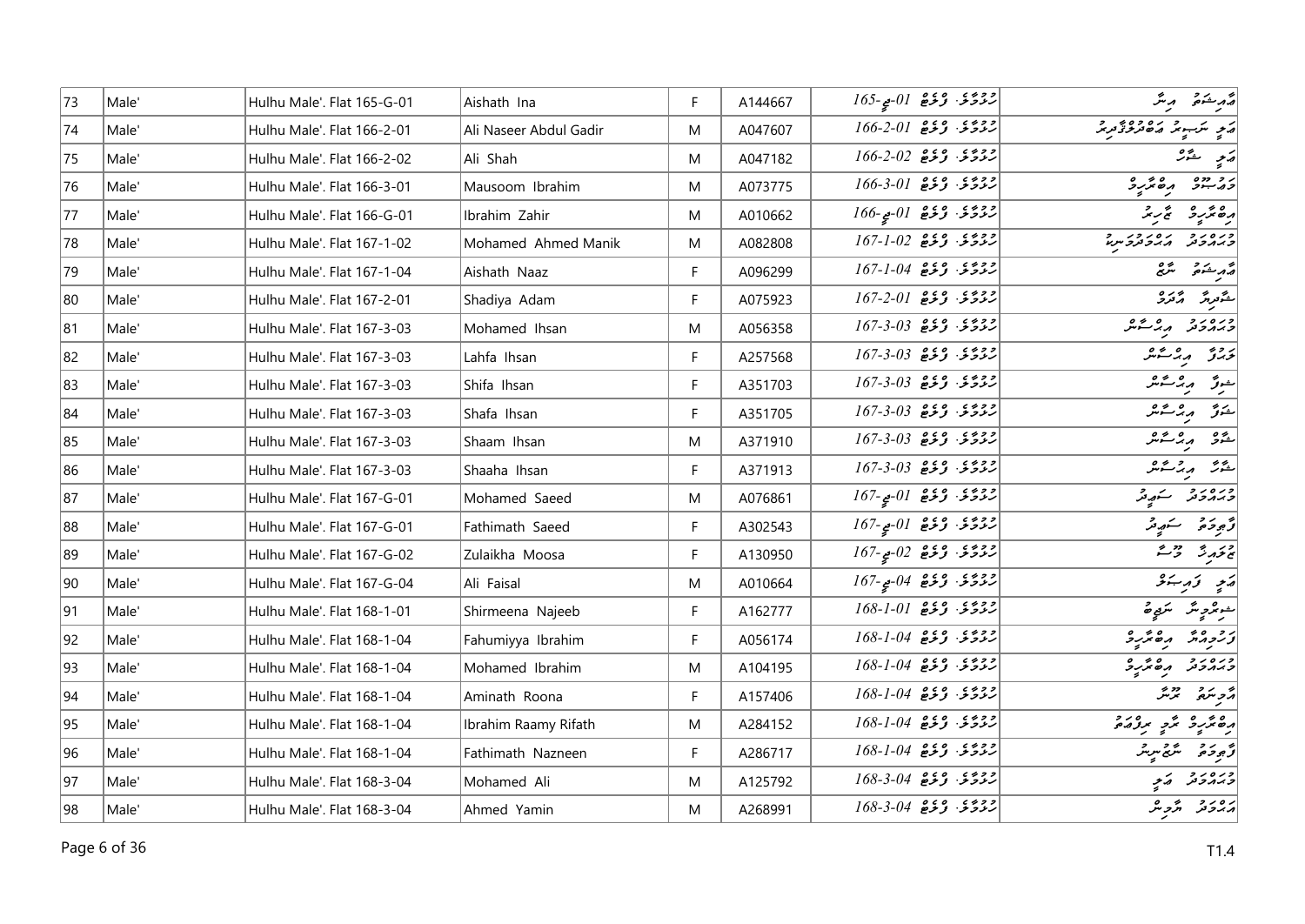| 99  | Male' | Hulhu Male'. Flat 168-G-04  | Aminath Aroosha Hassan    | F  | A053441 | $168 - 94$ حِمْدَ جَمْعَ $-168$             | و ده دوم در ده                                                                                                 |
|-----|-------|-----------------------------|---------------------------|----|---------|---------------------------------------------|----------------------------------------------------------------------------------------------------------------|
| 100 | Male' | Hulhu Male'. Flat 169 -3-03 | Bunyameen Fahmee          | M  | A035987 | $169 - 3 - 03$ $22 - 22$                    | ق مسترد مشروع و ترديبو                                                                                         |
| 101 | Male' | Hulhu Male'. Flat 169 -3-03 | Shaiban Saudh             | M  | A272952 | $169 - 3 - 03$ $223 - 532$                  | الشورة مشرور من المحدد المحمد المحدد المحمد المحمد المحمد المحمد المحمد المحمد المحمد المحمد المحمد المحمد الم |
| 102 | Male' | Hulhu Male'. Flat 169-1-05  | Waseema Abdul Nasir       | F  | A084388 | $169 - 1 - 05$ $22.$ $32$                   | كرسوس مەھ مەر بەر بەر                                                                                          |
| 103 | Male' | Hulhu Male'. Flat 169-1-05  | Ibrahim Rasheed           | M  | A092295 | $169 - 1 - 05$ $22 - 32$                    | أرە ئۇر ئەس ئەسىر                                                                                              |
| 104 | Male' | Hulhu Male'. Flat 169-2-03  | Hassan Ibadh              | M  | A127688 | $169 - 2 - 03$ وَوَصَعَ $2 - 2$             | ير شهر مدة قر                                                                                                  |
| 105 | Male' | Hulhu Male'. Flat 169-2-06  | Mohamed Waheed            | M  | A027557 | $169 - 2 - 06$ $22 - 22$                    | ورەرو كەبىر                                                                                                    |
| 106 | Male' | Hulhu Male'. Flat 169-2-06  | Aminath Reekhan Waheed    | F  | A159251 | $169 - 2 - 06$ $22.3$ $33.2$                | أأترجم برشكر وزبدته                                                                                            |
| 107 | Male' | Hulhu Male'. Flat 169-3-01  | Abdul Hakeem Abdul Raheem | M  | A071715 | $169 - 3 - 01$ $22 - 32$                    | ן פרפג פי נפרפג פי                                                                                             |
| 108 | Male' | Hulhu Male'. Flat 169-G-02  | Ahmed Abdullah Didi       | M  | A022250 | $169$ -يوگو، وڏه $9$ -يو $-169$             | بره برحد    برج قراللّه مرمّر                                                                                  |
| 109 | Male' | Hulhu Male'. Flat 169-G-03  | Mohamed Gasim             | M  | A039458 | $169 - 03$ وَوَى $03$ -بو-169               | ورەر و تخسیره                                                                                                  |
| 110 | Male' | Hulhu Male'. Flat 169-G-05  | Ibunithasiu Musthafa      | M  | A028085 | $169$ -يوگو. وگوھ $-05$ -ي                  |                                                                                                                |
| 111 | Male' | Hulhu Male'. Flat 169-G-06  | Amliya Mohamed Saeed      | F. | A063202 | $169$ - ج ح ح ح ح ه ح من السنج ح 169 $\sim$ | גפית כמתכנק התנק                                                                                               |
| 112 | Male' | Hulhu Male'. Flat 170-1-04  | Sabana                    | F  | A076589 | $170 - 1 - 04$ وَوَصَعْ 170-1               | ئەڭ بىر                                                                                                        |
| 113 | Male' | Hulhu Male'. Flat 170-1-05  | <b>Abdul Muhusin</b>      | M  | A026486 | $170 - 1 - 05$ $22$ $32$                    | رە دە دېرىسى<br>مەھەر <i>بى</i> رىسى                                                                           |
| 114 | Male' | Hulhu Male'. Flat 170-1-05  | Aneesa Moosa              | F. | A106999 | $170 - 1 - 05$ $22.$ $33.2$                 | كاسريسته المحركت                                                                                               |
| 115 | Male' | Hulhu Male'. Flat 170-2-01  | Ibrahim Rasheed           | M  | A043894 | $170 - 2 - 01$ $22 - 22$                    | أرە ئۇر ئەس ئەسىر                                                                                              |
| 116 | Male' | Hulhu Male'. Flat 170-3-06  | Lamya Ahmed Shameem       | F. | A320291 | $170 - 3 - 06$ $22 - 532$                   | رەپ رەرىپ شەرە                                                                                                 |
| 117 | Male' | Hulhu Male'. Flat 170-G-03  | Hussain Ismail            | M  | A085687 | $170 - 03$ وَذَكَرْ وَذَكَ $9$ -وِ-170      | برسكه شروع ويحرمه                                                                                              |
| 118 | Male' | Hulhu Male'. Flat 170-G-03  | Rugiyya Murshida          | F  | A085749 | $170 - 03$ وَوَى $25.$                      | أحرقه وحرجو                                                                                                    |
| 119 | Male' | Hulhu Male'. Flat 170-G-03  | Moosa Azmeel              | M  | A143999 | $170 - 03$ وَدَوْعَ $03 - 03$               | دی پی دو و                                                                                                     |
| 120 | Male' | Hulhu Male'. Flat 170-G-04  | Samiyya Abdulla           | F. | A057344 | $170$ -يوگو. وگوڻ 14-يي- $170$              | سكره محر وكالله                                                                                                |
| 121 | Male' | Hulhu Male'. Flat 170-G-04  | Aminath Zaeema            | F  | A085962 | $170$ -يو د و د و د 19 -ي $-170$            | أأزجر سنتم بمنافياته                                                                                           |
| 122 | Male' | Hulhu Male'. Flat 170-G-04  | Hussain Yaanis            | M  | A261073 | $170$ -يوگو. وگوڻ -04-ي- $-170$             | 2سكەر شەھرىسى                                                                                                  |
| 123 | Male' | Hulhu Male'. Flat 170-G-04  | Ibrahim Maaish            | M  | A261075 | $170$ -يوگو. وگوڻ 14-يي- $170$              | أرەنزىرو دېرى                                                                                                  |
| 124 | Male' | Hulhu Male'. Flat 171-1-01  | Ali Zahir                 | M  | A039613 | $171 - 1 - 01$ وَوَصَعَ $10 - 1 - 1$        | أەسم يتحريمه                                                                                                   |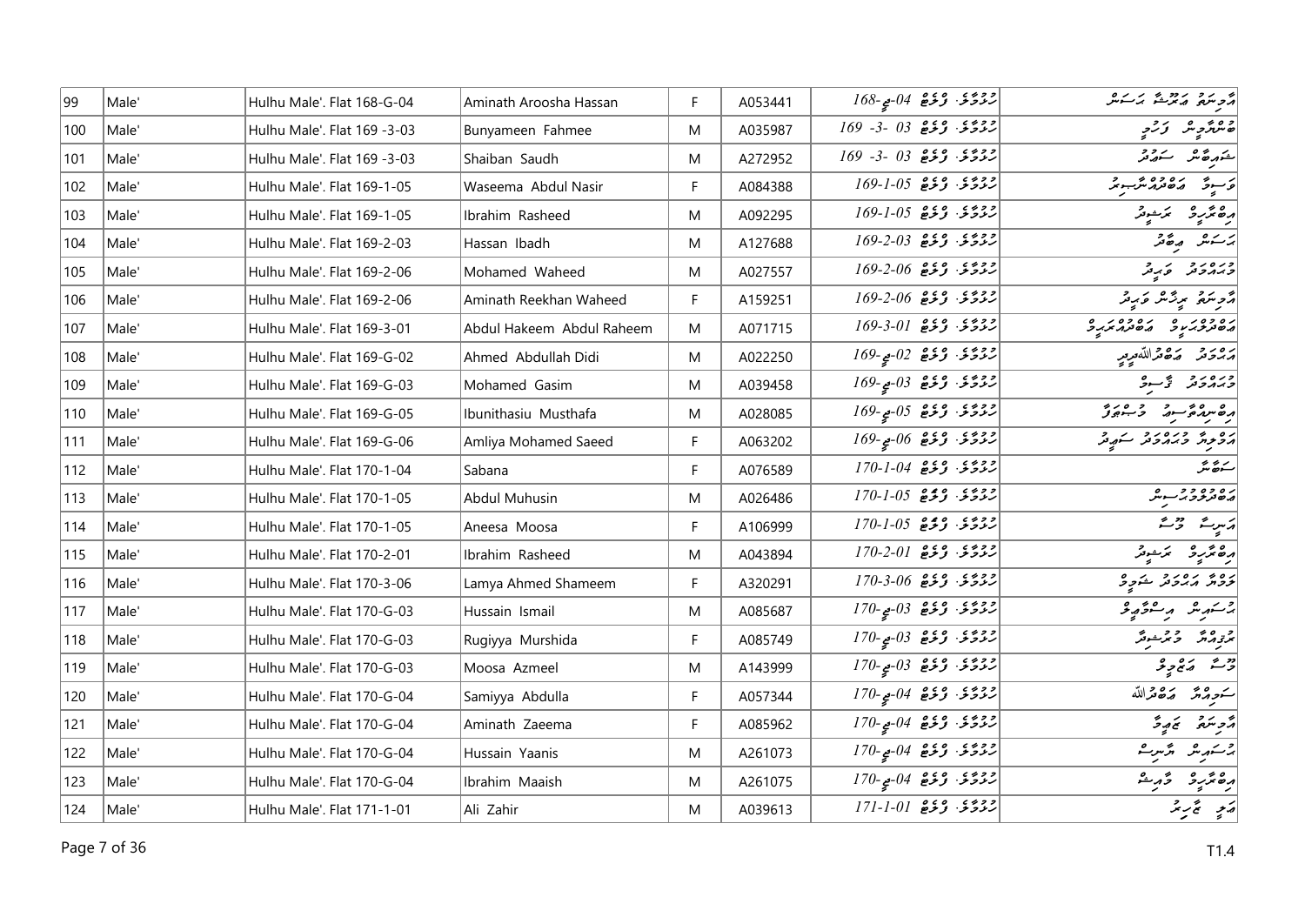| 125 | Male' | Hulhu Male'. Flat 171-1-01 | Shazla Mohamed         | F | A095623 | $171 - 1 - 01$ وَوَصَعَ $10 - 1 - 1$   | أشكار وره دو                           |
|-----|-------|----------------------------|------------------------|---|---------|----------------------------------------|----------------------------------------|
| 126 | Male' | Hulhu Male'. Flat 171-1-01 | Mohamed Joodh Zahir    | M | A252960 | $171 - 1 - 01$ $22 - 532$              | وره رو دوو پر د                        |
| 127 | Male' | Hulhu Male'. Flat 171-1-01 | Saaid Mohamed          | M | A296708 | $171 - 1 - 01$ وَوَى $32$              | شهر وره د و                            |
| 128 | Male' | Hulhu Male'. Flat 171-1-01 | Fathmath Jana Zahir    | F | A341573 | $171 - 1 - 01$ وَوَى $32$              | قهوخهم فأمثر لجربته                    |
| 129 | Male' | Hulhu Male'. Flat 171-1-05 | Ahmed Ash-had          | M | A059003 | $171 - 1 - 05$ $22.$ $32.$             | رەر دېم شرك                            |
| 130 | Male' | Hulhu Male'. Flat 171-3-01 | Aishath Shahula        | F | A031874 | $171 - 3 - 01$ وَوَصَعَ $10 - 5$       | أمار منكوم المشارقي                    |
| 131 | Male' | Hulhu Male'. Flat 171-3-01 | Mohamed Iyash Hassan   | M | A354468 | $171 - 3 - 01$ وَوَصَعَ $10 - 5$       | وبرەپر مەرگ ئەسەر                      |
| 132 | Male' | Hulhu Male'. Flat 171-3-01 | Aminath Insha Hassan   | F | A354469 | $171 - 3 - 01$ $22 - 52$               | أأدوبترة أرباهية الاسكان               |
| 133 | Male' | Hulhu Male'. Flat 171-3-05 | Azima Mohamed          | F | A092128 | $171 - 3 - 05$ $22 - 3 - 3 - 1$        | أثمام وره د و                          |
| 134 | Male' | Hulhu Male'. Flat 172-1-02 | Hawwa Hassan           | F | A013813 | $172 - 1 - 02$ وَوَصَعَ $02 - 1 - 1$   | برەۋ برسكىر                            |
| 135 | Male' | Hulhu Male'. Flat 172-1-03 | Yoosuf Sidgee          | M | A001175 | $172 - 1 - 03$ وَوَصَعَ $0.52$         | دد حره<br>سبوقرتمي                     |
| 136 | Male' | Hulhu Male'. Flat 172-1-03 | Aishath Shaiban        | F | A161612 | $172 - 1 - 03$ وَوَصَعَ $0.52$         | مەرشكى شەرقىر                          |
| 137 | Male' | Hulhu Male'. Flat 172-1-03 | Mohamed Saih           | M | A206524 | $172 - 1 - 03$ $253 - 552$             | ورەرو شهره                             |
| 138 | Male' | Hulhu Male'. Flat 172-1-03 | Fathimath Shaihan      | F | A286514 | $172 - 1 - 03$ وَوَصَعَ $172 - 1 - 03$ | أزًە ئەڭ ئىسرىشىر                      |
| 139 | Male' | Hulhu Male'. Flat 173-1-01 | Shamsiyya Abdul Samad  | F | A095858 | $173 - 1 - 01$ $223 - 532$             | ده ده ده ده درو<br>شرو سهر ماه در سوتر |
| 140 | Male' | Hulhu Male'. Flat 173-1-05 | Hamida Idrees          | F | A024904 | $173 - 1 - 05$ $22.$ $32$              | بڑجونڈ ارتٹر پر ک                      |
| 141 | Male' | Hulhu Male'. Flat 173-1-05 | Saudulla Ismail        | M | A037558 | $173 - 1 - 05$ $22.$ $32.$             | حقيقه الله مرتفقه ويحر                 |
| 142 | Male' | Hulhu Male'. Flat 173-2-06 | Mariyam Suhudha        | F | A111798 | $173 - 2 - 06$ $22 - 532$              | ر ہ رہ دی۔<br>ویمربرو کے رقر           |
| 143 | Male' | Hulhu Male'. Flat 173-3-02 | Ishara Ibrahim         | F | A143959 | $173 - 3 - 02$ وَوَصَعَ $02$ -3-3      | مشمر مقترح                             |
| 144 | Male' | Hulhu Male'. Flat 173-3-04 | Musthafa Mohamed Didi  | M | A042526 | $173 - 3 - 04$ $223 - 522$             |                                        |
| 145 | Male' | Hulhu Male'. Flat 174-1-02 | Mohamed Sodig          | M | A022548 | $174 - 1 - 02$ وَوَصَعَ $02 - 1 - 1$   | ورەر دېمبۇر                            |
| 146 | Male' | Hulhu Male'. Flat 174-1-03 | Ahmed Aslam            | M | A012320 | $174 - 1 - 03$ $223 - 522$             | رەرد پەرەرە                            |
| 147 | Male' | Hulhu Male'. Flat 174-1-06 | Abdulla Jihad          | M | A032434 | $174 - 1 - 06$ وَوَصَعَ $6$ -1-174     | پره قرالله یو ترتر                     |
| 148 | Male' | Hulhu Male'. Flat 174-1-06 | Aminath Sharumeela     | F | A115884 | $174 - 1 - 06$ $22.$ $33.2$            | أأزو سكو المستكر والمحر                |
| 149 | Male' | Hulhu Male'. Flat 174-2-02 | Aishath Raushan Rilwan | F | A346496 | $174 - 2 - 02$ $253 - 552$             | ەر شەھ بىرە شەش بىر شەھ س              |
| 150 | Male' | Hulhu Male'. Flat 174-3-04 | Aishath Aroosha        | F | A341553 | $174 - 3 - 04$ $22 - 52$               | أمار ويتمرج والمراجع                   |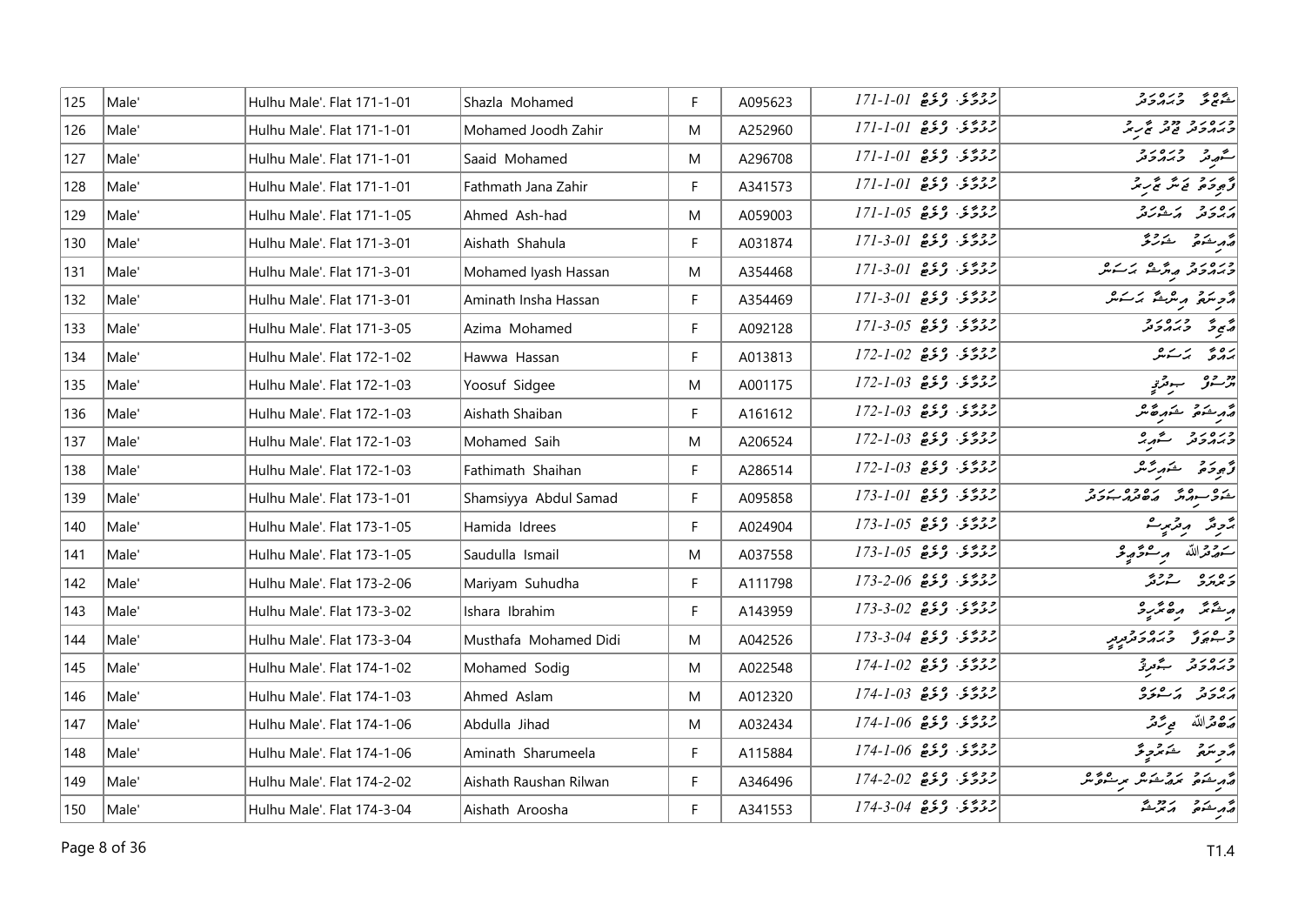| 151 | Male' | Hulhu Male'. Flat 174-G-02 | Ahmed Shahid            | M         | A334824 | $174$ - ووی $-02$ - وِ $-174$                      | رەر دېر گ                         |
|-----|-------|----------------------------|-------------------------|-----------|---------|----------------------------------------------------|-----------------------------------|
| 152 | Male' | Hulhu Male'. Flat 175-1-02 | Abdulla Ashraf          | M         | A078476 | $175 - 1 - 02$ وَوَصَعَ $02 - 1 - 1$               | حقة الله م شومره                  |
| 153 | Male' | Hulhu Male'. Flat 175-G-02 | Ahmed Ziyad             | M         | A058467 | $175 - 02$ وَذَكَرٍ وَالْمَسْتَقْ $-175$           | أبره روبه والمحمد                 |
| 154 | Male' | Hulhu Male'. Flat 175-G-02 | Murshidha Abdul Rasheed | F         | A067550 | $175 - 02$ وَتَحْرَى $9.2$ - وَحْرَمَ $9.2$        | ا د و د شوتر می ده د د د د د د د  |
| 155 | Male' | Hulhu Male'. Flat 175-G-03 | Shazna Shuaib           | F         | A095567 | $175 - 03$ وَوَى $2$                               | شەۋرىتر شەررە 2                   |
| 156 | Male' | Hulhu Male'. Flat 62-G-01  | Zakariyya Hussain       | M         | A044582 | $62$ - د د د د و و و و ال-م - $01$                 | בלאמרית הרבואות                   |
| 157 | Male' | Hulhu Male'. Flat 62-G-01  | Ahmed Awshan Zakariyya  | M         | A367289 | $62 - 01$ وَمَحْدًى مَعْدَّدَّةً وَمَحْظَ $01 - 9$ | ג פיני גם גם גן גם ה              |
| 158 | Male' | Hulhu Male'. Flat 63-1-03  | Mohamed Muaz            | M         | A051412 | $63 - 1 - 03$ $22$ $3 - 2$                         | כנסנכ כשב<br><i>כג</i> ונכנג כולנ |
| 159 | Male' | Hulhu Male'. Flat 63-3-07  | Fathmath Nahula         | F         | A083817 | $63 - 3 - 07$ $22$ $3 - 52$                        | أوَّ جِوحَةُ مِسْرَحَمْدُ         |
| 160 | Male' | Hulhu Male'. Flat 63-G-01  | Shaheela Mohamed        | F         | A050962 | $63 - 01$ $22$ $32$                                | شەرپۇ دېرەرد                      |
| 161 | Male' | Hulhu Male'. Flat 63-G-01  | Ahmed Sharaah           | M         | A148461 | $63 - 01$ حَرْدَ وَ وَ عَنْ $01$ - مِي -63         | رەر شەر                           |
| 162 | Male' | Hulhu Male'. Flat 65-1-03  | Shahzad                 | M         | A017318 | $65 - 1 - 03$ $22$ $3 - 22$                        | ے پڑھ تر                          |
| 163 | Male' | Hulhu Male'. Flat 65-1-03  | Fathimath Neelam        | F         | A124697 | $65 - 1 - 03$ $22$ $3 - 22$                        | أزَّمودَة بِ سِرْدَدْ             |
| 164 | Male' | Hulhu Male'. Flat 67-1-03  | Abdulla Ibrahim         | M         | A048773 | $67 - 1 - 03$ $22$ $32$                            | ەھىراللە<br>رە ئەرد               |
| 165 | Male' | Hulhu Male'. Flat 67-G-01  | Afeefa Ismail           | F         | A050895 | $67 - 01$ مَرْدَّدَ. وْدْعْ $10 - 4$               | مَرِرُدٌ مِــْحَمِيحُ             |
| 166 | Male' | Hulhu Male'. Flat 67-G-02  | Waseema Hussain         | F         | A113798 | $67 - 02$ وَذَكَرَ وَذَكَ $-12$                    | ق سوڭ بر جسكور مىشر               |
| 167 | Male' | Hulhu Male'. Flat 67-G-02  | Aminath Rashida         | F         | A331641 | $67 - 02$ $22$ $32$                                | مەھ ئىكى ئىم ئىشىرىگە             |
| 168 | Male' | Hulhu Male'. Flat 67-G-02  | Ibrahim Lugman          | M         | A341587 | $67 - 02$ $22$ $32$                                | رەپرىرو دومور                     |
| 169 | Male' | Hulhu Male'. Flat 67-G-02  | AHMED LAYAAN            | M         | A394996 | $67 - 02$ وَوَعْ $02 - 02$ وَحَ                    | رەر رور                           |
| 170 | Male' | Hulhu Male'. Flat 67-G-02  | HAWWA REESHA            | F         | A394999 | $67 - 02$ وَوَى $2$                                | پروی پرت                          |
| 171 | Male' | Hulhu Male'. Flat 67-G-02  | Aishath Reema           | F         | A395001 | $67 - 02$ وَذَكَرَ وَذَكَ $02 - 02$                | ړُ د شوه پروگ                     |
| 172 | Male' | Hulhu Male'. Flat 69-1-03  | <b>Abdul Rasheed</b>    | M         | A059577 | $69 - 1 - 03$ $22$ $32$                            | رە دە پرىشى <i>تى</i>             |
| 173 | Male' | Hulhu Male'. Flat 70-1-03  | Hassan Ibrahim Manik    | M         | A067161 | $70 - 1 - 03$ $22 - 32$                            | برسكر معترج وسرا                  |
| 174 | Male' | Hulhu Male'. Flat 71-3-08  | Aminath Gasim           | F         | A027301 | $71 - 3 - 08$ $22 - 52$                            | ومحر سنتمر ومتح سواد              |
| 175 | Male' | Hulhu Male'. Flat 72-2-06  | Mohamed Shahin          | M         | A025662 | $72 - 2 - 06$ وَوَصَعَ 20-2-72                     | ورەرو شەرش                        |
| 176 | Male' | Hulhu Male'. Flat 78-1-04  | Moosa Naseem            | ${\sf M}$ | A009502 | $78 - 1 - 04$ $22$ $32$                            | دیم سرکس دی                       |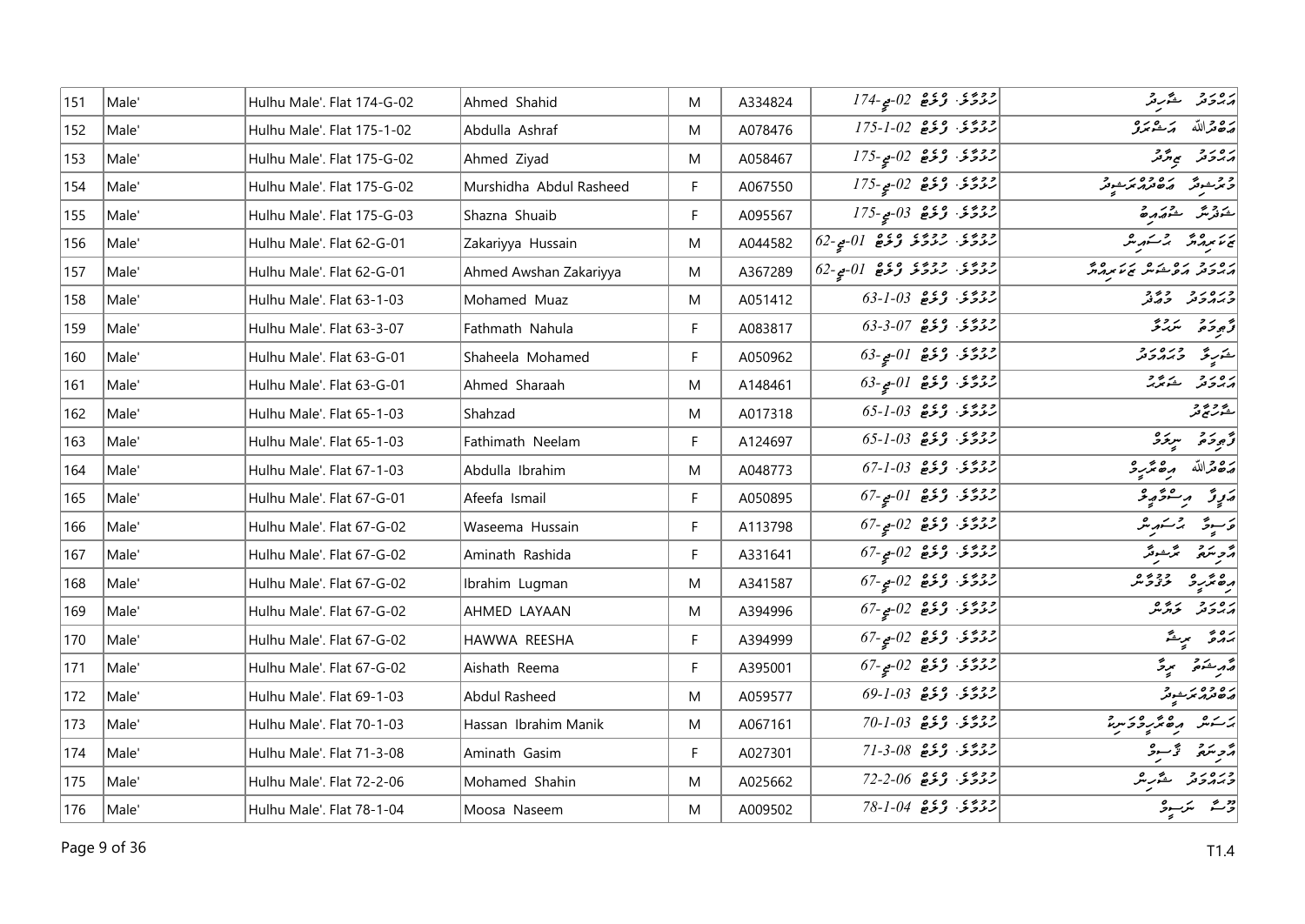| 177 | Male' | Hulhu Male'. Flat 78-1-04    | Mohamed Siruhan      | M           | A097707 | $78 - 1 - 04$ $22$ $32$                                      | ورەرو سەرەر                                     |
|-----|-------|------------------------------|----------------------|-------------|---------|--------------------------------------------------------------|-------------------------------------------------|
| 178 | Male' | Hulhu Male'. Flat 80-2-06    | Hussain Hassan       | M           | A208114 | $80 - 2 - 06$ $22 - 32$                                      | چەكىرىش ئەسكىش                                  |
| 179 | Male' | Hulhu Male'. Flat 80-3-08    | Ali Ibrahim          | M           | A068144 | $80 - 3 - 08$ $22 - 3 - 3$                                   | أتمو مقترع                                      |
| 180 | Male' | Hulhu Male'. Flat 80-G-01    | Mohamed Naseem       | M           | A131507 | $80 - 01$ $22$ $32$                                          | ورەرو شەرە                                      |
| 181 | Male' | Hulhu Male'. Flat 82-1-03    | Mohamed Abdul Rahman | M           | A010234 | $82 - 1 - 03$ $22 - 3$                                       | כנסני ניסיפסנסיפי<br>בגהכת השתה <i>בגיב</i> ית  |
| 182 | Male' | Hulhu Male'. Flat No 08-1-12 | Mausoom Hussain      | M           | A001814 | 222 - ووقع مرمود 12-1-12                                     | גברים בגיותיות                                  |
| 183 | Male' | Hulhu Male'. Flat No 10-2-01 | Mohamed Hamdhoon     | M           | A158046 | $10-2-01$ $259$ $-259$<br>ر د وي.<br>رند و تو .              | وره روبر ده دوه<br><i>و بر دو در بر</i> و ترس   |
| 184 | Male' | Hulhu Male'. Flat No 10-3-02 | Khalidha Ahmed       | F.          | A041230 | $10 - 3 - 02$ $22 - 20$<br><u>رووي.</u>                      | رَّحِيرٌ 1975مَ                                 |
| 185 | Male' | Hulhu Male'. Flat No 10-3-02 | Mohamed Latheef      | M           | A058216 | $10 - 3 - 02$ $22 - 20$<br>و و و ء .<br>رو و تو .            | وبرەر ت توپۇ                                    |
| 186 | Male' | Hulhu Male'. Flat No 10-3-02 | Ahmed Jaleel         | M           | A076840 | $10 - 3 - 02$ $22 - 20$<br><u>رووي.</u>                      | رەرد ئەرد                                       |
| 187 | Male' | Hulhu Male'. Flat No 10-3-02 | Mariyam Jaleela      | F           | A080260 | $10 - 3 - 02$ $22 - 20$<br>ر و و و .<br>رنگوری               | و وره تے پیگر                                   |
| 188 | Male' | Hulhu Male'. Flat No 10-3-02 | Aishath Jaleela      | F           | A080261 | $10 - 3 - 02$ $22 - 20$<br>ر و و و .<br>رنگوری               | وكركو فيجر                                      |
| 189 | Male' | Hulhu Male'. Flat No 10-3-02 | Fathimath Jaleela    | $\mathsf F$ | A080429 | $10 - 3 - 02$ $22 - 20$<br>و و و ء .<br>رندگرمو              | وَجِوحَ وَيَجِعَ                                |
| 190 | Male' | Hulhu Male'. Flat No 10-3-02 | Moosa Jaleel         | M           | A200074 | $10 - 3 - 02$ $22 - 20$<br>ر د وي.<br>رنگوري                 | وَرَحْدَ نَجْ وِلْوَدْ                          |
| 191 | Male' | Hulhu Male'. Flat No 10-3-02 | Aminath Jaleel       | F           | A200075 | $10 - 3 - 02$ $22 - 20$<br>ر و و ء .<br>ر ر <del>و</del> و . | وحريتهم فأمرقه                                  |
| 192 | Male' | Hulhu Male'. Flat No 10-3-02 | SAMAH MOHAMED        | M           | A293420 | $10 - 3 - 02$ $22 - 20$<br>و و و ي.<br>رند <del>وگو</del> ٠  | سەۋر<br>و ره د د<br>تر پر ژنو                   |
| 193 | Male' | Hulhu Male'. Flat No 10-3-02 | Abdul Basith Mohamed | M           | A332134 | $10 - 3 - 02$ $22 - 20$<br>و و و ء .<br>رند <del>و</del> نو  | ر 2000 - 2000 00<br>גיסת <i>בס - י</i> ת כמו כת |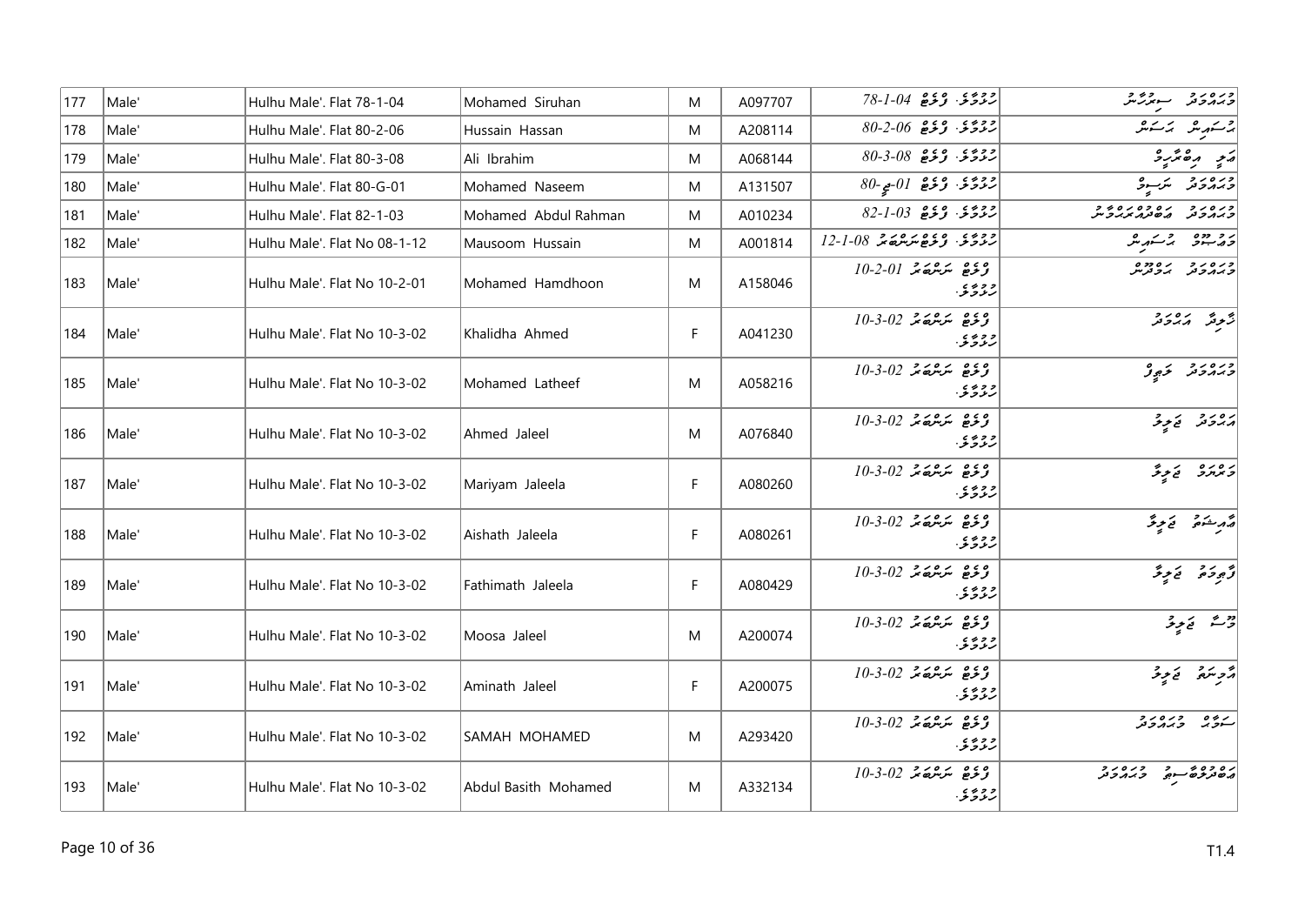| 194 | Male'     | Hulhu Male'. Flat No 10-3-04 | Ahmed Didi              | M  | A048071 | $10-3-04$ $222$ $22$<br>و و و ي.<br>رنونوگو                            | پر د و ترترتر<br>  پر پر ترترتر                                |
|-----|-----------|------------------------------|-------------------------|----|---------|------------------------------------------------------------------------|----------------------------------------------------------------|
| 195 | Male'     | Hulhu Male'. Flat No 10-3-04 | Mariyam Ibthisham Ahmed | F  | A345384 | $10-3-04$ $222$ $22$<br><u>رووي.</u>                                   | נסנס פי 2010 נסנד<br>בינו <i>נד</i> גם <sub>ת יי</sub> וב גגבת |
| 196 | Male'     | Hulhu Male'. Flat No 10-3-04 | Aishath Aiman Ahmed     | F. | A362726 | $10-3-04$ $222$ $22$<br><u>رووي.</u>                                   | ה היים ההכית היכת                                              |
| 197 | Male'     | Hulhu Male'. Flat No 10-3-04 | Hassan Rishwan Ahmed    | M  | A383310 | $10-3-04$ $222$ $22$<br>و و و ي.<br>رنونوگو                            | ر کے مگر مرتفور مرد دی۔<br>بر کے مگر مشرق مرکز مرکز کر دیکھیے  |
| 198 | Male'     | Hulhu Male'. Flat No 10-G-03 | Mohamed Shujau          | M  | A060870 | $10$ -وي مرسمة جمهو $-03$ -مي<br><u>رووي.</u>                          | وره رو دور<br>وبرمرو مشوقے م                                   |
| 199 | Male'     | Hulhu Male'. Flat No 10-G-03 | Shamaa Mohamed          | F. | A091987 | $10$ - وَحْرَمِ مَرْسَرَة حَدَّ $-03$ - وِ $-10$<br><u>رووي.</u>       | رو وره رو<br>شرق وبروفر                                        |
| 200 | $ $ Male' | Hulhu Male'. Flat No 10-G-04 | Abdulla Ahmed           | M  | A010304 | $10$ - وَحْرَمِ مَرْسَرَة $64 - 10$ - وِ<br>و و و ي.<br>رنونونو .      | رەقراللە مەدر                                                  |
| 201 | Male'     | Hulhu Male'. Flat No 10-G-04 | Dhon Kamana             | F  | A053614 | $10$ - وَحْرَمِعَ سَرَسْهَةَ $64$ - وِ $-04$<br><u>رووي.</u>           | بر ہ ر ر<br>قرس کو س                                           |
| 202 | Male'     | Hulhu Male'. Flat No 10-G-04 | Khadeeja Abdulla        | F. | A065257 | $10$ وء ۾ سرس صلاحي -10 جي -10<br>ج و بر ي.<br>رنگوري                  | كتعييق كده فمرالله                                             |
| 203 | $ $ Male' | Hulhu Male'. Flat No 10-G-04 | Ali Abdulla             | M  | A081588 | $10$ - وَحْرَمِ مَرْسُرَة $4.9$ - مِي<br>و و و ي.<br>رنونونو .         | أقدم قائدة                                                     |
| 204 | Male'     | Hulhu Male'. Flat No 10-G-04 | Muneeza Abdulla         | F  | A153615 | $10$ - وَحْرَمِ مَرْسَرَةَ $64 - 10$ - وِ $-10$<br>ج و بر ي.<br>رنگوري | 3سيعٌ صَ <b>صَ</b> قَراللّه                                    |
| 205 | Male'     | Hulhu Male'. Flat No 10-G-04 | Fathimath Laisa Rasheed | F. | A338503 | $10$ - و عن مريد الله عن $-04$<br>و و و ء .<br>رند <del>و</del> نو     | وتجوده ورث ترجور                                               |
| 206 | $ $ Male' | Hulhu Male'. Flat No 10-G-04 | Aishath Isha Ali        | F. | A365775 | وْ وْ عَامِيمْ 10-يې-10<br>و و و ي.<br>رنونونو .                       | وأرشكم ويش وكمح                                                |
| 207 | $ $ Male' | Hulhu Male'. Flat No 10-G-04 | Mariyam Reesha Rasheed  | F  | A377181 | $10$ وع مَرْسُ $-04$ وَحَدَ $-10$<br>ر و و و .<br>رند <del>و</del> و . | ر وره<br>تر <i>بره تر بند بر ش</i> وتر                         |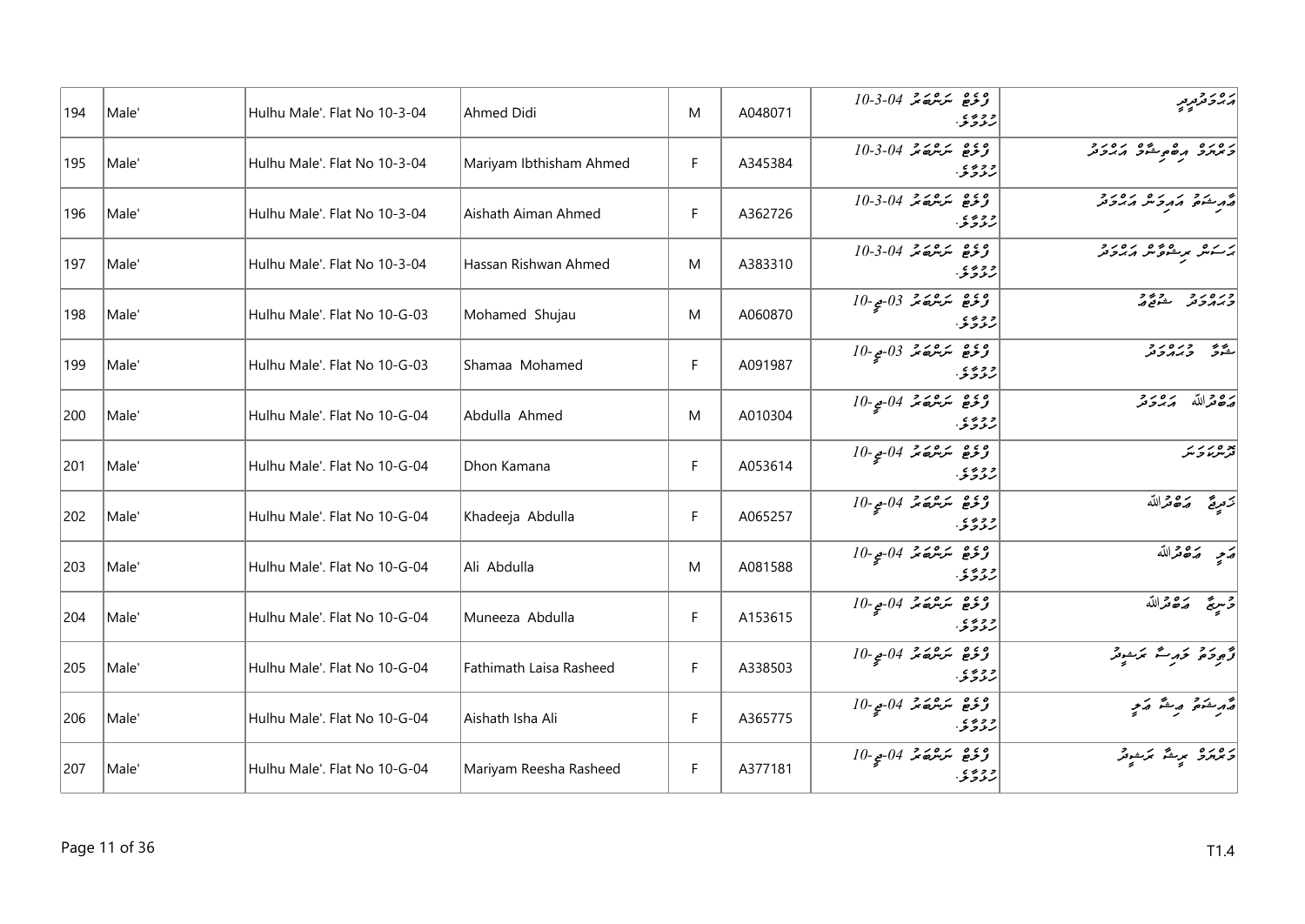| 208 | Male' | Hulhu Male'. Flat No 10-G-04 | Ahmed Shaihaan Ali     | M  | A382457 | $10$ - وَحْرَمِ مَرْسَمَة مِنْ $-04$ - مِي<br>ج و بر ي.<br>رنگوري | ړه د ته څه رشر کمي               |
|-----|-------|------------------------------|------------------------|----|---------|-------------------------------------------------------------------|----------------------------------|
| 209 | Male' | Hulhu Male'. Flat No 11-1-06 | Fathih Ibrahim Fulu    | M  | A061652 | $11 - 1 - 06$ $222 - 22$<br>3 د بري.<br>رنو تر تو .               | ژوړ ره پروور                     |
| 210 | Male' | Hulhu Male'. Flat No 11-1-08 | Fathimath Didi         | F. | A069761 | 222 - وقوع مر من 11-1-08                                          | ر<br>تر موځ موسي                 |
| 211 | Male' | Hulhu Male'. Flat No 11-2-01 | Ibrahim Faiz           | M  | A001592 | $11 - 2 - 01$ $22 - 22$<br>و و و ء .<br>رندگرنگ                   | وهتر و ژويج                      |
| 212 | Male' | Hulhu Male'. Flat No 11-2-02 | Aminath Safana         | F. | A078091 | 22 <i>32. وقوا مرتبطة كى 2-2-11</i>                               | أأروبترة كسنوتير                 |
| 213 | Male' | Hulhu Male'. Flat No 11-2-03 | Asad Musthafa          | M  | A001518 | $11 - 2 - 03$ $22 - 203$<br>و و و ء .<br>رند <del>و</del> نو      | ر عارو و و دره                   |
| 214 | Male' | Hulhu Male'. Flat No 11-2-03 | Azam Asad Musthafa     | M  | A353731 | $11 - 2 - 03$ $222 - 22$<br>ج و بر ي.<br>رنگوري                   |                                  |
| 215 | Male' | Hulhu Male'. Flat No 11-2-06 | Rugiyya Aboobakuru     | F  | A033630 | $11 - 2 - 06$ $222 - 82$<br>و و و ء .<br>رندگرنگ                  | 77/77/707                        |
| 216 | Male' | Hulhu Male'. Flat No 11-2-08 | Saleema Ismail         | F. | A011125 | $11 - 2 - 08$ $22 - 22$<br>و و و ء .<br>رند <del>و</del> نو       | سَوِرَ رِ وَ وَ وَ وَ            |
| 217 | Male' | Hulhu Male'. Flat No 11-2-08 | Ahmed Nazeer           | M  | A040476 | $11 - 2 - 08$ $22 - 22$<br>و و و ء .<br>رند <del>و</del> نو       | رەرو شۆرتى<br>مەدىر شۆرتى        |
| 218 | Male' | Hulhu Male'. Flat No 11-2-08 | Mohamed Nahuvee Nazeer | M  | A342597 | $11 - 2 - 08$ $22 - 22$<br>و و و ء .<br>رند <del>و</del> نو       | ورەرو برقر شهر سكبى              |
| 219 | Male' | Hulhu Male'. Flat No 11-3-02 | Ali Ibrahim            | M  | A001873 | ووع شهد 20-3-11<br>و و و ء .<br>رندگرنگ                           | أربح وكالجرير                    |
| 220 | Male' | Hulhu Male'. Flat No 11-3-02 | Azmeela Ali            | F  | A163382 | وْ دْ ھِ سَرْسْھَ سَ 11-3-02<br>و و و ء .<br>رند <del>و</del> نو  | كالانجاح فتحجم كالمحيا           |
| 221 | Male' | Hulhu Male'. Flat No 11-3-02 | Mohamed Faisal         | M  | A296663 | ووق <i>مربوه پر 20-3-11</i><br>333ع.<br>رنم <b>و</b> څو           | ورەرو ۋەب ك                      |
| 222 | Male' | Hulhu Male'. Flat No 11-3-03 | Fathimath Ifa Shujau   | F  | A280409 | $11 - 3 - 03$ $222 - 62$<br>و و و ء .<br>رند و تو .               | أَوْجِرْ حَمْدٍ فِي مُسْتَوَجِدٍ |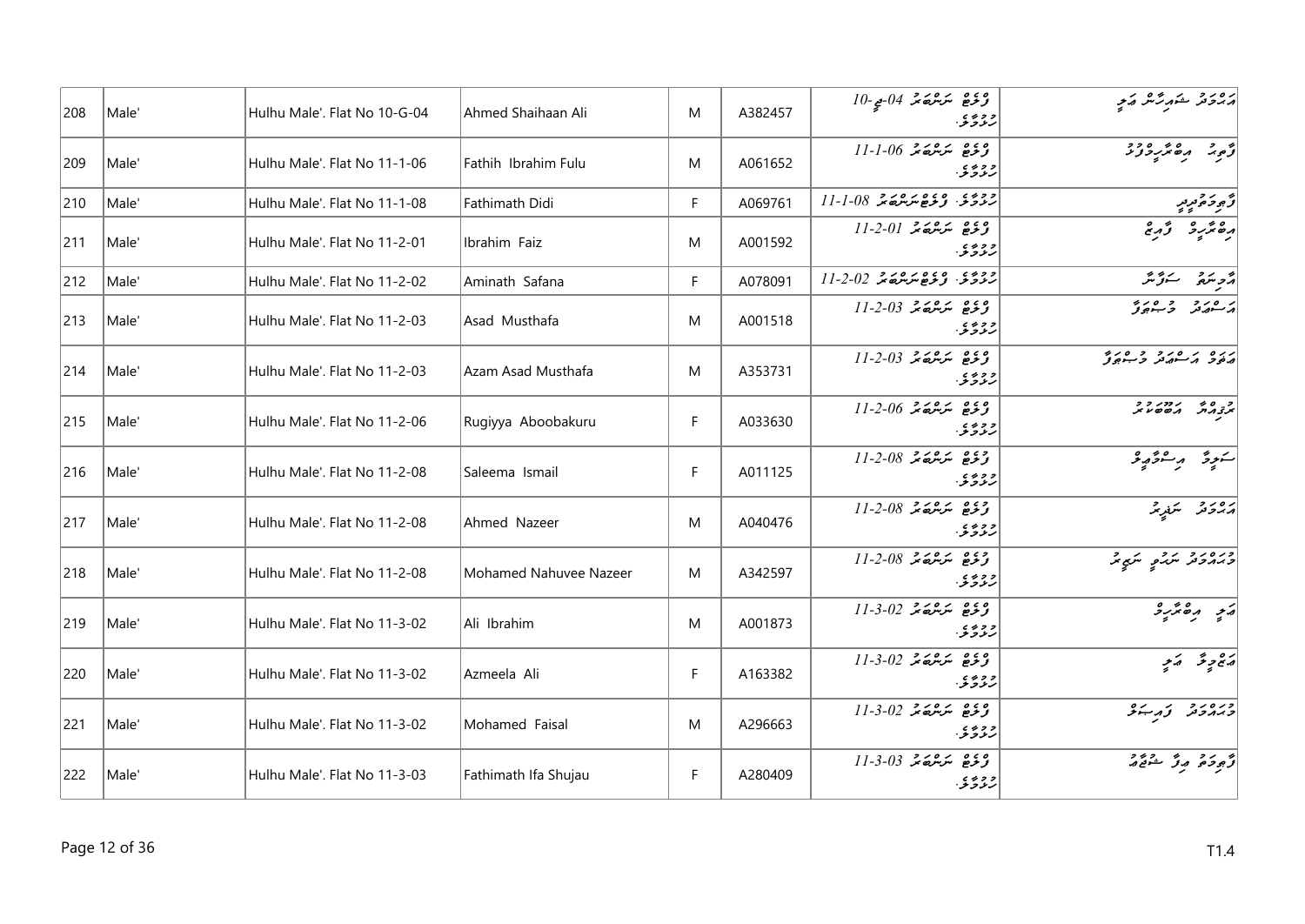| 223 | Male' | Hulhu Male'. Flat No 11-3-06 | Shareefa Ismail         | F           | A060989 | $11 - 3 - 06$ $222 - 22$<br>ر و و ء .<br>رند <del>و</del> و .       | شەيرۇ برىشۇرېۋ                    |
|-----|-------|------------------------------|-------------------------|-------------|---------|---------------------------------------------------------------------|-----------------------------------|
| 224 | Male' | Hulhu Male'. Flat No 11-3-06 | Mohamed Dhaisam Ali     | M           | A380033 | $11 - 3 - 06$ $222 - 22$<br>ج و بر ي.<br>رنگوري                     | ورەرو درىدى كەنج                  |
| 225 | Male' | Hulhu Male'. Flat No 11-3-08 | Aishath Nisha           | F.          | A024966 | <sup>222</sup> ر وءو شهر 11-3-08                                    | أأور مشكاة المسترمثة              |
| 226 | Male' | Hulhu Male'. Flat No 11-3-08 | Maryam Malaak Abdulla   | $\mathsf F$ | A335615 | 3-3-08 مركزة مركزة 11-3-08                                          | رەرە رور رەزالله                  |
| 227 | Male' | Hulhu Male'. Flat No 11-4-04 | Mohamed Solah           | M           | A064792 | وءة شرق 11-4-04<br>و و و ي.<br>رند و گر                             | ورەرو بەدە<br><i>دى</i> دەرى بىۇر |
| 228 | Male' | Hulhu Male'. Flat No 11-4-05 | Mohamed Rasheed         | M           | A075526 | $11 - 4 - 05$ $222 - 82$<br>و و و ء .<br>رند <del>و</del> نو        | ورەرو كەنبەتر                     |
| 229 | Male' | Hulhu Male'. Flat No 11-G-01 | Mohamed Naseer          | M           | A078997 | $11$ - وَوْهِ سَرْسَهَ جَلْ<br>و و و ء .<br>رند <del>و</del> و .    | ورەرو شبەر                        |
| 230 | Male' | Hulhu Male'. Flat No 11-G-01 | Aminath Nizama          | F           | A203448 | وءه مره مع السياسي<br>و و و ي.<br>رنونوگو                           | أزوسكو سيؤثر                      |
| 231 | Male' | Hulhu Male'. Flat No 11-G-03 | Ahmed Rusthum           | M           | A001523 | دووي وءومرومكي 13-يې-11                                             | ره رو و و وه<br>پرېدونر بر سوو    |
| 232 | Male' | Hulhu Male'. Flat No 11-G-07 | Zuhura Moosa            | $\mathsf F$ | A001216 | وْ دْ ھَ سَرْ سْمَعْ 12-يې-11<br>و و و ي.<br>رند و گو.              | پر پر پیمبر میں پیمبر<br>پیمبر پ  |
| 233 | Male' | Hulhu Male'. Flat No 12-1-02 | Wafiyya Ibrahim         | F           | A040650 | ووق سَ <i>مِعْهُ حَ</i> 12-1-21<br>و و و ء .<br>رند <del>و</del> نو | وومثر مقترره                      |
| 234 | Male' | Hulhu Male'. Flat No 12-1-02 | Aishath Faznee Hashim   | F           | A105402 | ووق <del>م</del> ر مقدم 12-1-12<br>ر و و و .<br>رنگوری              | وأرجنتم وتجابر رمحو               |
| 235 | Male' | Hulhu Male'. Flat No 12-1-02 | Aminath Fazleena Hassim | F           | A105403 | ووم شرائع 1-1-12<br>ر و و و .<br>رند <del>و</del> ک                 | ړٌ د سره او چ د سر ر ژھود         |
| 236 | Male' | Hulhu Male'. Flat No 12-1-07 | Shifaza Wajeeh          | F.          | A014265 | ووم شهد 12-1-07<br>و و و ي.<br>رنونوگو                              | أشووٌجٌ وَمَحِ رَ                 |
| 237 | Male' | Hulhu Male'. Flat No 12-1-07 | Abdulla Hamdee          | M           | A032657 | ووم شهد 12-1-07<br>و و و ء .<br>رند <del>و</del> نو                 | 5% مقرالله برومير                 |
| 238 | Male' | Hulhu Male'. Flat No 12-1-07 | Aminath Zifna           | F           | A130741 | $12 - 1 - 07$ $222 - 22$<br>و و و ء .<br>رند <del>و</del> و .       | ړې سره پې تر                      |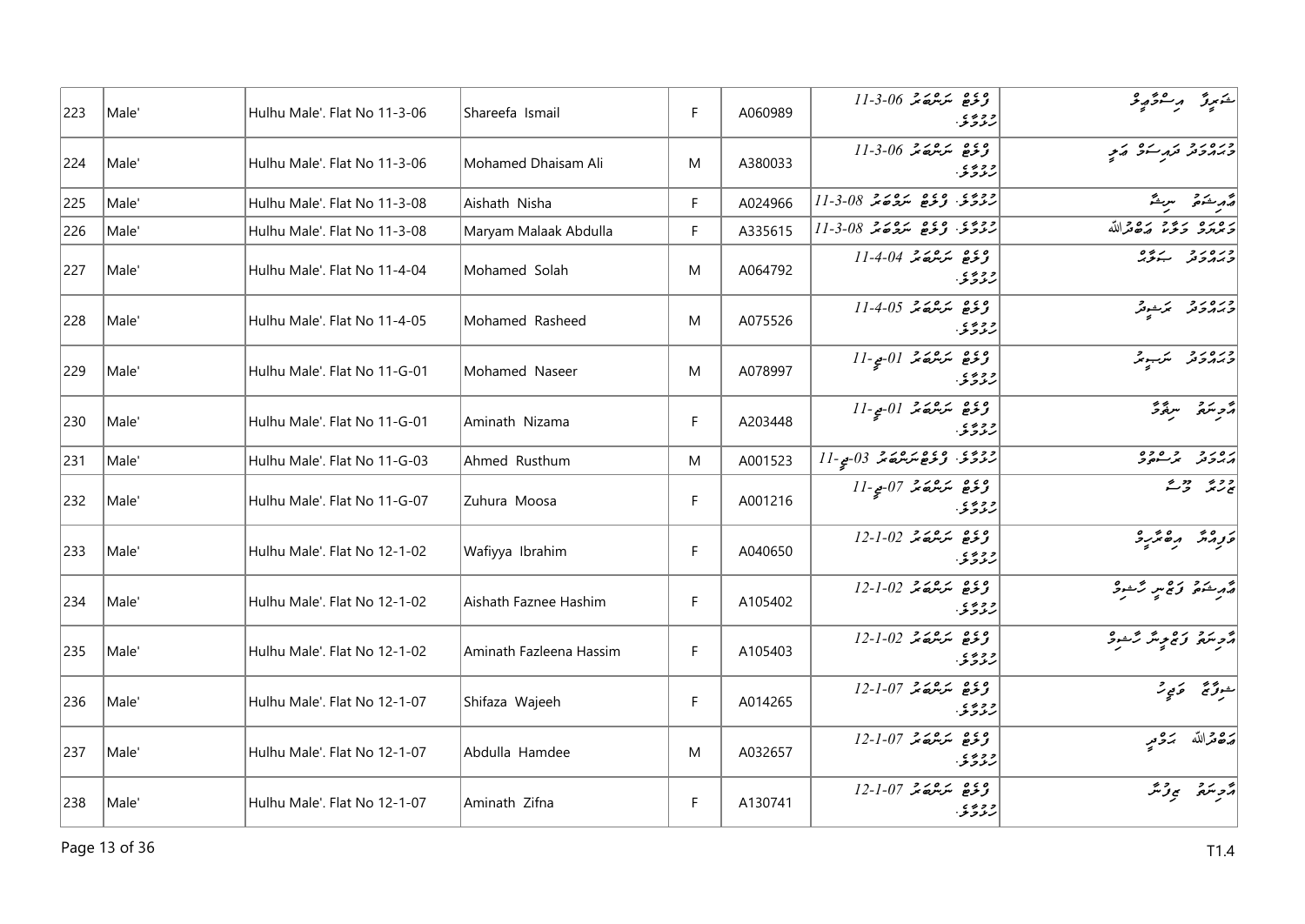| 239           | Male' | Hulhu Male'. Flat No 12-1-07  | Ismail Azmaan Abdulla | Μ           | A327060 | ووق سَرْسَهَ سَ 12-1-07<br>و و و ي.<br>رند و تو .                            | مر عوصر و موجوعه و محدالله                                                                    |
|---------------|-------|-------------------------------|-----------------------|-------------|---------|------------------------------------------------------------------------------|-----------------------------------------------------------------------------------------------|
| 240           | Male' | Hulhu Male'. Flat No 121-3-06 | Hassan Faiz           | М           | A050502 | $121 - 3 - 06$ $222 - 82$<br>و و و ء .<br>رند <del>و</del> نو .              | ىز سەنئە ئەرىج                                                                                |
| 241           | Male' | Hulhu Male'. Flat No 12-2-01  | Fathimath Hana        | $\mathsf F$ | A001119 | <b>12-2-01</b> مَرْسُ قَصَدُ 12-2-01<br>و و و ي.<br>رندگرنگ                  | وٌجوحَع رَسَّ                                                                                 |
| 242           | Male' | Hulhu Male'. Flat No 12-2-02  | Fathimath Shareefa    | F.          | A063024 | <b>12-2-02</b> سَرْسَهُ حَمَد 2-2-12<br>و و و ي.<br>رند و گر                 | وٌمِ وَمُ وَمَعِ وَ                                                                           |
| 243           | Male' | Hulhu Male'. Flat No 12-2-02  | Aminath Maeesha       | $\mathsf F$ | A369520 | ووم شرش 20-2-12<br>ر و و ء .<br>رند <del>و</del> تو .                        | أزويتم وأريث                                                                                  |
| 244           | Male' | Hulhu Male'. Flat No 12-2-03  | Azeeza Hussain        | F.          | A027486 | 22°3. وء مشهد 20-2-12                                                        |                                                                                               |
| 245           | Male' | Hulhu Male'. Flat No 12-2-03  | Mohamed Rasheed       | M           | A027488 | 22°3. ووڤ مرم صدر 2-2-12                                                     | ە يەنى ئەسكىر سى<br>ئەسكەن ئەسكىدىگى<br>ئەسكەن ئىسكىنى ئەسكىرىگە<br>ئەسكەن ئىرىدىگە ئەسكىرىگە |
| 246           | Male' | Hulhu Male'. Flat No 12-2-03  | Aishath Nusra Rasheed | F.          | A367817 | 22°3. ووڤ مرمضد 20-2-12                                                      |                                                                                               |
| 247           | Male' | Hulhu Male'. Flat No 12-2-08  | Ali Luthfee           | M           | A022320 | <i>22-08 سَرْسُهَ حَمَّ</i> 2-2-12<br>و و و ي.<br>رند و گو.                  | ړَ په دُوړ                                                                                    |
| 248           | Male' | Hulhu Male'. Flat No 12-2-08  | Anan Ali Luthfee      | M           | A352126 | ووم شرائع 2-2-12<br>ووم شرائع من<br>ر و و ء .<br>رند <del>و</del> تو .       | أر ترتكر أرجع الحرجومي                                                                        |
| $ 249\rangle$ | Male' | Hulhu Male'. Flat No 12-3-01  | Milna Khalid          | F.          | A046915 | <b>12-3-01</b> مَرْسُرْهَ عَمْ 12-3-01<br>و و و ء .<br>رند <del>و</del> نو . | دِ وَ شَرْ دَ دِ تَرْ                                                                         |
| 250           | Male' | Hulhu Male'. Flat No 12-3-01  | Ali Afshan            | M           | A046916 | ووم شرش 12-3-01<br>و و و ء .<br>رنونونو .                                    | أريمو أيروث شرشر                                                                              |
| 251           | Male' | Hulhu Male'. Flat No 12-3-01  | Nasheeda Ali          | F           | A057249 | <b>12-3-01</b> مَرْسُرْهَ عَمْ 12-3-01<br>و و و ي.<br>رندگرنگ                | لترجيش كالمح                                                                                  |
| 252           | Male' | Hulhu Male'. Flat No 12-3-04  | Hafiza Rasheed        | F.          | A009868 | ووق سَرْسْهُ سَنَ 12-3-04<br>ر و و د ي.<br>رند <del>و</del> نو               | بَرُوِمَّ - مَرْشونْر                                                                         |
| 253           | Male' | Hulhu Male'. Flat No 12-3-08  | Ibrahim Hussain       | M           | A060963 | ووه شهده حدود 12-3-08<br>ر و و د ي.<br>رند <del>و</del> نو                   | مەھ ئىر ئىس ئىسرىس                                                                            |
| 254           | Male' | Hulhu Male'. Flat No 12-4-01  | Nizam Mohamed         | M           | A050540 | وءو شر <i>مون 12-4-12</i><br>و و و ء .<br>رند <del>و</del> نو .              | ستجو وره دو                                                                                   |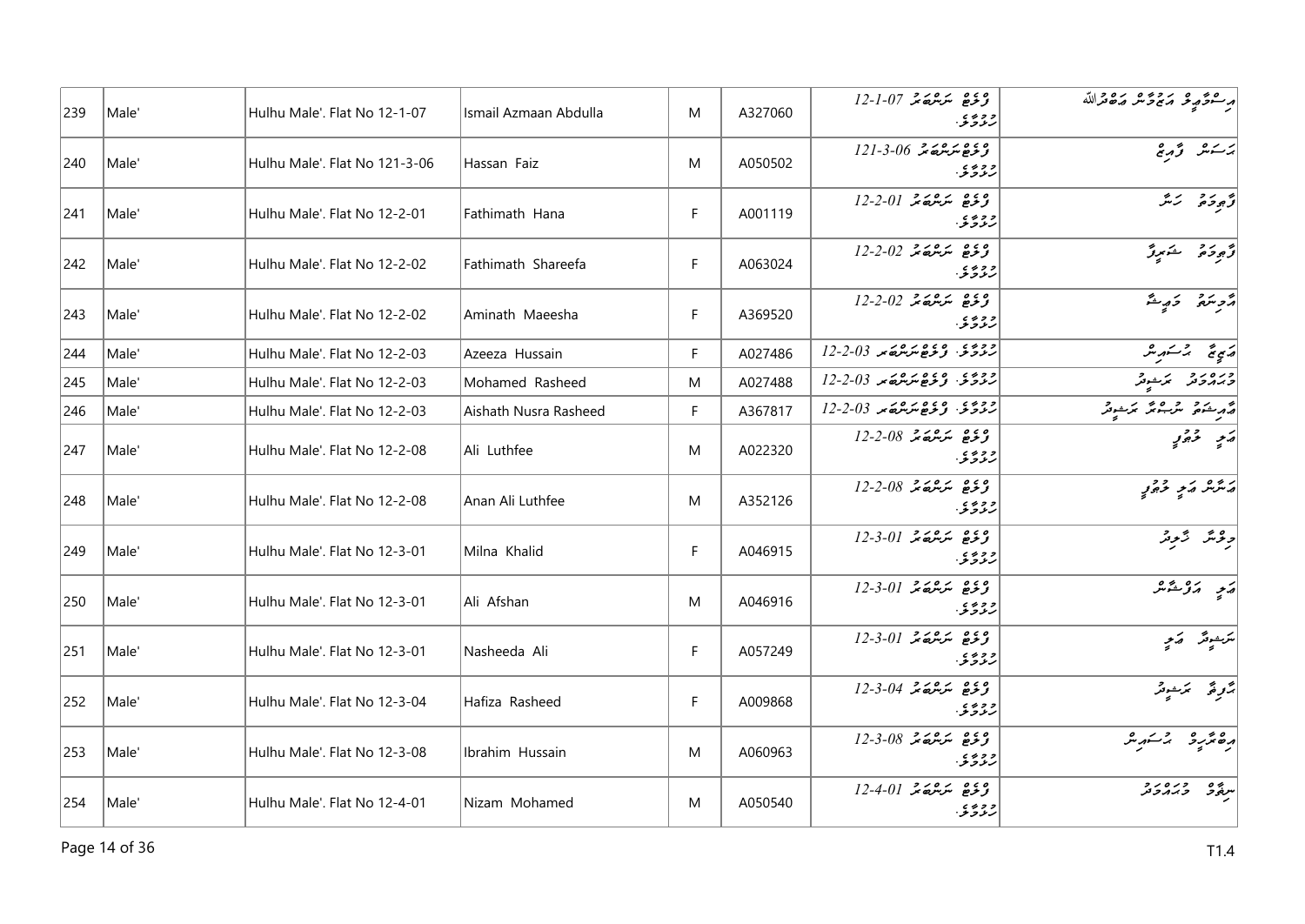| 255 | Male' | Hulhu Male'. Flat No 12-4-01 | Faiz Mohamed                | M           | A132429 | $12 - 4 - 01$ $22 - 22$<br>و و و ء .<br>رنونوگو                   | وٌ د سم دره د د                                  |
|-----|-------|------------------------------|-----------------------------|-------------|---------|-------------------------------------------------------------------|--------------------------------------------------|
| 256 | Male' | Hulhu Male'. Flat No 12-4-01 | Simana Moosa                | F           | A209592 | $12 - 4 - 01$ $22 - 22$<br>و و و ي.<br>رنونوگو                    | د ديگر<br>اسوۋىتر                                |
| 257 | Male' | Hulhu Male'. Flat No 12-4-01 | Zulaikha Mohamed            | F           | A210419 | $12 - 4 - 01$ $22 - 22$<br>و و و ء .<br>رند <del>و</del> نو       | و رە ر د<br>تر پر پر تر<br>چ ئۇ بەر <sup>3</sup> |
| 258 | Male' | Hulhu Male'. Flat No 12-4-01 | Firaz Mohamed               | M           | A210420 | $12 - 4 - 01$ $22 - 22$<br>ر و و و .<br>رند <del>و</del> تو .     | و مده دره در د                                   |
| 259 | Male' | Hulhu Male'. Flat No 12-4-01 | Shazra Ibrahim              | F           | A238819 | $12 - 4 - 01$ $22 - 22$<br>و و و ء .<br>رند <del>و</del> و .      | شونرنز بره تررو                                  |
| 260 | Male' | Hulhu Male'. Flat No 12-4-03 | Ibrahim Aslam               | M           | A146857 | $12 - 4 - 03$ $22 - 62$<br>و و و ء .<br>رند <del>و</del> نو .     | مەھرىرى كەسىرى                                   |
| 261 | Male' | Hulhu Male'. Flat No 12-G-03 | Nooman Moosa                | M           | A001577 | و و و ي.<br>رنونونو .                                             | يرووه وورم                                       |
| 262 | Male' | Hulhu Male'. Flat No 12-G-03 | Arifa                       | F           | A077676 | $12 - 03$ $22 - 03$<br>333ع.<br>رنم <b>ر</b> ئر                   | رحميروشح                                         |
| 263 | Male' | Hulhu Male'. Flat No 12-G-03 | Aminath Naufa Nooman        | F           | A337913 | $12 - 03$ $\sim$ $\sim$ $\frac{1}{2}$<br>و و و ي.<br>رنونوگو      | و سرد دور دوره<br>مرد شهر شهر سهرس               |
| 264 | Male' | Hulhu Male'. Flat No 12-G-03 | <b>AISHATH NAFHA NOOMAN</b> | F           | A362397 | $12 - 03$ $22 - 03$<br>و و و ي.<br>رند و تو .                     | و دره و ده و دوره و در د                         |
| 265 | Male' | Hulhu Male'. Flat No 12-G-05 | Zifan Zahir                 | M           | A075124 | $12 - 05$ $22 - 05$ $259$<br>و و و ء .<br>رند <del>و</del> نو .   | ىرۇش ئېرىتە                                      |
| 266 | Male' | Hulhu Male'. Flat No 12-G-05 | Hafsa Abdul Ganee           | $\mathsf F$ | A077040 | $12$ - وَحْرَمِ مَرْسَرَةَ حَمَد $-05$ - وِ<br><i>ر د څ</i> وگ    | ره په ره ده در سر                                |
| 267 | Male' | Hulhu Male'. Flat No 12-G-05 | Aniyath Rukha Zifan         | F           | A159517 | $12$ - وَحْرَمْ مَرْسُوْهُ مِنْ $05$ - مِي<br>و و و ي.<br>رنونوگو | أوسروه برز برؤمر                                 |
| 268 | Male' | Hulhu Male'. Flat No 12-G-06 | Mohamed Waheed              | M           | A050068 | $12 - 06$ مَرْحَمَ $00 - 12 - 12$<br>و و و ء .<br>رند و تو .      | כנפנפ בנב                                        |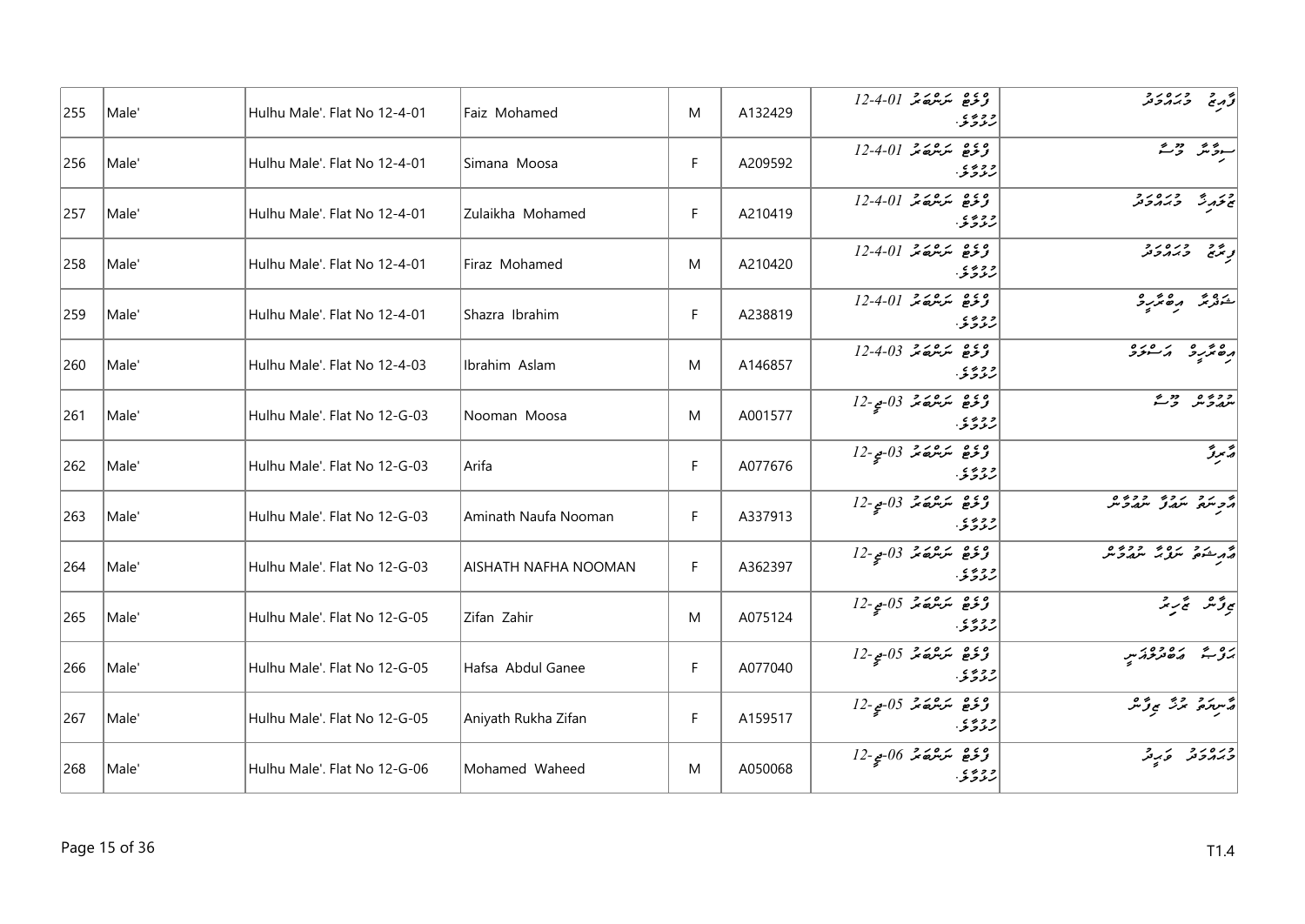| 269 | Male' | Hulhu Male'. Flat No 12-G-07 | Fathimath Shifa             | $\mathsf F$ | A258227 | $12 - 07$ مَرْحَمَ مَسْتَمَعَة $-07$<br>و و و ي.<br>رنونونو .           | ۇي <sub>م</sub> وڭ <sub>ۇ</sub> سوۇ         |
|-----|-------|------------------------------|-----------------------------|-------------|---------|-------------------------------------------------------------------------|---------------------------------------------|
| 270 | Male' | Hulhu Male'. Flat No 12-G-07 | Ibrahim Solah               | M           | A290180 | $12$ - وَحْرَمِ سَرْسَرَهُ عَلَى $-07$ - مِي<br>و و و ء .<br>رند و تو . | ىبە ئەر<br>ە ھەترىر <sup>ە</sup>            |
| 271 | Male' | Hulhu Male'. Flat No 13-1-08 | Ibrahim Rasheed             | M           | A086634 | ووه شهده 13-1-81<br>و و و ي.<br>رنونوگو                                 | رەتزىر ترىنوتر                              |
| 272 | Male' | Hulhu Male'. Flat No 13-1-08 | Mariyam Nathasha            | F           | A249302 | <b>13-1-08</b> مَرْسَ 13-1-81<br>و و و ء .<br>رند <del>و</del> نو .     | رەرە بىرگىدۇ.                               |
| 273 | Male' | Hulhu Male'. Flat No 13-1-08 | <b>Hood Rasheed Ibrahim</b> | M           | A249305 | $13 - 1 - 08$ $222 - 22$<br>و و و ء .<br>رند <del>و</del> و .           | دد بر و د ه بر د ک                          |
| 274 | Male' | Hulhu Male'. Flat No 13-1-08 | Hussain Rasheed             | M           | A367413 | <i>ووق سَرْسَعْ حَمَّا-1-13</i><br>و و و ي.<br>رنگوري                   | برسكور كرشوش                                |
| 275 | Male' | Hulhu Male'. Flat No 13-1-08 | Nuhad Rasheed               | M           | A382698 | ووم شهد 13-1-08<br>و و و ء .<br>رند <del>و</del> نو .                   | ووو گرشونژ<br>سربراند گرشونژ                |
| 276 | Male' | Hulhu Male'. Flat No 13-1-08 | Fahud Rasheed               | M           | A386740 | <i>ووق سَرْسَعْ حَمَّا-1-13</i><br>و و و ء .<br>رند <del>و</del> و .    | كروو المرجومر                               |
| 277 | Male' | Hulhu Male'. Flat No 13-2-02 | Habeeba Hassan              | F           | A075189 | $13 - 2 - 02$ $22 - 22$<br>و و و ي.<br>رنگوري                           | برَحدة برَسَنَرْ                            |
| 278 | Male' | Hulhu Male'. Flat No 13-2-02 | Ali Imran                   | M           | A132287 | $13 - 2 - 02$ $22 - 22$<br>و و و ء .<br>رند <del>و</del> نو .           | ړې پروتر ش                                  |
| 279 | Male' | Hulhu Male'. Flat No 13-2-02 | Anusa Mohamed               | F           | A159861 | <b>13-2-02</b> سَرْسَهُ صَدَّ 13-2-02<br>و و و ي.<br>رنونوگو            | و رە ر د<br>تر تر تر تر<br>ر دو په<br>مرسرت |
| 280 | Male' | Hulhu Male'. Flat No 13-2-02 | Aishath Inasha Mohamed      | F           | A383742 | $13 - 2 - 02$ $22 - 22$<br>و و و ء .<br>رنونوگو                         | مەر خۇم كەنگىش دىرەرد                       |
| 281 | Male' | Hulhu Male'. Flat No 13-2-04 | Fathimath Iradha            | $\mathsf F$ | A032438 | $13 - 2 - 04$ $222 - 24$<br>و و و ء .<br>رند <del>و</del> نو .          | ژودو رنژنژ                                  |
| 282 | Male' | Hulhu Male'. Flat No 13-2-04 | Aminath Waheeda             | F           | A041707 | $13 - 2 - 04$ $222 - 24$<br>و و و ء .<br>رند <del>و</del> نو            | وحريرة والمحالية                            |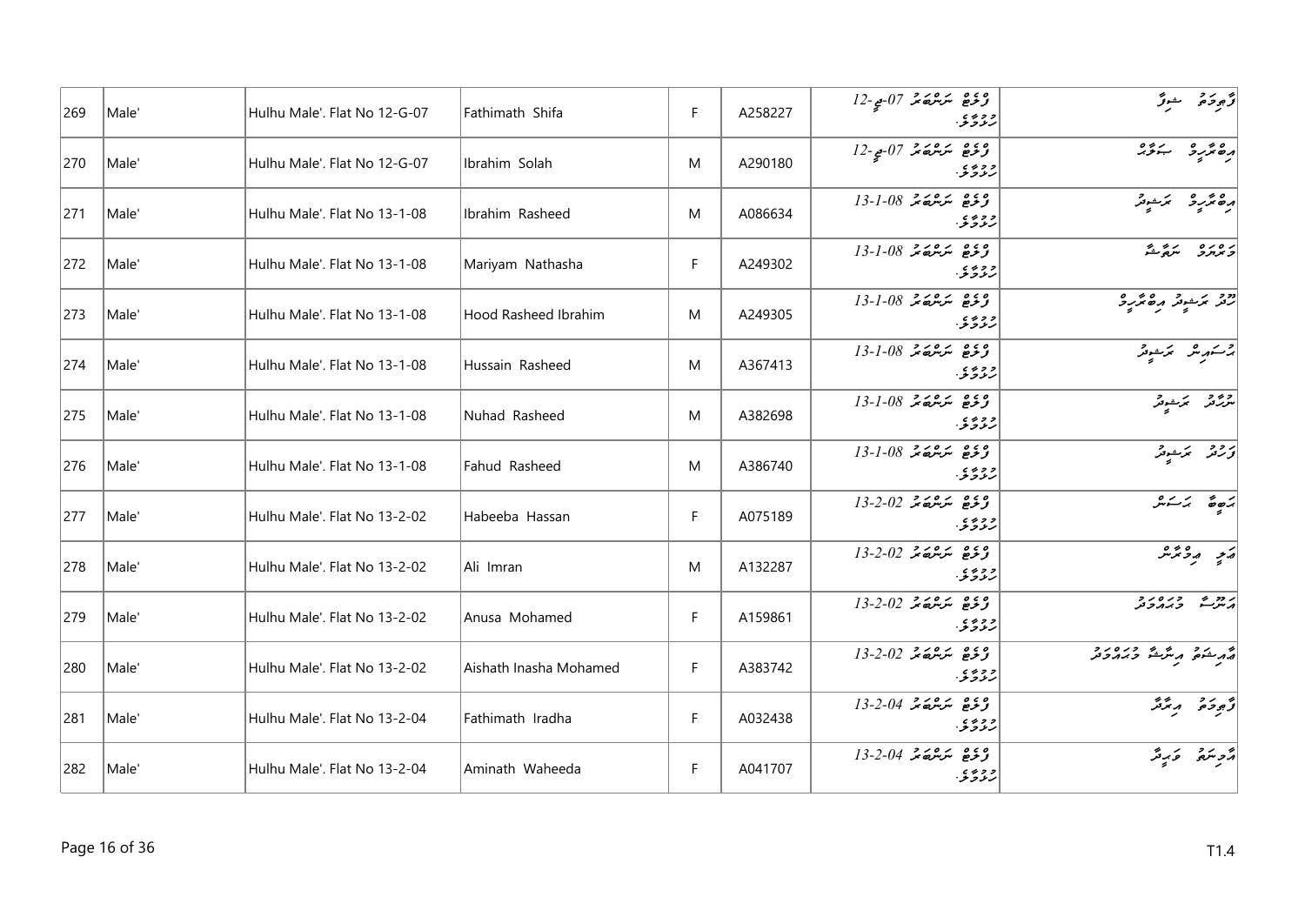| 283 | Male' | Hulhu Male'. Flat No 13-2-04 | Hassan Ilhaam           | M           | A074016 | <i>13-2-04 كروهة 13-2-13</i><br><i>ر د څ</i> وگ                  | برسەش مەمرىرد                                       |
|-----|-------|------------------------------|-------------------------|-------------|---------|------------------------------------------------------------------|-----------------------------------------------------|
| 284 | Male' | Hulhu Male'. Flat No 13-2-05 | Ali Rasheed Adam        | M           | A009792 | 332 - 3 <i>49 مربوعة كى 2-05-13</i>                              | .<br>د پو برخونه د دره                              |
| 285 | Male' | Hulhu Male'. Flat No 13-3-02 | Ibrahim Waheed          | M           | A052880 | $13 - 3 - 02$ $22 - 202$<br>و و و ي.<br>رنونوگو                  | مەھترىرى ئەيى                                       |
| 286 | Male' | Hulhu Male'. Flat No 13-3-02 | Raamiza Mohamed         | F.          | A065279 | ووم <i>مربوم بر 13-3-02</i><br>و و و ي.<br>رندگرنو .             | و رە ر د<br><i>د بە</i> د تر<br>پۇ <sub>چە</sub> بۇ |
| 287 | Male' | Hulhu Male'. Flat No 13-3-02 | Aminath Almas           | F           | A245919 | ووم <i>مربوه بر 13-3-02</i><br>ر و و و .<br>رند <del>و</del> و . | مەمەسى مەمەر                                        |
| 288 | Male' | Hulhu Male'. Flat No 13-3-02 | Mohamed Anoos           | M           | A402959 | <i>ووفي سَرْسُهُ جِي 13-3-13</i><br>و و و ي.<br>رندگرنو .        | כנסנכ גמפים<br>כגמכנג היתי                          |
| 289 | Male' | Hulhu Male'. Flat No 13-3-04 | Hassan Mirshadh         | M           | A076830 | ووه شهده 13-3-04<br>ر و و و .<br>رنگوری                          | يركبش ويرتشقر                                       |
| 290 | Male' | Hulhu Male'. Flat No 13-3-06 | Abdulla Naheek Hamdhoon | M           | A335045 | $13 - 3 - 06$ $222 - 82$<br>ر و و د ي.<br>رنگوري                 | برە داللە تتربە برە دە                              |
| 291 | Male' | Hulhu Male'. Flat No 13-3-06 | Ismail Naushad          | M           | A398339 | <b>13-3-06</b> مَرْسُرْهَ مَنْ 13-3-06<br>و و و ي.<br>رنگوري     | و شۇرچى سەر شەر                                     |
| 292 | Male' | Hulhu Male'. Flat No 13-3-07 | Aminath Adam            | $\mathsf F$ | A047008 | $13 - 3 - 07$ $222 - 82$<br>و و د ي.<br>رنوتونو .                | و سر دره                                            |
| 293 | Male' | Hulhu Male'. Flat No 13-4-08 | Naeem Hassan            | M           | A073435 | $13 - 4 - 08$ $222 - 8$<br>ج و بر ي.<br>رنگوري                   | بتمدفر الماشكس                                      |
| 294 | Male' | Hulhu Male'. Flat No 13-4-08 | Ahmed Risaal Naeem      | M           | A307268 | <i>ووفي مترشقة</i> 13-4-08<br>و و و ي.<br>رنگوري                 | رەرد برگۇ شەر                                       |
| 295 | Male' | Hulhu Male'. Flat No 13-4-08 | Mohamed Rishwan Naeem   | M           | A307270 | ووق سَرْسَهُ سَنَ 13-4-08<br>و و و ي.<br>رنونوگو                 | ورەر و پرىشوش شەر                                   |
| 296 | Male' | Hulhu Male'. Flat No 13-4-08 | Aminath Reeha Naeem     | F           | A351773 | <i>13-4-08</i> مَرْسَعَة حَمَّ<br>و و و ي.<br>رنگوري             | أأوسم برائه سمدفر                                   |
| 297 | Male' | Hulhu Male'. Flat No 13-G-02 | AISHATH SAEEDA MOHAMED  | F           | A007382 | رووي وء وعامر من 20-ي-13.                                        | و مشرح کے درور د<br>مگر شرقی کے میکر حداد حالی      |
| 298 | Male' | Hulhu Male'. Flat No 13-G-02 | Mohamed Aiman           | M           | A220116 | 332 - ووقع مرش من 22- و-13                                       | כגמכנק ההכית                                        |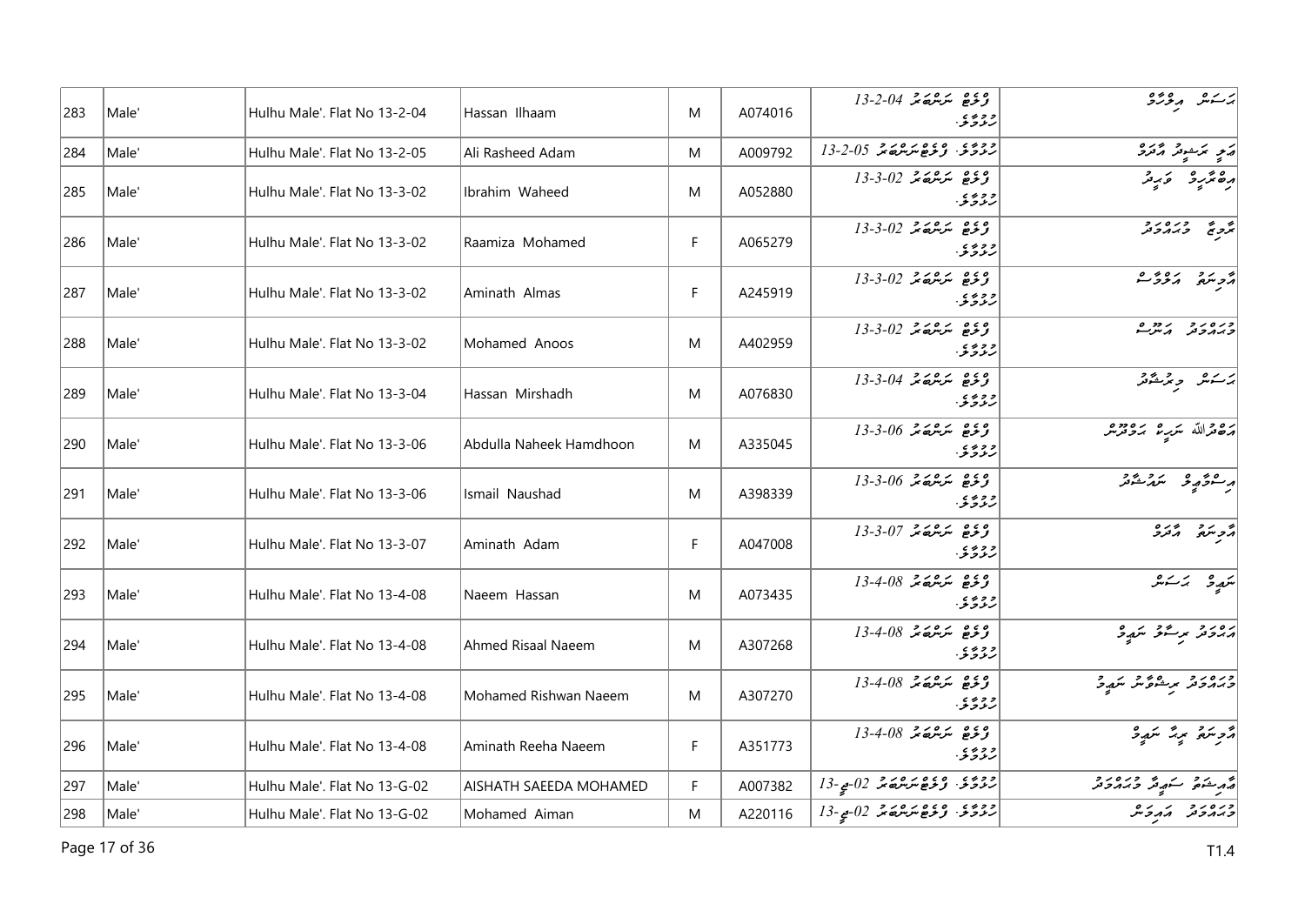| 299 | Male' | Hulhu Male'. Flat No 13-G-02  | Aminath Rayya         | F. | A339390 | $13 - 02$ حِمْدَة مِنْ سَمْعَة حَمَد 20 - قِي -13 $\sim$                                     | הבתים גם                                         |
|-----|-------|-------------------------------|-----------------------|----|---------|----------------------------------------------------------------------------------------------|--------------------------------------------------|
| 300 | Male' | Hulhu Male'. Flat No 13-G-04  | Aishath Mohamed       | F. | A044429 | ووم سَرْسَهُ جَلْ-13- وِ-13<br>و و و ء .<br>رند <del>و</del> نو .                            | و دره دره در در<br>وگرشوه وبردونر                |
| 301 | Male' | Hulhu Male'. Flat No 13-G-04  | Haulath Abdul Raheem  | F  | A080844 | $13 - 04$ $-04$ $-04$ $-04$<br>و و و ء .<br>رند <del>و</del> نو                              | ر כנ כ"כ כם כ"ס.<br>החיצים "הסינח הביב           |
| 302 | Male' | Hulhu Male'. Flat No 13-G-04  | Mohamed Abdul Raheem  | M  | A124457 | $13 - 04$ $-22$ $-22$<br>ر د و و .<br>رند و گو                                               | وره روحده ورده                                   |
| 303 | Male' | Hulhu Male'. Flat No 13-G-04  | Khadeeja Abdul Raheem | F. | A332700 | وْ وْ عَرْضْ 14- وْ -13<br>ر و و ي.<br>رند <del>و</del> تو .                                 | زىر ئەمەدەر ۋ                                    |
| 304 | Male' | Hulhu Male'. Flat No 156-1-02 | Ahmed Abdul Rahman    | M  | A072877 | $156 - 1 - 02$<br>333ع.<br>رنم <b>ر</b> ئر                                                   | ره ر د در ده ده ده و.<br>م.پروتر م. ماره پرپروتر |
| 305 | Male' | Hulhu Male'. Flat No 156-1-02 | Hawwa Yaugoob         | F  | A096775 | $156 - 1 - 02$<br>و و و ي.<br>رنونوگو                                                        | גם זי גרדב<br>גרע תגצים                          |
| 306 | Male' | Hulhu Male'. Flat No 156-1-02 | Mohamed Aseel         | M  | A214578 | $156 - 1 - 02$ $222 - 22$<br>333ع.<br>رنم <b>ر</b> ئر                                        | ورەر دىبو                                        |
| 307 | Male' | Hulhu Male'. Flat No 156-1-02 | Hussain Ashrag        | M  | A215713 | $156 - 1 - 02$ $222 - 222$<br>ر و و ء .<br>رندگري .                                          | جر سکھر مگر مگر شاہ مرتبی                        |
| 308 | Male' | Hulhu Male'. Flat No 156-1-02 | Ibrahim Afzal Ahmed   | M  | A220450 | $156 - 1 - 02$ $222 - 82$<br>و و و ء .<br>رند <del>و</del> نو                                | ם משתיכ הצייאיב המכת                             |
| 309 | Male' | Hulhu Male'. Flat No 156-3-04 | Abdulla Mohamed       | M  | A052942 | $156 - 3 - 04$ $\frac{2}{3}$ $\frac{6}{3}$ $\frac{6}{3}$<br>و و و ء .<br>رند <del>و</del> نو | ره و الله حده د د<br>مه هغرالله حدم حمد          |
| 310 | Male' | Hulhu Male'. Flat No 158-G-01 | Ahmed Shareef         | M  | A044781 | $158 - 01$ وَوَضَعَ سَرَسْهَمْ $10 - 4$<br>222°.<br>رنونوگو                                  | برەر دېمبولى                                     |
| 311 | Male' | Hulhu Male'. Flat No 158-G-04 | Aishath Zahura        | F  | A026134 | $158 - 04$ مَرْمَدَ $-04$ مِي -158<br>و و و ء .<br>رووگو.                                    | وكرمشكم بمردم                                    |
| 312 | Male' | Hulhu Male'. Flat No 160-2-02 | Hassan Sabah          | M  | A084524 | $160 - 2 - 02$ $222 - 202$<br><u>روء ۽ .</u>                                                 | ير كىش بىر ئەھ                                   |
| 313 | Male' | Hulhu Male'. Flat No 162-1-03 | Hawwa Rasheeda        | F  | A041642 | $162 - 1 - 03$ $222 - 22$<br>و و و ي.<br>رندگرنگ                                             | رە ئەسىر<br>مەمەكە ئىمىشىرىگە                    |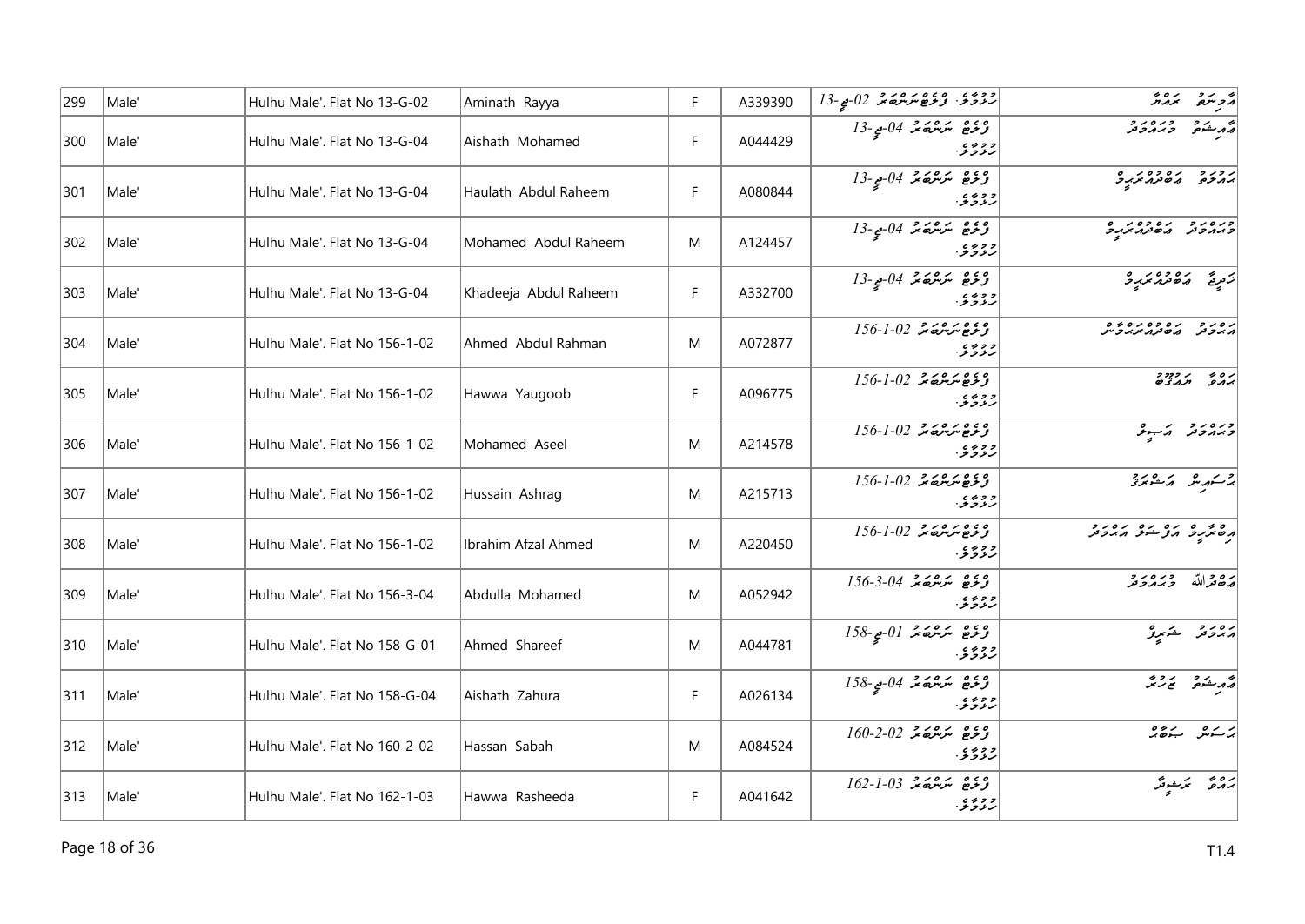| 314 | Male' | Hulhu Male'. Flat No 162-1-03 | Jafna Ibrahim         | F           | A361097 | $162 - 1 - 03$ $222 - 22$<br>و و و ء .<br>رند <del>و</del> نو   | ئى ئەش مەھەر ئەر            |
|-----|-------|-------------------------------|-----------------------|-------------|---------|-----------------------------------------------------------------|-----------------------------|
| 315 | Male' | Hulhu Male'. Flat No 162-1-03 | Jumana Ibrahim        | F.          | A361098 | $162 - 1 - 03$ $222 - 22$<br>ج و بر ي.<br>رنگوري                | ووير معتزره                 |
| 316 | Male' | Hulhu Male'. Flat No 162-1-03 | Jazlee Ibrahim        | $\mathsf F$ | A361100 | $162 - 1 - 03$ $222 - 22$<br>و و و ء .<br>رندگرنگ               | فالمحمح وهامرو              |
| 317 | Male' | Hulhu Male'. Flat No 164-3-01 | Fathmath Shizna       | $\mathsf F$ | A148155 | $164 - 3 - 01$ $222 - 82$<br>و و و ء .<br>رند <del>و</del> نو   | أزُّەر ئەشرىق ئىس           |
| 318 | Male' | Hulhu Male'. Flat No 164-3-02 | Ahmed Saleem          | M           | A063040 | $164 - 3 - 02$ $222 - 222$<br>و و و ء .<br>رو <del>ؤ</del> تو . | رەرو سەرە                   |
| 319 | Male' | Hulhu Male'. Flat No 165-1-02 | Fathimath Waheedha    | F           | A038597 | $165 - 1 - 02$ $222 - 222$<br>و و و ء .<br>رندگرنگ              | وحيحتم تحاريته              |
| 320 | Male' | Hulhu Male'. Flat No 165-1-02 | Hussain Ibrahim       | M           | A067283 | $165 - 1 - 02$ $222 - 22$<br>و و و ء .<br>رند <del>و</del> نو   | بر سکور مرد میگر دی         |
| 321 | Male' | Hulhu Male'. Flat No 165-1-02 | Silm Hussain          | M           | A278048 | $165 - 1 - 02$ وَوْج<br>ر و و ء .<br>رند <del>و</del> نو        | سوو برخير م                 |
| 322 | Male' | Hulhu Male'. Flat No 170-2-02 | Abdulla Shan          | M           | A124069 | $170 - 2 - 02$ $222 - 22$<br><u>رووي.</u>                       | مَدْهَ مَّرَاللَّهُ شَّمْسَ |
| 323 | Male' | Hulhu Male'. Flat No 170-2-02 | Aminath Reesha        | F           | A346587 | $170 - 2 - 02$ $222 - 22$<br>ر و و د ي.<br>رنگوري               | أأزويتهم بمريش              |
| 324 | Male' | Hulhu Male'. Flat No 171-G-04 | Aishath Shama Mohamed | F           | A071876 | $171 - 04$ مَرْسَعَة كَمْ 171 - 171<br>ج و بر ي.<br>رنگوري      | ه دره در دره دره در د       |
| 325 | Male' | Hulhu Male'. Flat No 171-G-04 | Aminath Shahuma       | F           | A075941 | وءه مرمود 171-ي-171<br>و و و ء .<br>رندگرنگ                     | أثرم شودة                   |
| 326 | Male' | Hulhu Male'. Flat No 171-G-04 | Mariyam Shahama       | F           | A153178 | وْوْعْ سَرْسْهَة سْ $04 - 171$<br>و و و ي.<br>رنونوگو           | رەرە خەرج                   |
| 327 | Male' | Hulhu Male'. Flat No 171-G-04 | Ibrahim Sham          | M           | A213306 | ووق سَرْسَهُمْ 14-ي-171<br>و و و ء .<br>رند <del>و</del> نو     | رە ئرىرو شۇ                 |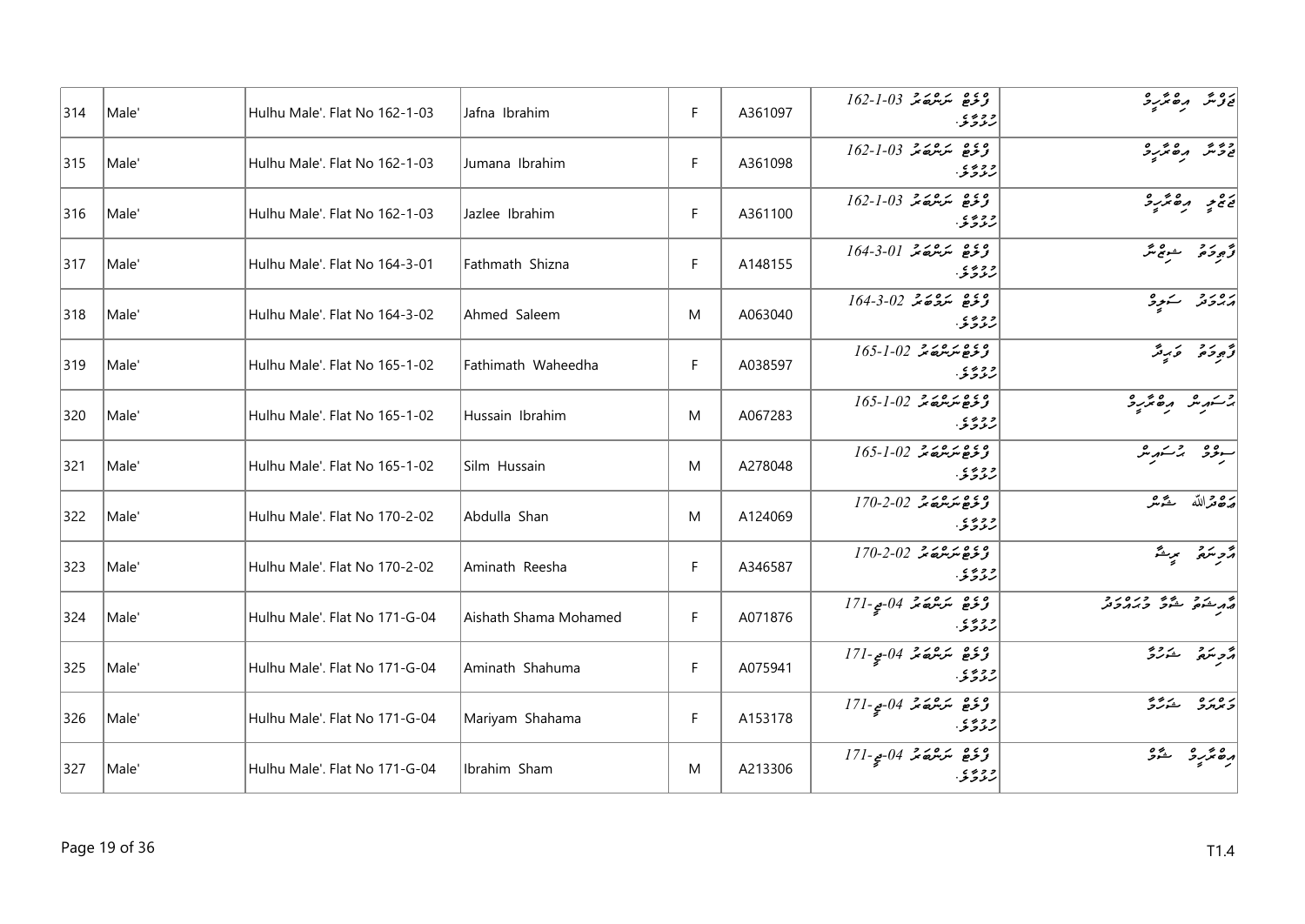| 328 | Male' | Hulhu Male'. Flat No 171-G-04 | Fathimath Waheeda Usman | $\mathsf F$ | A260796 | ووق سَرْجَعَة -171 وِ-171<br>ر و و و .<br>رنگوری                               | قەدە ئەبە دەۋە                                     |
|-----|-------|-------------------------------|-------------------------|-------------|---------|--------------------------------------------------------------------------------|----------------------------------------------------|
| 329 | Male' | Hulhu Male'. Flat No 171-G-04 | Ahmed Shah Mohamed      | M           | A392110 | و ۽ و شرعت 171 و -171<br>ج و بر ي.<br>رنگوري                                   | رەر دېمبر درەر د<br>م.روىر خىل دىمەدىر             |
| 330 | Male' | Hulhu Male'. Flat No 171-G-04 | Jameelaa Samaa Mohamed  | F           | A413965 | و و مستقيم 171-ي-171<br>ج و بر ي.<br>رنگوري                                    | ر و در در در در د                                  |
| 331 | Male' | Hulhu Male'. Flat No 173-1-03 | Nazaahath Abdul Nasir   | F           | A126720 | $173 - 1 - 03$ $229 - 29$<br>و و و ء .<br>رند <del>و</del> نو                  | ر در د ده ده ده به د<br>سرچ پره در ه تر پر سرجو پر |
| 332 | Male' | Hulhu Male'. Flat No 173-1-03 | Nuzukha                 | $\mathsf F$ | A129540 | $173 - 1 - 03$<br>و و و ء .<br>رنو <del>و</del> و .                            | پر پر مجر<br>سرچ ش                                 |
| 333 | Male' | Hulhu Male'. Flat No 173-1-03 | Afrah                   | M           | A234027 | $173 - 1 - 03$ $222 - 82$<br><u>رووي.</u>                                      | پره پږه                                            |
| 334 | Male' | Hulhu Male'. Flat No 173-1-03 | Nuha Abdul Nasir        | F           | A234028 | و و م مره د ح 1-03-173<br>و و و ء .<br>رند <del>و</del> نو                     | כפי גם כם פי<br>יינג' גם בנו <i>ג</i> יינגיב       |
| 335 | Male' | Hulhu Male'. Flat No 173-1-03 | Nazleen Abdul Nasir     | F           | A234031 | $173 - 1 - 03$<br>و و و ء .<br>رند <del>و</del> نو                             | ת פית הסינו ת-                                     |
| 336 | Male' | Hulhu Male'. Flat No 173-3-01 | Dheeba Hussain          | E           | A076161 | <b>173-3-01</b> مُرْسَّمَة بِهِ 173-3-1<br>ج و بر ي.<br>رنگوري                 | ىرە ئەسەر                                          |
| 337 | Male' | Hulhu Male'. Flat No 62-1-03  | Abdulla Hilmy           | M           | A036792 | $62 - 1 - 03$ $222 - 22$<br>و و و ء .<br>رند <del>و</del> نو                   | أرة مرالله برقرمي                                  |
| 338 | Male' | Hulhu Male'. Flat No 62-1-03  | Mohamed Asir            | M           | A358786 | $62 - 1 - 03$ $222 - 22$<br><u>رووي.</u>                                       | ورەرو ئەسىر                                        |
| 339 | Male' | Hulhu Male'. Flat No 62-3-07  | Mohamed Sadiq Hassan    | M           | A026391 | $62 - 3 - 07$ $\frac{2}{9}$ $\frac{6}{9}$ $\frac{6}{9}$<br>و و و ي.<br>رندگرنو | ورەرو ئېرۇ بەت كە                                  |
| 340 | Male' | Hulhu Male'. Flat No 62-3-07  | Zahida Ali              | F           | A036536 | $62 - 3 - 07$ $222 - 20$<br>و و و ء .<br>رند <del>و</del> نو                   | لتج رقته وكيمته                                    |
| 341 | Male' | Hulhu Male'. Flat No 62-3-07  | Ikleel Saeed            | M           | A131388 | $62 - 3 - 07$ $222 - 62$<br>و و و ء .<br>رند <del>و</del> نو                   | مرتموقر سكويتر                                     |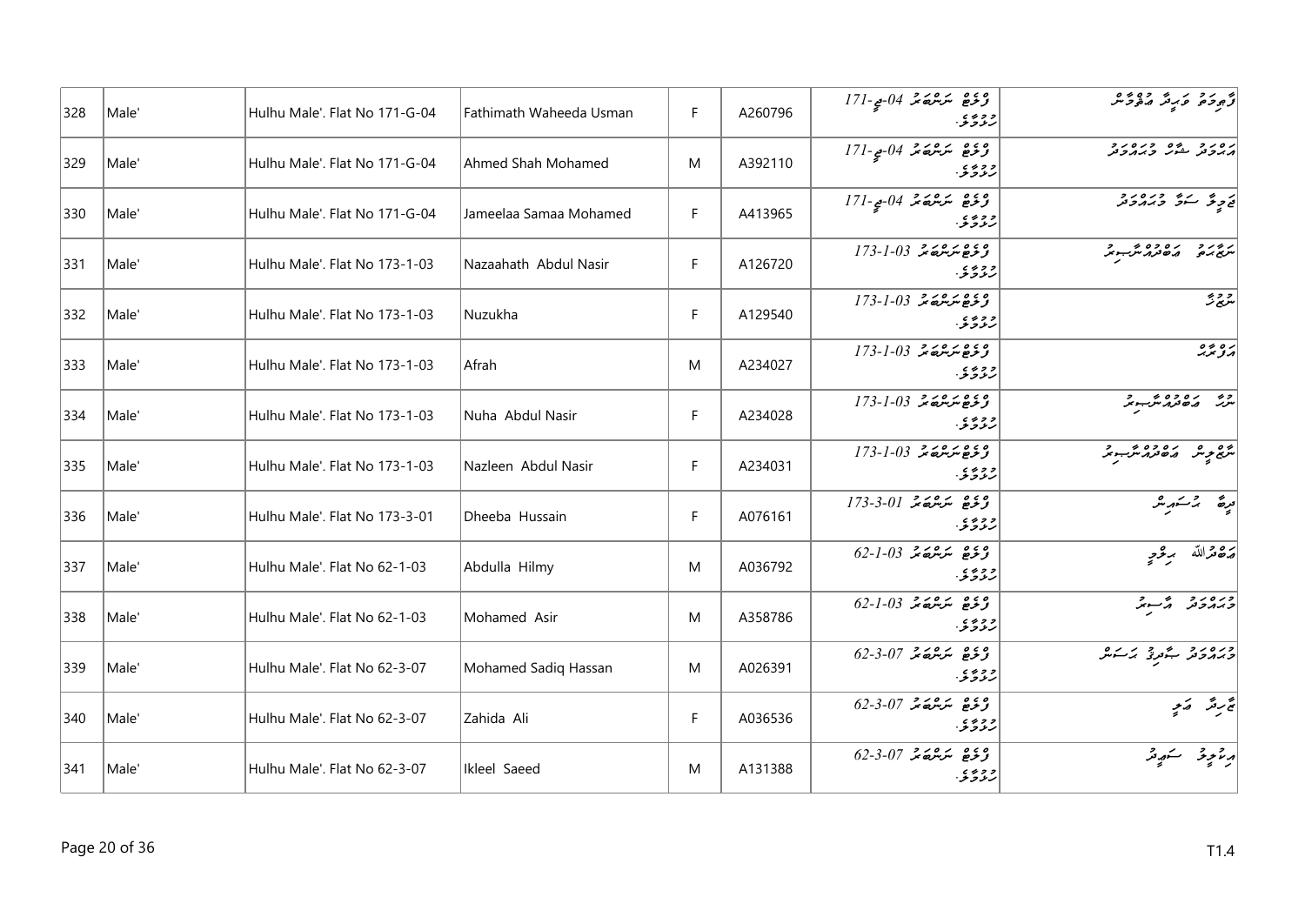| 342 | Male' | Hulhu Male'. Flat No 62-3-07 | Rifshan Mohamed Sodig   | M  | A132211 | $62 - 3 - 07$ $222 - 82$<br>و و و ء .<br>رند <del>و</del> نو            | بروڅش وره د و گېږو                                |
|-----|-------|------------------------------|-------------------------|----|---------|-------------------------------------------------------------------------|---------------------------------------------------|
| 343 | Male' | Hulhu Male'. Flat No 62-3-07 | Sausan Mohamed          | F  | A150531 | $62 - 3 - 07$ $222 - 20$<br>و و و ء .<br>رند <del>و</del> و .           | سەرسىس دىرەرد                                     |
| 344 | Male' | Hulhu Male'. Flat No 62-3-07 | Liushadha Saeed         | F  | A298334 | $62 - 3 - 07$ $\frac{2}{3}$ $\frac{2}{3}$ $\frac{2}{3}$<br><u>رووي.</u> | أحرم شكور كمسكور مركز                             |
| 345 | Male' | Hulhu Male'. Flat No 62-3-07 | Lubna Mohamed Sodhiq    | F. | A299490 | $62 - 3 - 07$ $222 - 82$<br>و و و ء .<br>رند <del>و</del> و .           | وه په وره رو د په وه<br>موه شر و بر د و تر سرگوری |
| 346 | Male' | Hulhu Male'. Flat No 62-3-07 | Shaffaan Mohamed Sadiq  | M  | A371842 | $62 - 3 - 07$ $222 - 62$<br>ج و بر ي.<br>رنگوري                         | ره ۶ و دره رو په عبدو<br>شهروس وبربروتر ب         |
| 347 | Male' | Hulhu Male'. Flat No 63-1-04 | Hussain Adam            | M  | A049777 | $63 - 1 - 04$ $222 - 22$<br><u>رووي.</u>                                | جر شهر شهره المحرجر                               |
| 348 | Male' | Hulhu Male'. Flat No 63-2-06 | Mohamed Fahmy           | M  | A026420 | $63 - 2 - 06$ $222 - 62$<br>و و و ء .<br>رند <del>و</del> و .           | ورەر در د                                         |
| 349 | Male' | Hulhu Male'. Flat No 63-2-06 | Riyasa Fahumy           | F  | A057572 | $63 - 2 - 06$ $222 - 62$<br><u>رووي.</u>                                | برور محمد وكرمير                                  |
| 350 | Male' | Hulhu Male'. Flat No 63-2-06 | Saima Fahmy             | F  | A067579 | $63 - 2 - 06$ $222 - 62$<br>ج و بر ي.<br>رنگوري                         | ستهرق وكرحي                                       |
| 351 | Male' | Hulhu Male'. Flat No 63-2-06 | Visama Fahmy            | F  | A124869 | $63 - 2 - 06$ $222 - 62$<br>و و و ء .<br>رند <del>و</del> نو            | <sub>و</sub> ستهوٌ دَرْدٍ                         |
| 352 | Male' | Hulhu Male'. Flat No 63-2-06 | Sama Fahmy              | F  | A291829 | $63 - 2 - 06$ $222 - 62$<br>و و و ي.<br>رنونوگو                         | سَرَةٌ وَرَّحٍ                                    |
| 353 | Male' | Hulhu Male'. Flat No 63-2-06 | Ibthisam Fahmy          | F  | A291830 | $63 - 2 - 06$ $222 - 62$<br>و و و ء .<br>رند <del>و</del> نو            | رەم شى زەپ                                        |
| 354 | Male' | Hulhu Male'. Flat No 64-1-03 | Fathimath Rafaaha Ahmed | F. | A159066 | $64 - 1 - 03$ $222 - 62$<br>و و و ء .<br>رندگرنگ                        | ء رو روء رود و<br>ژبوده برژگ ملاحل                |
| 355 | Male' | Hulhu Male'. Flat No 64-2-06 | Ali Moosa               | M  | A054510 | $64 - 2 - 06$ $222 - 62$<br>و و و ء .<br>رند <del>و</del> نو            | اړې دحمق                                          |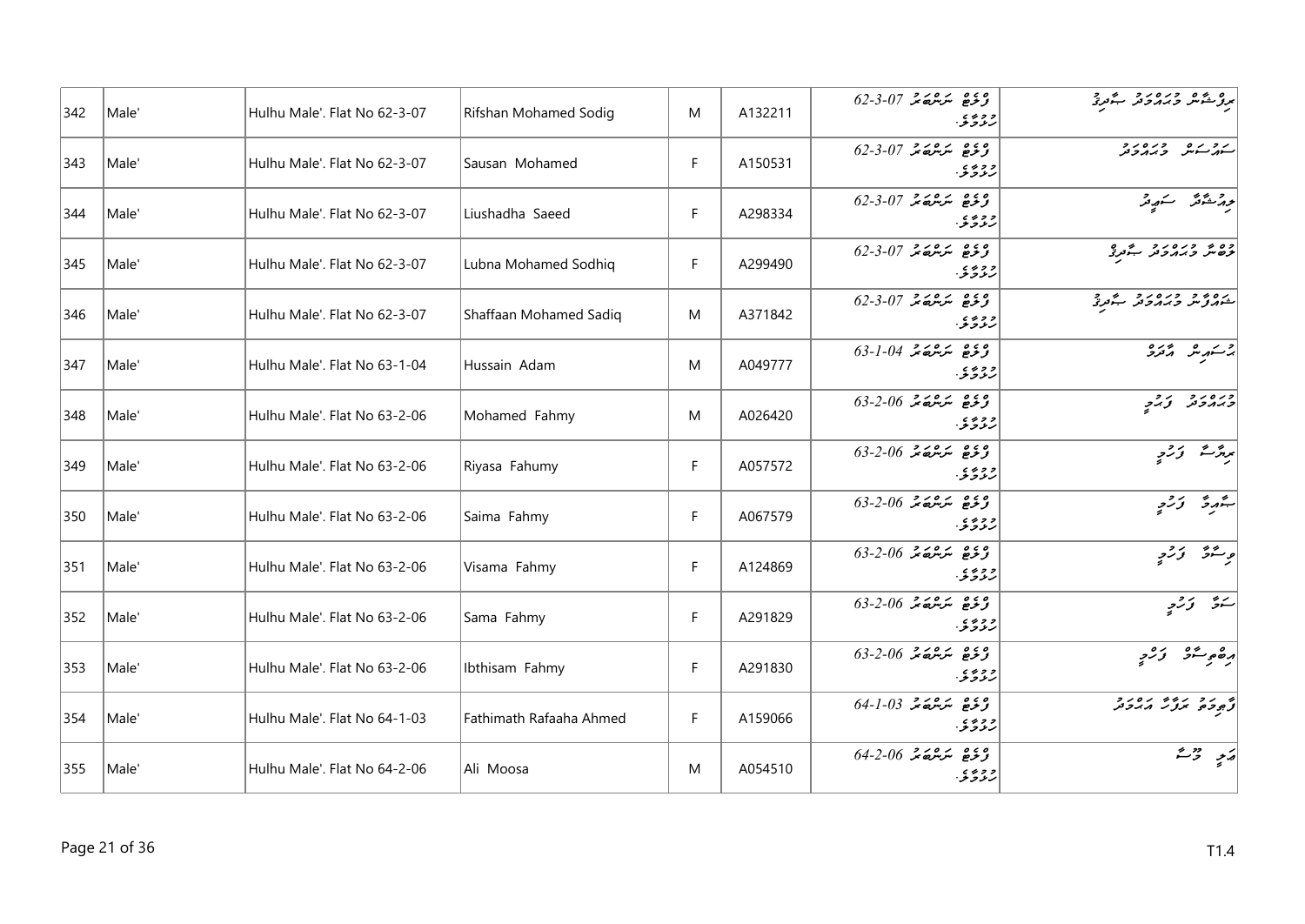| 356 | Male' | Hulhu Male'. Flat No 64-2-06 | Samiya Hussain           | F  | A100705 | $64 - 2 - 06$ $22 - 26$ $22 - 6$<br>و و و ء .<br>رند <del>و</del> نو         | گرونژ پر کشمیریش                       |
|-----|-------|------------------------------|--------------------------|----|---------|------------------------------------------------------------------------------|----------------------------------------|
| 357 | Male' | Hulhu Male'. Flat No 64-2-06 | Aminath Aroosha          | F. | A127668 | $64 - 2 - 06$ $222 - 62$<br>ر و و ي.<br>رند <del>و</del> تو .                | أروسكم والمراجع                        |
| 358 | Male' | Hulhu Male'. Flat No 64-2-06 | Ahmed Aruham             | М  | A210143 | $64 - 2 - 06$ $222 - 62$<br>و و و ء .<br>رند <del>و</del> و .                | גפיב גפיפ                              |
| 359 | Male' | Hulhu Male'. Flat No 64-3-08 | Mohamed Iqbal            | M  | A022169 | 322 - 329 مري <i>مھ تي 108-64</i>                                            | כנסנכ הסים                             |
| 360 | Male' | Hulhu Male'. Flat No 64-3-08 | Abdul Haleem Abdullah    | M  | A049412 | 333 - 3 <i>43 مربوعة كى 3-08-64</i>                                          | رە دەر يەھ تراللە                      |
| 361 | Male' | Hulhu Male'. Flat No 64-3-08 | Azheem Abdul Wahid       | M  | A065104 | 333 - 3 <i>43 مربوعة كى 3-08-64</i>                                          | גם כם הסינקפלגיל<br>היא גיל הסינקפלגיל |
| 362 | Male' | Hulhu Male'. Flat No 64-3-08 | Ahmed Rasheed            | M  | A070860 | 322 - موقع من المحدد 14-3-64                                                 | رەرو كەشەر                             |
| 363 | Male' | Hulhu Male'. Flat No 64-3-08 | Aishath Madheeha Mohamed | F  | A071735 | 322 - ووقع مريد 14-3-64                                                      | م ديدة كبرة ورودة                      |
| 364 | Male' | Hulhu Male'. Flat No 64-3-08 | Salama                   | F. | A073009 | 322 - 329 مري <i>مھ تي 108-64</i>                                            | ئەنە بە                                |
| 365 | Male' | Hulhu Male'. Flat No 64-3-08 | Abdul Rahman Wajeeh      | M  | A105444 | 322 - ووي مربوري مربوري من 108-64                                            | رە دەرەپە ھەر دە                       |
| 366 | Male' | Hulhu Male'. Flat No 64-3-08 | Ihsana Abdul Sattar      | F. | A125348 | 322 - 329 مري <i>مھ تي 108-64</i>                                            | ە شەر بەھەرە بەد                       |
| 367 | Male' | Hulhu Male'. Flat No 64-3-08 | Ahmed Iqbal              | М  | A132122 | 333 - 339 مري <i>مھ جي 50-3-64</i>                                           | גפנק גבים                              |
| 368 | Male' | Hulhu Male'. Flat No 64-3-08 | Risla Rasheed            | F  | A294283 | 322 - 329 مري <i>مھ تي 108-64</i>                                            | ىرىشىمى ئىرىشوقر                       |
| 369 | Male' | Hulhu Male'. Flat No 64-3-08 | Reeshaan Rasheed         | M  | A294284 | 333 - 3 <i>43 مربوعة كى 3-08-64</i>                                          | برىشەش ئىرىشوند                        |
| 370 | Male' | Hulhu Male'. Flat No 64-3-08 | Mohamed Hashim           | M  | A326477 | 322 - 329 مري <i>مھ تي 108-64</i>                                            | ورەرو گىدۇ                             |
| 371 | Male' | Hulhu Male'. Flat No 64-3-08 | Fathimath Saushan        | F. | A357909 | 333 - 3 <i>43 مربوعة كى 3-08-64</i>                                          | ۇمومۇ سىرمىشكى                         |
| 372 | Male' | Hulhu Male'. Flat No 64-G-01 | Mohamed Amir             | M  | A064852 | $01$ وَوْع سَرْسُهُ جَلْ $64$ -وِ $-10$<br>و و و ء .<br>رند <del>و</del> و . | ورەر د گەر                             |
| 373 | Male' | Hulhu Male'. Flat No 64-G-02 | Aishath Sameera          | F  | A044670 | وءو ش <i>بكھنى</i> 20-ي <sub>و</sub> -64<br>و و و ي.<br>رنونوگو              | ړه شو سوچر                             |
| 374 | Male' | Hulhu Male'. Flat No 65-G-02 | Aishath Yumnu            | F  | A161216 | $65 - 02$ وَمَحْمَدٍ $62 - 02$<br>333ع.<br>رنم <b>ر</b> ئر                   | و ده ده ده د                           |
| 375 | Male' | Hulhu Male'. Flat No 66-2-06 | Ibrahim Naseem           | M  | A009482 | $66 - 2 - 06$ $222 - 62$<br>و و و ء .<br>رند <del>و</del> نو .               | ەر ھەترىر <i>ۋ</i><br>ىئرسوقر          |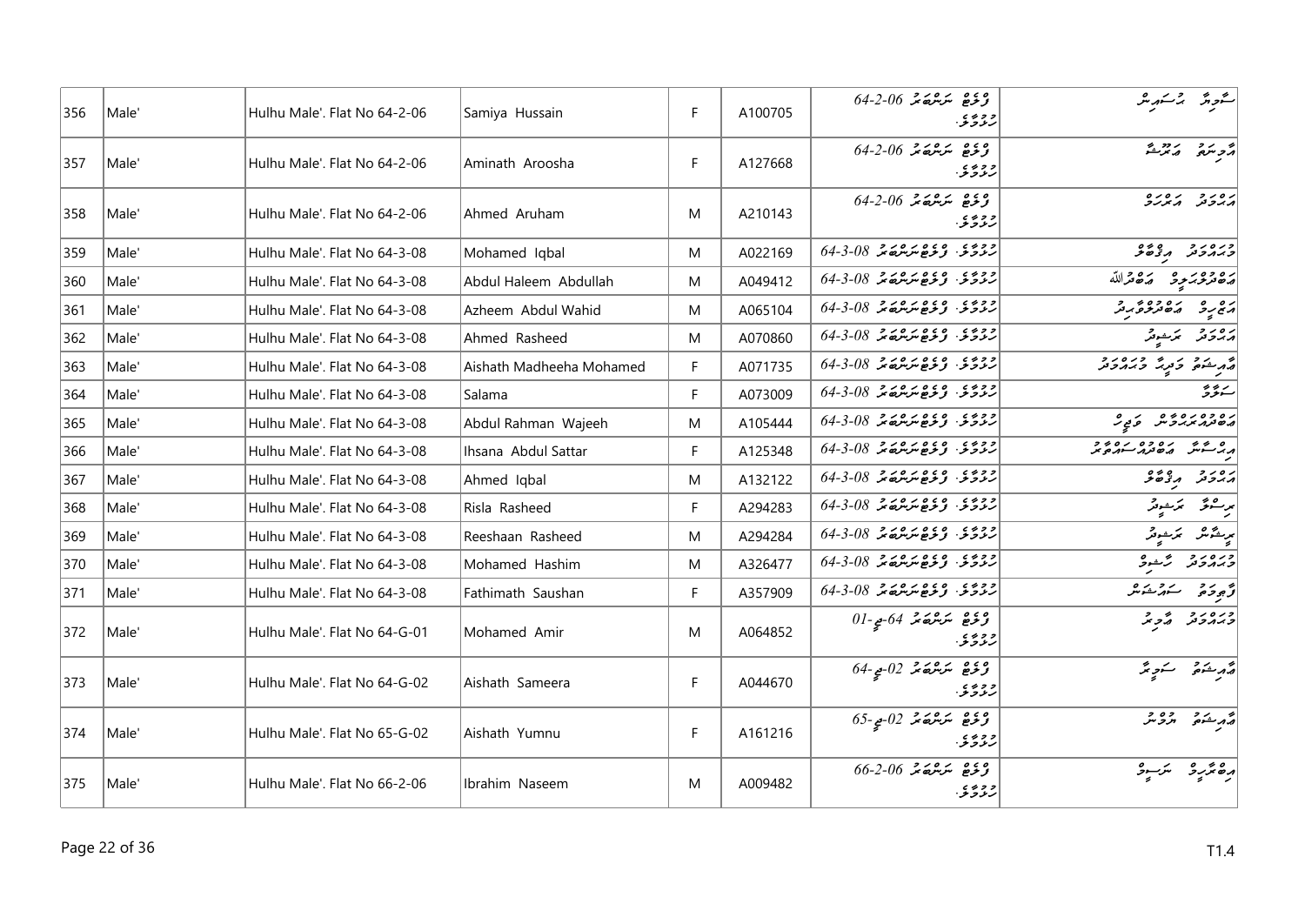| 376 | Male' | Hulhu Male'. Flat No 66-2-06 | Najma Easa               | F  | A128408 | $66 - 2 - 06$ $222 - 6$<br>ر و و ء .<br>رند <del>و</del> و .                                                                                                                                                                                                                                                                                                                                                                                                                                           | للروق الإنت                            |
|-----|-------|------------------------------|--------------------------|----|---------|--------------------------------------------------------------------------------------------------------------------------------------------------------------------------------------------------------------------------------------------------------------------------------------------------------------------------------------------------------------------------------------------------------------------------------------------------------------------------------------------------------|----------------------------------------|
| 377 | Male' | Hulhu Male'. Flat No 66-2-06 | Jailam Ibrahim           | M  | A234571 | $66 - 2 - 06$ $222 - 6$<br>و و و ء .<br>رند <del>و</del> نو                                                                                                                                                                                                                                                                                                                                                                                                                                            | فيرذذ رەئزېر                           |
| 378 | Male' | Hulhu Male'. Flat No 66-2-06 | Fathimath Maisha Ibrahim | F  | A348806 | $\overline{66}$ -2-06 $\overline{\mathcal{Z}}$ $\overline{\mathcal{Z}}$ $\overline{\mathcal{Z}}$ $\overline{\mathcal{Z}}$ $\overline{\mathcal{Z}}$ $\overline{\mathcal{Z}}$ $\overline{\mathcal{Z}}$ $\overline{\mathcal{Z}}$ $\overline{\mathcal{Z}}$ $\overline{\mathcal{Z}}$ $\overline{\mathcal{Z}}$ $\overline{\mathcal{Z}}$ $\overline{\mathcal{Z}}$ $\overline{\mathcal{Z}}$ $\overline{\mathcal{Z}}$ $\overline{\mathcal{Z}}$ $\overline{\mathcal{Z}}$ $\$<br>و و و ء .<br>رند <del>و</del> نو | ژّودَه دَرتْ رەترىد                    |
| 379 | Male' | Hulhu Male'. Flat No 66-2-06 | Mariyam Saniyya          | F. | A350714 | $66 - 2 - 06$ $222 - 66$<br>ج و بر ي.<br>رنگوري                                                                                                                                                                                                                                                                                                                                                                                                                                                        | سەسەر<br>ر ه ر ه<br><del>د</del> بربرگ |
| 380 | Male' | Hulhu Male'. Flat No 66-3-07 | Hassan Ishan             | M  | A000045 | $66 - 3 - 07$ كَرْمَرْجَ مِنْ سَرْبَعْهُمْ $-7$                                                                                                                                                                                                                                                                                                                                                                                                                                                        | يركسوا الرحقان                         |
| 381 | Male' | Hulhu Male'. Flat No 66-3-08 | Ibrahim Khaleel          | M  | A038980 | $66 - 3 - 08$ $222 - 8$<br>ر و و و .<br>رنگوری                                                                                                                                                                                                                                                                                                                                                                                                                                                         | رەپزىر ئىچى                            |
| 382 | Male' | Hulhu Male'. Flat No 66-3-08 | Aminath Ikrama Ahmed     | F. | A080560 | $66 - 3 - 08$ $222 - 8$<br>ر و و و .<br>رند <del>و</del> ک                                                                                                                                                                                                                                                                                                                                                                                                                                             | הכתים גיות ביני                        |
| 383 | Male' | Hulhu Male'. Flat No 66-3-08 | Fathimath Asaal Khaleel  | F. | A342045 | $66 - 3 - 08$ $222 - 8$<br>ج و بر ي.<br>رنگوري                                                                                                                                                                                                                                                                                                                                                                                                                                                         | ۋە ئەھ كەلگۈ كۆلۈ                      |
| 384 | Male' | Hulhu Male'. Flat No 66-G-01 | Abdulla Saeed            | M  | A081276 | وووي وءومرمومز 10-ي <sub>و</sub> -66                                                                                                                                                                                                                                                                                                                                                                                                                                                                   | أرة قرالله كسورتر                      |
| 385 | Male' | Hulhu Male'. Flat No 67-2-05 | Fathimath Fazeela        | F. | A120674 | $67 - 2 - 05$ $222 - 5$<br><u>رووي.</u>                                                                                                                                                                                                                                                                                                                                                                                                                                                                | وٌمِ وَمَعْ - وَسَبِعْ                 |
| 386 | Male' | Hulhu Male'. Flat No 67-2-06 | Abdulla Rasheed          | M  | A038806 | 32 <i>2 - 33 مربرھ پر 2-06-67</i>                                                                                                                                                                                                                                                                                                                                                                                                                                                                      | مَدْهِ مَرْ اللّهِ مَرَسُومَرْ         |
| 387 | Male' | Hulhu Male'. Flat No 67-3-07 | Ibrahim Naeem            | M  | A028183 | $67 - 3 - 07$ $222 - 82$<br>ر و و د ي.<br>رنگوري                                                                                                                                                                                                                                                                                                                                                                                                                                                       | رەتزىر سەر                             |
| 388 | Male' | Hulhu Male'. Flat No 67-3-07 | Aminath Muna             | F  | A057381 | $67 - 3 - 07$ $222 - 62$<br>ر و و و .<br>رند <del>و</del> ک                                                                                                                                                                                                                                                                                                                                                                                                                                            | أأروسه وتكر                            |
| 389 | Male' | Hulhu Male'. Flat No 67-3-07 | Husna Sameer             | F  | A057382 | $67 - 3 - 07$ $222 - 62$<br><u>رووي.</u>                                                                                                                                                                                                                                                                                                                                                                                                                                                               | برائد مگر بر                           |
| 390 | Male' | Hulhu Male'. Flat No 67-3-07 | Ismail Wafir             | M  | A125847 | $67 - 3 - 07$ $222 - 82$<br>و و و ء .<br>رند <del>و</del> نو                                                                                                                                                                                                                                                                                                                                                                                                                                           | ر جۇمۇھ قرىر                           |
| 391 | Male' | Hulhu Male'. Flat No 67-3-07 | Mamdhooha Naeem          | F  | A126577 | $67 - 3 - 07$ $222 - 62$<br>و و و ء .<br>رند <del>و</del> نو                                                                                                                                                                                                                                                                                                                                                                                                                                           | رەددە شەرە                             |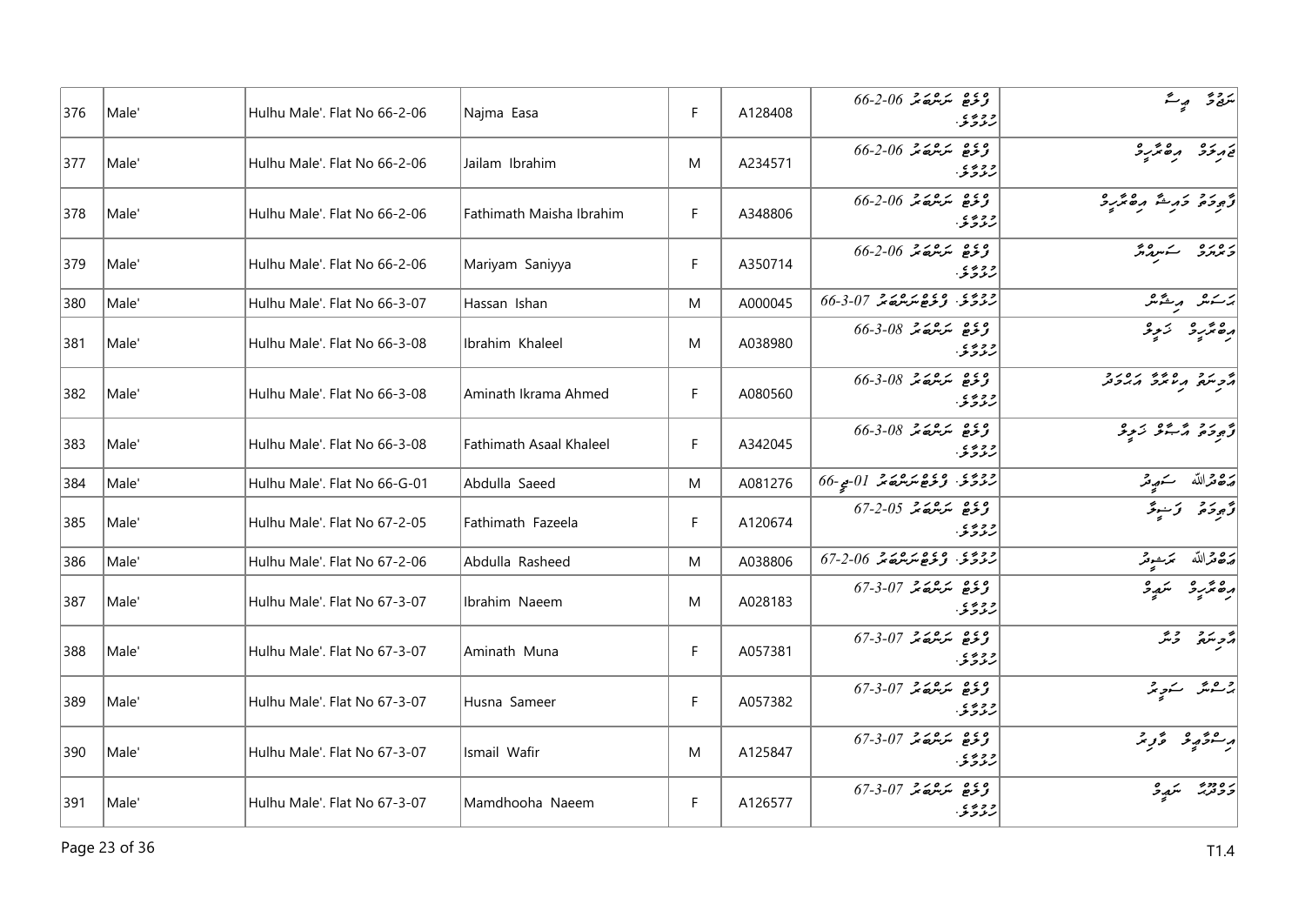| 392 | Male' | Hulhu Male'. Flat No 68-2-05 | Khadheeja Sodhuma  | F  | A104042 | $68 - 2 - 05$ $222 - 5$<br>و و و ء .<br>رند <del>و</del> و .    | كزمرة سنورد                                       |
|-----|-------|------------------------------|--------------------|----|---------|-----------------------------------------------------------------|---------------------------------------------------|
| 393 | Male' | Hulhu Male'. Flat No 68-G-01 | Ameena Ismail      | F  | A049918 | $68 - 01$ مُرْسَعَة مَنْ $10 - 4$<br>و و و ي.<br>رنونوگو        | ړَ په شو په د                                     |
| 394 | Male' | Hulhu Male'. Flat No 68-G-01 | Fathimath Neena    | F  | A141726 | $68 - 01$ وَوَدِعِ سَرْسَمَةٍ $01 - 4$<br>و و و ي.<br>رنونونو . | ۇي <sub>م</sub> ۇ ئەس بىر                         |
| 395 | Male' | Hulhu Male'. Flat No 68-G-01 | Khadheeja Nazaha   | F  | A353872 | $68 - 01$ مُرْسَمَة مَدَّ $10 - 2$<br>و و و ي.<br>رنونوگو       | تزمرچَّ<br>سرچ پژ                                 |
| 396 | Male' | Hulhu Male'. Flat No 69-2-06 | Shamrath Mohamed   | F. | A067727 | $69 - 2 - 06$ $222 - 62$<br>ج و بر ي.<br>رنگوري                 | شوكر وره دو                                       |
| 397 | Male' | Hulhu Male'. Flat No 69-2-06 | Mohamed Gasim      | M  | A070151 | $69 - 2 - 06$ $222 - 62$<br>و و و ء .<br>رنو <del>و</del> و     | ورەرو ۋىدۇ                                        |
| 398 | Male' | Hulhu Male'. Flat No 69-2-06 | Ahmed Mohamed      | M  | A075459 | $69 - 2 - 06$ $222 - 62$<br>و و و ء .<br>رند <del>و</del> نو    | נים כנים בי<br>הגבע בגהכע                         |
| 399 | Male' | Hulhu Male'. Flat No 69-2-06 | Nazhath Mohamed    | F  | A123830 | $69 - 2 - 06$ $222 - 62$<br>و و و ء .<br>رند <del>و</del> نو    | ק כק כק פקיב.<br>משיק פאמכנק                      |
| 400 | Male' | Hulhu Male', Flat No 69-3-07 | Abida Ali          | F  | A048708 | 333 - ووي سر <i>وه بر 10-3-69</i>                               | ړه پر دې                                          |
| 401 | Male' | Hulhu Male'. Flat No 69-3-07 | Jabira Yoosuf      | F. | A064189 | $69 - 3 - 07$ كَرْدُونَ مَرْدَهَ مِنْ 17-3-69                   |                                                   |
| 402 | Male' | Hulhu Male'. Flat No 69-3-07 | Aishath Sharafiyya | F  | A262616 | 333 - ووي سر <i>وه بر 10-3-69</i>                               | و<br>و <sub>ک</sub> ر شوه <sub>و</sub> شونمرو وگر |
| 403 | Male' | Hulhu Male'. Flat No 69-3-08 | Hussain Gasim      | M  | A023253 | $69 - 3 - 08$ $222 - 82$<br>و و و ي.<br>رنونونو .               | جرسكور مكر الحجاسوق                               |
| 404 | Male' | Hulhu Male'. Flat No 69-3-08 | Fathimath Samha    | F. | A397731 | ووق س <i>تر شهر 18-3-69</i><br>و و و ء .<br>رندگرنگ             | و دو ده و                                         |
| 405 | Male' | Hulhu Male'. Flat No 69-3-08 | Ahmed Saam         | M  | A397732 | $69 - 3 - 08$ $222 - 8$<br>و و و ي.<br>رنونوگو                  | رەر دە                                            |
| 406 | Male' | Hulhu Male'. Flat No 70-2-05 | Ali Rifau          | M  | A011621 | $05 - 2 - 70$ $222 - 20$<br>ج و بر ي.<br>رنگوري                 | أەيم بروژه                                        |
| 407 | Male' | Hulhu Male'. Flat No 70-3-07 | Ahmed Asif Naseem  | M  | A093829 | $70 - 3 - 07$ $222 - 22$<br><u>رووي.</u>                        | גפגד ג'יינר ייציינר                               |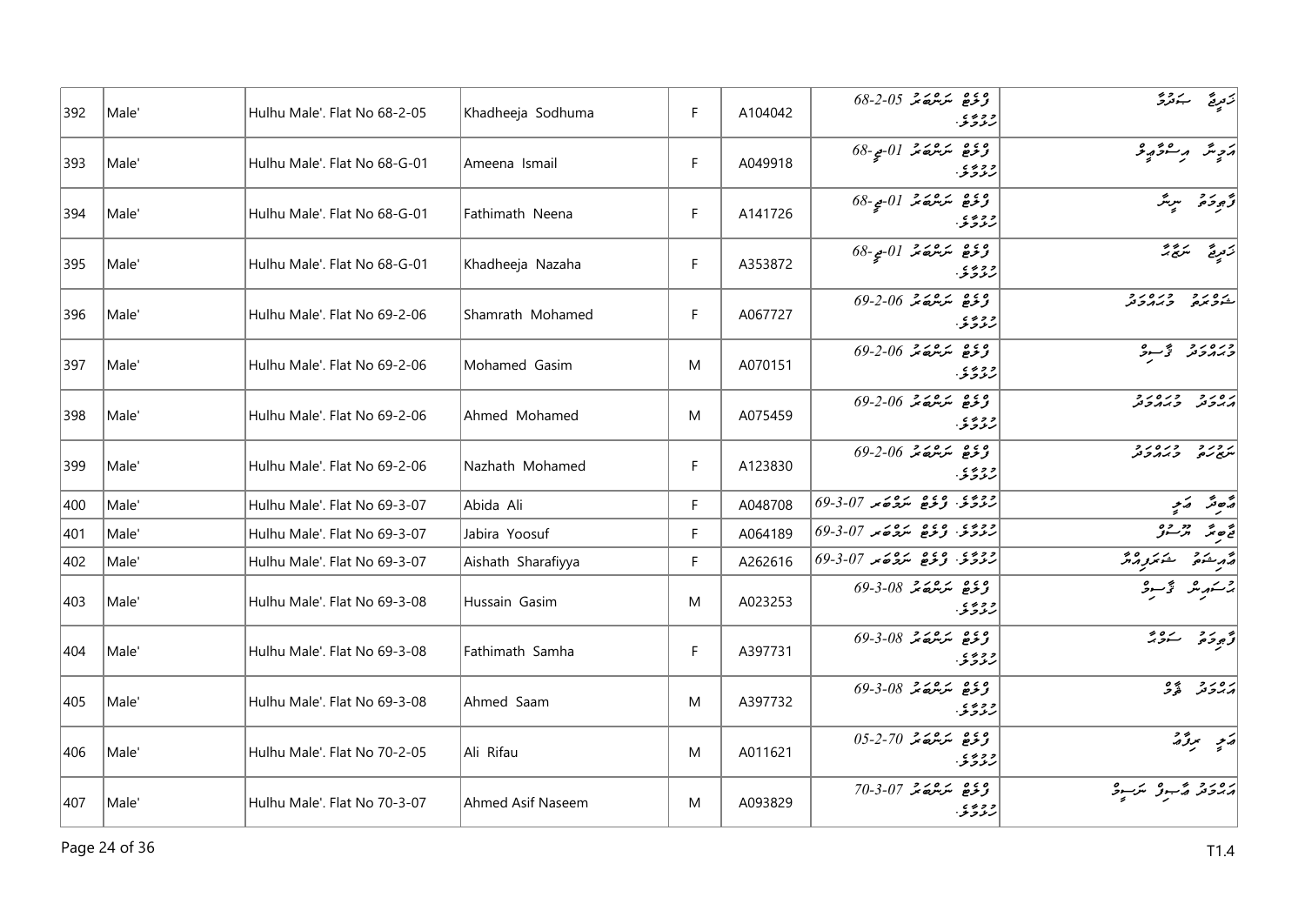| 408 | Male' | Hulhu Male'. Flat No 70-G-01 | Mohamed Saeed          | M           | A037488 | $70$ - وَوَقَعْ مَرْسُرَةَ جَرْ $-01$ - وِ $-70$<br>و و و ء .<br>رند <del>و</del> نو . | ورەرو سەرو                  |
|-----|-------|------------------------------|------------------------|-------------|---------|----------------------------------------------------------------------------------------|-----------------------------|
| 409 | Male' | Hulhu Male'. Flat No 70-G-01 | Aminath Sana Saeed     | F.          | A349971 | و ۽ صدر مذهب 20-ي -70<br>و و و ء .<br>رنونونو .                                        | ە ئەرە ئەنگە ئەرە           |
| 410 | Male' | Hulhu Male'. Flat No 71-1-04 | Zubaira Gasim          | $\mathsf F$ | A022565 | ووق مركز 1-04-1-71<br>ر و و ء .<br>رند <del>و</del> تو .                               | $3 - 3 - 2$                 |
| 411 | Male' | Hulhu Male'. Flat No 71-1-04 | Ibrahim Mohamed        | M           | A112967 | ووم شرش 1-1-04<br>ح و و ي.<br>رنو و تو .                                               | مصرير وبرورد                |
| 412 | Male' | Hulhu Male'. Flat No 71-1-04 | Ahmed Rishfan          | M           | A342747 | ووق <i>مربره بر 1-04-1-</i> 71<br>333ع.<br>رنم <b>و</b> څو                             | رەرد برىشۇش                 |
| 413 | Male' | Hulhu Male'. Flat No 71-1-04 | Mohamed Rilwan         | M           | A380618 | وو <sup>ء</sup> ِ سَرْسَهَ 1-1-04<br>ح و و ي.<br>رنو و تو .                            | ورەرو برخوش                 |
| 414 | Male' | Hulhu Male'. Flat No 71-2-06 | Adam Haleem            | M           | A080780 | 22°5. ووقع مرمود من 206-2-71                                                           | وره پروژ                    |
| 415 | Male' | Hulhu Male'. Flat No 71-3-07 | Ibrahim Ahmed Manik    | M           | A059911 | 33 <i>3 - و 5 ق مرمومة ب</i> ر 21-3-17                                                 | 1919 ביתור<br>ג' בריבר יימו |
| 416 | Male' | Hulhu Male'. Flat No 71-3-07 | Aishath Neela Ibrahim  | F.          | A240389 | 32 <i>3 - ووفا مرموما كى 71-3-17</i>                                                   | ړٌ د شکو په سرچه د هغربه    |
| 417 | Male' | Hulhu Male'. Flat No 71-G-01 | Hafeeza Abdulla        | F           | A000373 | وْ دْوْعْ سْرْسْهَ بْنْ 10-يې-71<br>333ع.<br>رنم <b>و</b> څو                           | ترويح صكاة الله             |
| 418 | Male' | Hulhu Male'. Flat No 71-G-01 | Hassan Shameem         | M           | A040962 | ووم شهر ال-مي-ا7<br>ر و و د ي.<br>رند <del>و</del> نو                                  | پر سور شرور د               |
| 419 | Male' | Hulhu Male'. Flat No 71-G-01 | Shani Shameem          | F           | A166270 | وْ دْ هُ سَرْ مَهْدَ 10-يې-71<br>و و و ء .<br>رو <del>و</del> و .                      | شَرْسِ شَرَوِرْ             |
| 420 | Male' | Hulhu Male'. Flat No 72-1-03 | Muhuthaz Abdulla       | M           | A141557 | 12-1-03 مركزة مركزة 1-03-72                                                            | ووءو ره والله               |
| 421 | Male' | Hulhu Male'. Flat No 72-1-03 | Mohamed Shavin         | M           | A249194 | 32-1-03 مركزة محمد 1-03-27                                                             | ورەرو شگەر                  |
| 422 | Male' | Hulhu Male'. Flat No 72-1-03 | Mariyam Siznee         | F.          | A249200 | 12-1-03 مردة مردة 1-03-72                                                              | ويروو سوءير                 |
| 423 | Male' | Hulhu Male'. Flat No 72-1-04 | Ibrahim Athif          | M           | A123579 | 333 - 339 مركز 1-04-72                                                                 | وە ئۆر ئەبۇ                 |
| 424 | Male' | Hulhu Male'. Flat No 72-1-04 | Hawwa Ibrahim          | F.          | A151639 | 333 - 339 مركز 1-04-72                                                                 |                             |
| 425 | Male' | Hulhu Male'. Flat No 72-1-04 | Ali Sinan              | M           | A214576 | 333 - 339 مركز 1-04-72                                                                 | ارَمِي سويٹريٹر             |
| 426 | Male' | Hulhu Male'. Flat No 72-1-04 | Mohamed Zeeshan Farhad | M           | A278791 | 22-1-04 ر <i>وء ۾ شهر 10-1-72</i>                                                      | ورەر دېدۇر كۆيۈد            |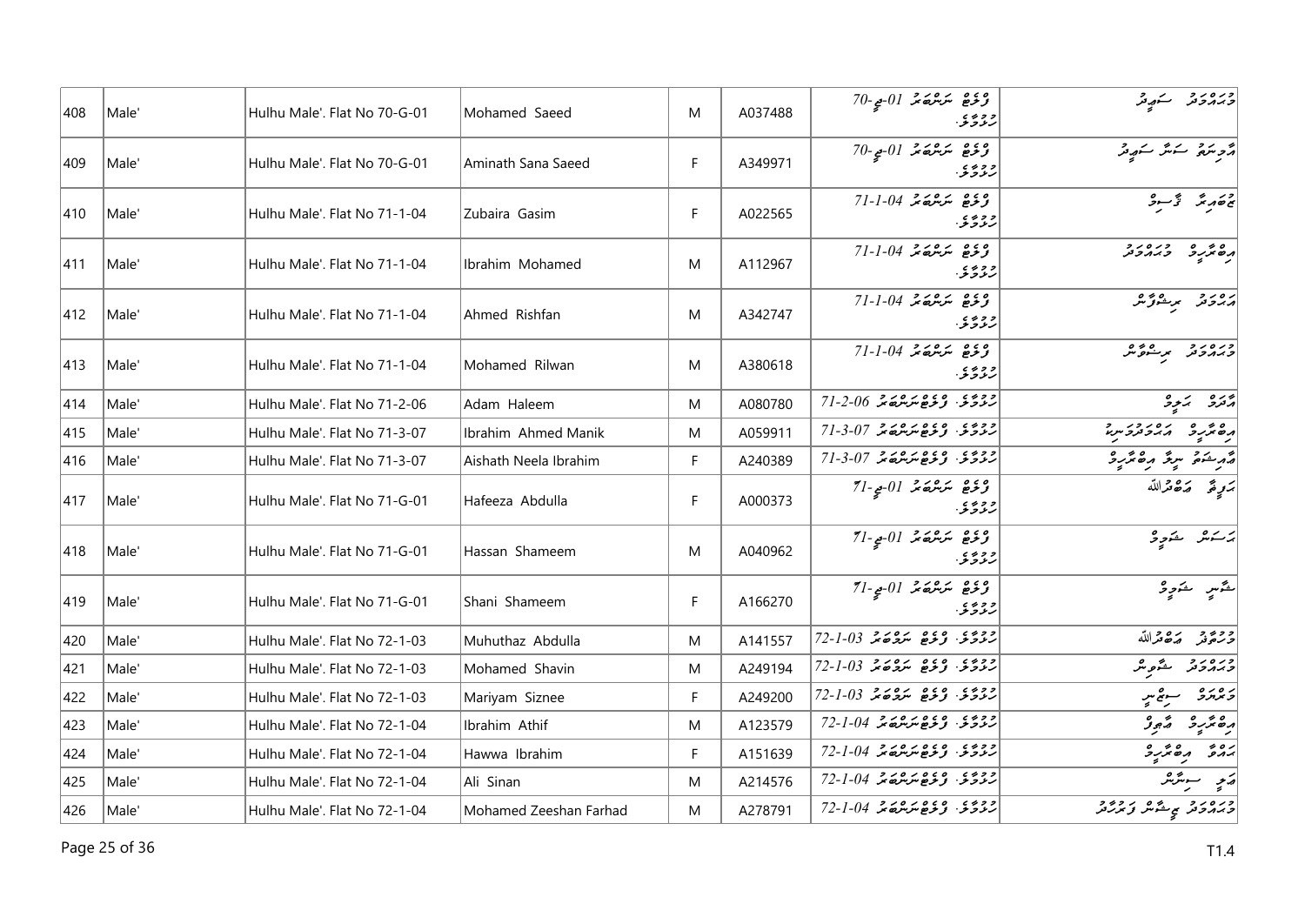| 427 | Male' | Hulhu Male'. Flat No 72-2-05 | Abdulla Jameel              | M           | A056420 | وء ۾ ش <i>هد 2-05-72</i><br>333ع.                                                                    | پرځوترالله   ښرغر تو                                        |
|-----|-------|------------------------------|-----------------------------|-------------|---------|------------------------------------------------------------------------------------------------------|-------------------------------------------------------------|
| 428 | Male' | Hulhu Male'. Flat No 72-3-08 | Zahir Shaugy                | M           | A058549 | 22-3-08 <i>مرش 28-3-27</i><br>ج و بر ي.<br>رنگوري                                                    | تجرير سنكرمني                                               |
| 429 | Male' | Hulhu Male'. Flat No 73-1-04 | Umaymah Fauzee              | F           | A337166 | <i>ووفي مرمه مرد 1-04-73</i><br>و و و ي.<br>رند و گر                                                 | أركار والمحمي                                               |
| 430 | Male' | Hulhu Male'. Flat No 73-G-01 | Ahmed Anees                 | M           | A031986 | وووي وووم مرومة 10-ي-73                                                                              | پرورو کمپرے                                                 |
| 431 | Male' | Hulhu Male'. Flat No 73-G-01 | Mohamed Anees               | M           | A037225 | 13 - ج ع م م م م م الك الم الم المحمد المسلم حدار المحمد المسلم المسلم المسلم المسلم المسلم المسلم ا | ورەرو كەرگ                                                  |
| 432 | Male' | Hulhu Male'. Flat No 73-G-01 | Ahmed Anees                 | M           | A103753 | د د د و و و و و مره مړ ال-يې -73                                                                     | پرورو پہرے                                                  |
| 433 | Male' | Hulhu Male'. Flat No 73-G-01 | Aishath Anees               | F.          | A261171 | وووي وءوبرو <i>مكي 10-ي</i> -73                                                                      | وكمر ينكوها وكالمريث                                        |
| 434 | Male' | Hulhu Male'. Flat No 73-G-01 | Mariyam Anees               | F           | A298315 | دوم عالم وعام مركز من الكوم 13-13 من الم                                                             | دەرە يەر ق                                                  |
| 435 | Male' | Hulhu Male'. Flat No 74-1-04 | Ibrahim Thaufeeq            | M           | A058630 | 32 <i>32. ووفا مرموما كي 1-04-</i> 74                                                                | رە ئەر ئەدرى                                                |
| 436 | Male' | Hulhu Male'. Flat No 74-2-05 | AISHATH ZOONA               | F           | A072860 | <i>ووفي سرمهغر</i> 2-05-74<br>ر و و د ي.<br>رنگوري                                                   | م شهر در ده در در در در بار می<br>مرگه بر سفر در سور در سور |
| 437 | Male' | Hulhu Male'. Flat No 74-3-07 | Ali Shareef                 | M           | A032690 | ووم <i>س معنى 3-07-74</i><br>ر و و د ي.<br>رنگوري                                                    | أتذمي المستمعيوقر                                           |
| 438 | Male' | Hulhu Male'. Flat No 74-G-01 | Gasim Hassan                | M           | A039443 | وءه مرهقة 10-ي-74<br>و و و ء .<br>رندگرنگ                                                            | قچ سوم پر پر کر میں                                         |
| 439 | Male' | Hulhu Male'. Flat No 74-G-01 | <b>Mohamed Naufal Gasim</b> | M           | A334180 | و ۽ و شرع ديھ جي -10-ي <u>.</u><br>و و و ي.<br>رنونونو .                                             | ورەرو ئەدرە ۋىسو                                            |
| 440 | Male' | Hulhu Male'. Flat No 74-G-01 | Zaara Gasim                 | F           | A344194 | وءو مركبة كال-مي-74<br>و و و ي.<br>رنونونو .                                                         | تج تمرّ تج سبوطر                                            |
| 441 | Male' | Hulhu Male'. Flat No 74-G-02 | Abdul Wahhab Ibrahim        | M           | A048704 | و <i>و ه ه مرهم لا 1</i> 2-م <sub>و</sub> -74<br>ج و بر ي.<br>رنگوري                                 | גם כם גם כם כם השיק כ                                       |
| 442 | Male' | Hulhu Male'. Flat No 74-G-02 | Zuhaira Moosa               | $\mathsf F$ | A056714 | و و مست <i>مر من حو -14</i><br>و و و ي.<br>رنونوگو                                                   | ي تربر على حق المحمد                                        |
| 443 | Male' | Hulhu Male'. Flat No 74-G-02 | Aminath Luha Abdul Wahhab   | F           | A077879 | و و ه سرسه چر 02-مي-74<br>و و و ء .<br>رند <del>و</del> نو                                           | ه د د ده ده ده ده ده<br>پژوسره ور پرهنروپرره                |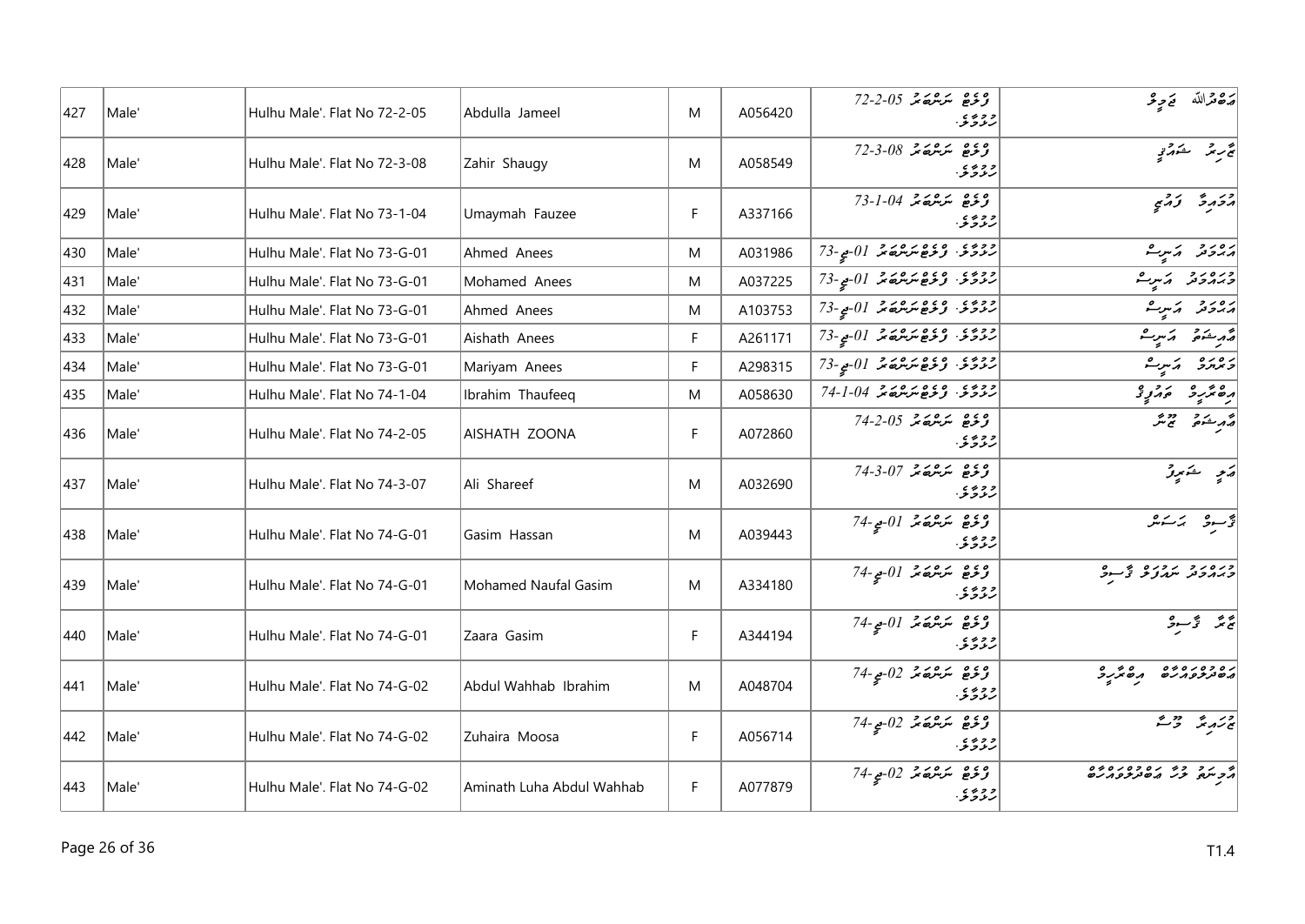| 444 | Male' | Hulhu Male'. Flat No 74-G-02 | Ibrahim Labeed Abdul Wahhab | M  | A115718 | وءو برب <i>رھ پڻ 02-ي</i> -74<br>333ع.<br>رنم <b>و</b> څو                                                       |                                                                             |
|-----|-------|------------------------------|-----------------------------|----|---------|-----------------------------------------------------------------------------------------------------------------|-----------------------------------------------------------------------------|
| 445 | Male' | Hulhu Male'. Flat No 74-G-02 | Mariyam Lua Abdul Wahhab    | F  | A115749 | و و و مر <i>سم الأربع</i> -74<br>و و و ء .<br>رو <del>و</del> نو                                                | ג ם גם כדי גם כם גם זיכ<br>כי <i>ג</i> ו <i>ג כד</i> ג גם تر <i>כ</i> פ געם |
| 446 | Male' | Hulhu Male'. Flat No 76-1-03 | Shahidha Mohamed            | F. | A105563 | 32 <i>2 - ووقع مروقع 1-03-1-76</i>                                                                              | شگریگر ویرورو                                                               |
| 447 | Male' | Hulhu Male'. Flat No 76-1-04 | Aishath Nasheeda            | F. | A065485 | 33 <i>3 - ووفي مرمومة ب</i> د 1-04-76                                                                           | أقهر مشكرة المستر متر مشير فكر                                              |
| 448 | Male' | Hulhu Male'. Flat No 76-1-04 | Alyasau Arif                | M  | A327539 | 22 <i>22. ووفا مرموماتي 1-04-76</i>                                                                             | גם גב"ק הבצ                                                                 |
| 449 | Male' | Hulhu Male'. Flat No 76-1-04 | Mohamed Raaee               | Μ  | A402471 | 333 - ووقع <i>مربوعة 1-04-76</i>                                                                                | ورەرو پەر                                                                   |
| 450 | Male' | Hulhu Male'. Flat No 76-3-08 | Aminath Faanu               | F. | A024207 | و دوم شرکت 08-3-76<br>ر و و ء .<br>رند <del>و</del> تو .                                                        | ۇ ئەستەۋىتر                                                                 |
| 451 | Male' | Hulhu Male'. Flat No 76-G-02 | Aminath Rasheeda            | F. | A052176 | ووم <i>مربره بر</i> -02 و -76<br>و و و ء .<br>رنونونو .                                                         | أترج مترة التماشونتر                                                        |
| 452 | Male' | Hulhu Male'. Flat No 76-G-02 | Asif Ibrahim                | M  | A167445 | $76 - 02$ $22 - 02$ $22 - 02$<br>333ع.<br>رنم <b>و</b> څو                                                       | ە ھەترىر ۋ<br>ۇسىۋ                                                          |
| 453 | Male' | Hulhu Male'. Flat No 76-G-02 | Anif Ibrahim                | M  | A394326 | $76 - 02$ وَقَوْمٍ سَرَسْهَةٍ $02 - 02$<br>و و و ء .<br>رند <del>و</del> نو                                     | ەھ ئەر ۋ<br>ر سر پی                                                         |
| 454 | Male' | Hulhu Male'. Flat No 78-2-05 | Aishath Naval Rasheed       | F. | A328871 | ووم <i>مربوم كى 2-05-78</i><br>333ع.<br>رنم <b>و</b> څو                                                         | مەر خىم سەۋى بىر خوش                                                        |
| 455 | Male' | Hulhu Male'. Flat No 78-2-06 | Mohamed Niyaz               | M  | A038031 | 32° في قوع مرمود كال-2-78                                                                                       | כנסנכ תוצם                                                                  |
| 456 | Male' | Hulhu Male'. Flat No 78-2-06 | Rameeza Ibrahim             | F. | A153581 | 22 <i>32. وقي مرتبط مرك</i> 2-06-78                                                                             | برَدٍ بِمَ رەبرُرد                                                          |
| 457 | Male' | Hulhu Male'. Flat No 78-3-07 | Sabira Hussain Moosa        | F  | A026548 | <i>3-3-07 مَرْمُهُ جِي 78-3-07</i><br>ر و و د ي.<br>رند <del>و</del> نو                                         | بەھ ئەرگە ئەسىر دېگە                                                        |
| 458 | Male' | Hulhu Male'. Flat No 78-G-02 | Mariyam Sina                | F  | A050043 | وءو ش <i>هغة</i> 12-ي-78<br>و و و ء .<br>رند <del>و</del> نو                                                    | ر ه بر ه<br><del>د</del> بربرگ<br>سىرىگە                                    |
| 459 | Male' | Hulhu Male'. Flat No 80-3-07 | Mohamed Ahmed               | M  | A146205 | $80 - 3 - 07$ كَمَرْدَوْ. وَعْهَا سَرْحَا بِيَا بِيَا بِيَا بِيَا بِيَا بِيَا بِيَا بِيَا بِيَا بِيَا بِيَا بِي | כנסנכ נסנכ<br>כגמכת הגכת                                                    |
| 460 | Male' | Hulhu Male'. Flat No 80-G-02 | Ibrahim Abdulla             | M  | A119586 | $80$ -وِدْعْ سَرْسْهَ بَرْ $02$ -بِي-<br>و و و ء .<br>رند <del>و</del> نو                                       | مرە ئرىرى مەھىراللە                                                         |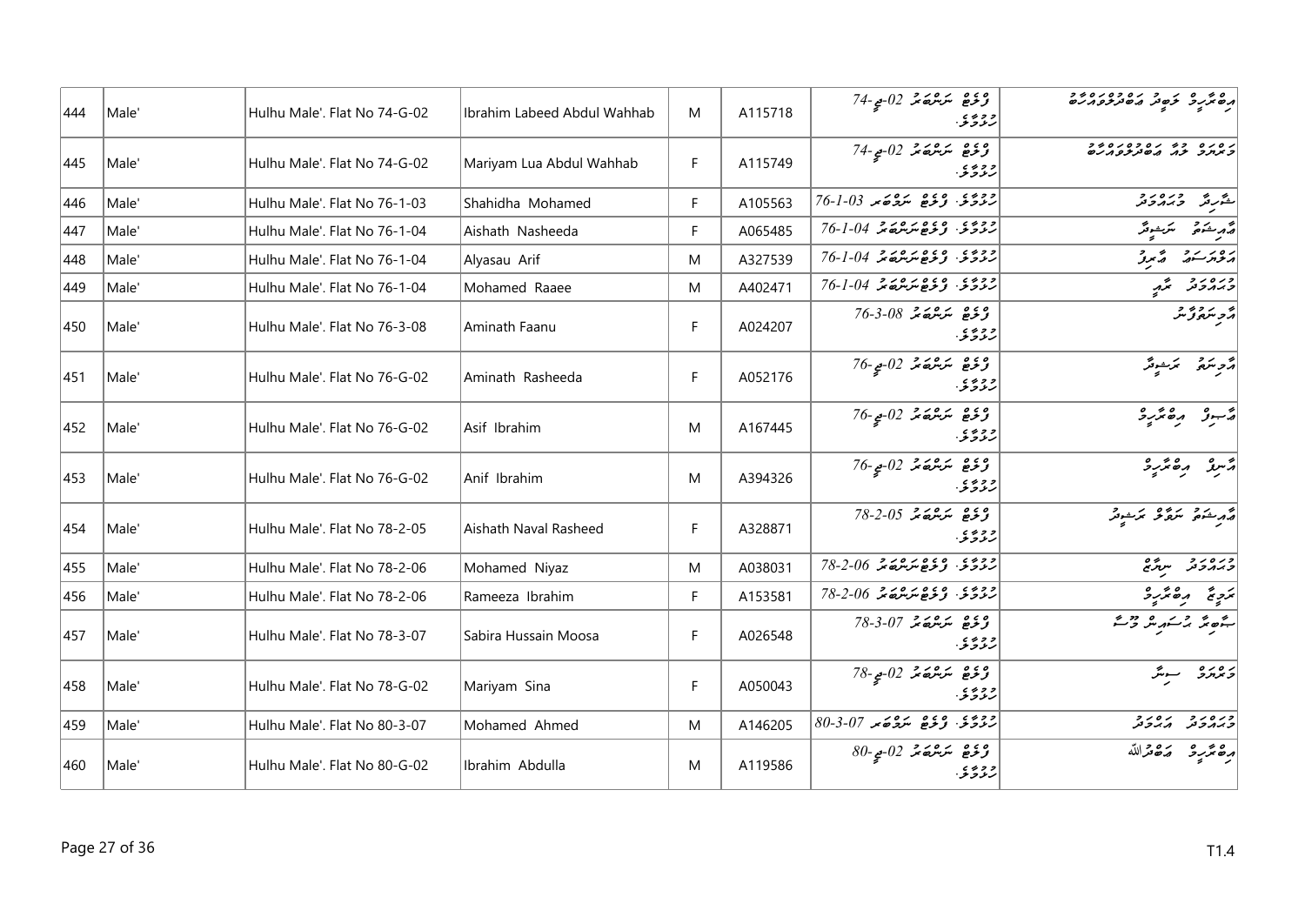| 461 | Male' | Hulhu Male'. Flat No 80-G-02  | Aishath Shirani          | F  | A125585 | $80$ - وَوَحْعَ سَرَسْهَ بِرْ $02$ - مِي<br>و و و ي.<br>رنونوگو               | وكركو والموترس                                                                      |
|-----|-------|-------------------------------|--------------------------|----|---------|-------------------------------------------------------------------------------|-------------------------------------------------------------------------------------|
| 462 | Male' | Hulhu Male'. Flat No 82-2-05  | Abdul Hakeem             | M  | A094937 | $82 - 2 - 05$ $\frac{2}{3}$ $\frac{2}{3}$ $\frac{2}{3}$<br>و و و ي.<br>رنگوري | ر ه وه ر<br>په هنروبرېږ                                                             |
| 463 | Male' | Hulhu Male'. Flat No 82-2-05  | Rizana Mohamed           | F. | A283423 | $82 - 2 - 05$ $22 - 2 - 15$<br>333ع.<br>رنم <b>ر</b> ئر                       | بریخ شر وره رو                                                                      |
| 464 | Male' | Hulhu Male'. Flat No 82-3-08  | Hussain Ali              | M  | A051230 | 32-3-08 كوفر <b>غ مربري تر</b> 28-3-82                                        | ائەسىمبە ھەمىيە<br>مەسىمبە سىمبە                                                    |
| 465 | Male' | Hulhu Male'. Flat No 82-G-02  | Ahmed Fayaz              | M  | A084780 | وووي - ووھ مرمر <i>ھاج</i> - 20-ي <sub>و</sub> -82                            | رەرد ئەر                                                                            |
| 466 | Male' | Hulhu Male'. Flat No G-02     | Mohamed Fauzan Ahmed     | M  | A073394 | رودي. وءِ ۽ شهره پڻ <sub>1</sub> 02 په                                        | כנסנכ נכשם נסנכ<br>בהחכת צחשית ההכת                                                 |
| 467 | Male' | Hulhu Male'. Flat No R10 - 04 | Khadeeja Manike          | F  | A062537 | وَوْقِ مَرْسْهَة كَ 10-04 مَرْتَز<br>و و و ي.<br>رنونونو .                    | تزەرقى ترسرىد                                                                       |
| 468 | Male' | Hulhu Male'. Flat No R10 - 04 | Fizra Shahid             | F  | A333005 | وْعْ قْسْرْسْمَةْ كَمْ 10-04 مْرَ مْرْ<br>و و و ي.<br>رنگونو .                | ارِ ج پُر يَجْرِ بِرْ                                                               |
| 469 | Male' | Hulhu Male'. Flat No R10 - 04 | Fauz Shahid              | M  | A342748 | $22 10 - 04$<br>و و و ي.<br>رنگوري                                            | تروح المشرقر                                                                        |
| 470 | Male' | Hulhu Male'. Flat No R9 - 04  | Ahmed Faseeh             | M  | A075626 | وءه مره مع حقب 9- 9 مجمو<br>و و و ي.<br>رنونوگو                               | برەر بىر بىر                                                                        |
| 471 | Male' | Hulhu Male'. Flat No R9-05    | Rifath Mohamed           | Μ  | A043071 | وءِ ۾ شر <i>هن 5</i> ,9-0 مخ<br>ر و و و .<br>رند <del>و</del> تو .            | بره در وره دو<br>برزمانو تربر دير                                                   |
| 472 | Male' | Hulhu Male'. Flat No RIM-410  | Shifau Waheed            | M  | A163181 | 020 - 2020 היה האב-110<br>333ع.<br>مرکو <del>گر</del>                         | شووٌ ۾ کاپاڻو                                                                       |
| 473 | Male' | Hulhu Male'. Flat No RIM-410  | Shaffaan Mohamed Shafeeg | M  | A302561 | 020 2022 22023-011<br>333ع.<br>مرکو <del>گر</del>                             | رەپ د درەر د شور د                                                                  |
| 474 | Male' | Hulhu Male'. Flat R 10-01     | Ali Moosa                | M  | A051950 | $10 - 01$ $22 - 22$                                                           | $\begin{bmatrix} a & r \\ r & s \end{bmatrix} \begin{bmatrix} r \\ r \end{bmatrix}$ |
| 475 | Male' | Hulhu Male'. Flat R 10-01     | Mohamed Hisan            | M  | A261479 | $10 - 01$ $22 - 52$                                                           | ورەرو برگەر                                                                         |
| 476 | Male' | Hulhu Male'. Flat R 10-01     | Mazin Mohamed            | M  | A264080 | $10 - 01$ $22 - 52$                                                           | د پی در ور د                                                                        |
| 477 | Male' | Hulhu Male'. Flat R11-03      | Adam Binyamin            | M  | A025945 | 11-03 ووقع 11-18.                                                             | وره صرگردیگر                                                                        |
| 478 | Male' | Hulhu Male'. Flat R12-04      | Mohamed Nizar            | M  | A082133 | $22 - 12 - 04$ $22 - 22$                                                      | ورەرو سرگانو                                                                        |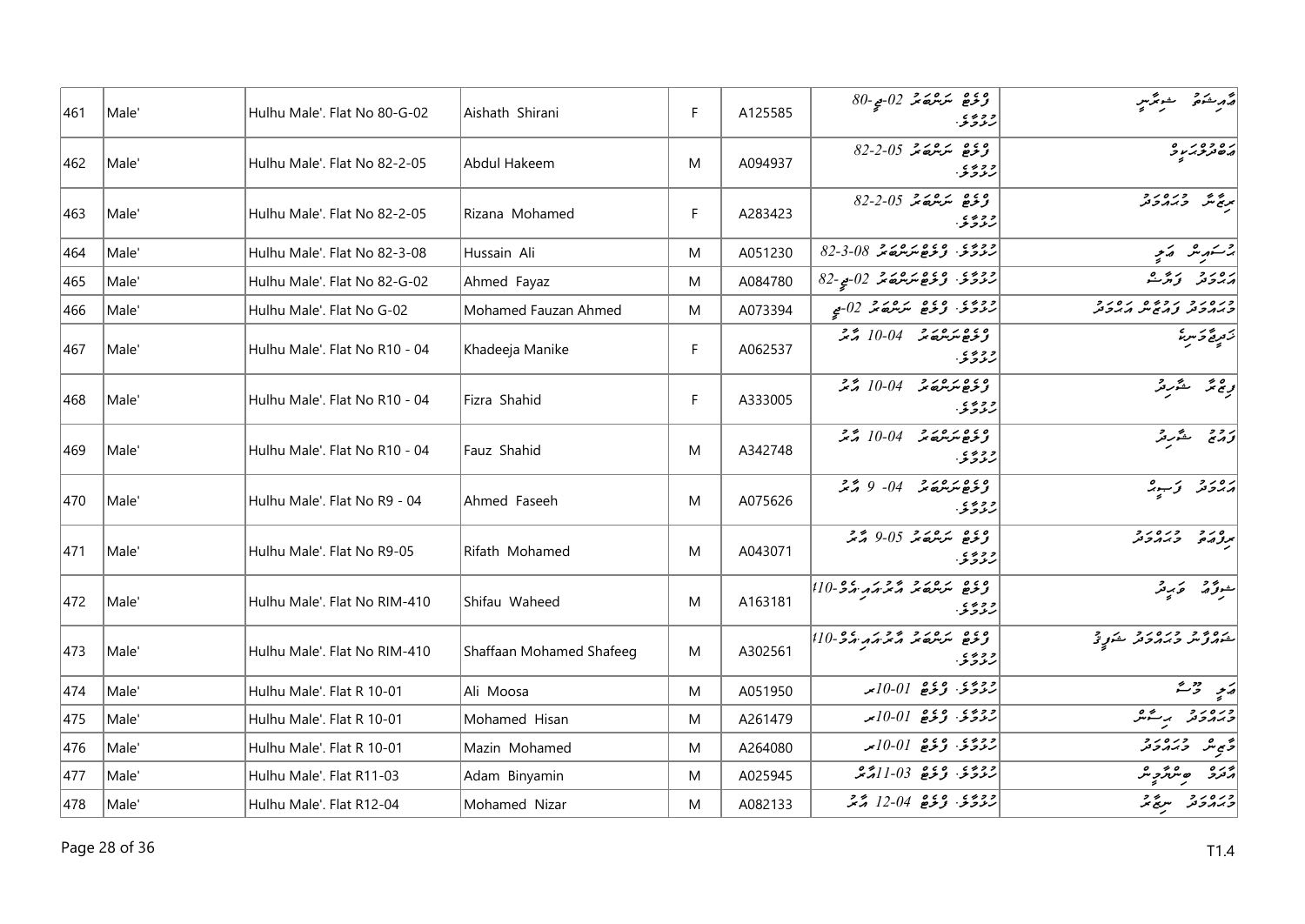| 479 | Male'          | Hulhu Male'. Flat R-15/02                       | Ahmed Jabir              | M  | A051077 | $15/02$ $22$ $22$ $22$ $22$                                                                                                                                                                                                                        | رەر دې<br>مەردىر ق                     |
|-----|----------------|-------------------------------------------------|--------------------------|----|---------|----------------------------------------------------------------------------------------------------------------------------------------------------------------------------------------------------------------------------------------------------|----------------------------------------|
| 480 | <i>I</i> Male' | Hulhu Male'. Goathi 10654 ge 01-<br>A Flat      | Naseema Ibrahim          | E  | A088168 | $223$ 01-2 $210654$ $23$<br>ر د وي .<br>رندگر                                                                                                                                                                                                      | سَ وحَمَّ وحَمَّ وحَ                   |
| 481 | <i>I</i> Male' | Hulhu Male'. Goathi 10654 ge 01-<br>A Flat      | Aminath Zidhna           | F  | A259212 | $223$ 01-2 $210654$ $23$<br>ر و و و <u>.</u>                                                                                                                                                                                                       | أأترج تنتجم بمجموعه                    |
| 482 | Male'          | Hulhu Male'. Goathi 10654 ge 01-<br> A Flat     | Mohamed Shafee           | M  | A259216 | $223$ 01-2 $210654$ $22$<br>ج و بر ي.<br>رنگوري                                                                                                                                                                                                    | ورەرو شىمو                             |
| 483 | Male'          | Hulhu Male'. Goathi No R14-01                   | Abdulla Shareef          | M  | A054627 | ودوي مى مرەم كى 14-01 كىم                                                                                                                                                                                                                          | <mark>برەت</mark> راللە خىمىر <i>ۇ</i> |
| 484 | lMale'         | Hulhu Male'. Goathi R 14-06                     | Ahmed Rasheed            | M  | A101024 | $\begin{bmatrix} 2 & 2 & 2 \ 3 & 5 & 6 \end{bmatrix}$ محمد المسلم المسلم المسلم المسلم المسلم المسلم المسلم المسلم المسلم المسلم المسلم المسلم المسلم المسلم المسلم المسلم المسلم المسلم المسلم المسلم المسلم المسلم المسلم المسلم المسلم المسلم ا | أرور و برجوس                           |
| 485 | lMale'         | Hulhu Male'. HM.10658 Goathi<br> G02            | Aishath Naila            | F  | A061507 | ر لارچ کا سر 10658 کی سر 100 سمجھ کے $\mathcal{C}$                                                                                                                                                                                                 | ە مەن ئىمىد                            |
| 486 | Male'          | Hulhu Male'. HM.10658 Goathi<br>GG2             | Fathimath Lathufaa Ahmed | F. | A381555 | $-02$ محمد محمد 10658 محمد سے 20-ی                                                                                                                                                                                                                 | ه د د ده بده ده د                      |
| 487 | Male'          | Hulhu Male'. Hulhu Male' Flat 62-<br>$G-02$     | Abdulla Waheed           | M  | A035097 |                                                                                                                                                                                                                                                    | ح صحرالله عربر مر                      |
| 488 | Male'          | Hulhu Male'. Ithaa R-18/04                      | Ismail Hameed            | M  | A093418 | $\begin{bmatrix} 2 & 2 & 18/04 & 2 & 5 & 2 & 5 \ 6 & 3 & 6 & 7 & 8 \end{bmatrix}$                                                                                                                                                                  | ر شۇرۇ سەرلا                           |
| 489 | Male'          | Hulhu Male', No 13-2-01                         | Muhammad Ahmad           | M  | A051647 | $13 - 2 - 01$ $22 - 2$                                                                                                                                                                                                                             | כנסנכ נסנכ<br>כגמכת הגכת               |
| 490 | Male'          | Hulhu Male'. Rilaali                            | Ali Shareef Adam         | M  | A024058 |                                                                                                                                                                                                                                                    | أركمي الحكم يوفر والمترفر              |
| 491 | Male'          | Hulhu Male'. Water lily Apartment<br>01-02 Flat | Hussain Ali              | M  | A063290 | كَ بِيَ مُحْدِ عَدْمِ 2,02-01 تَرْفَعْ<br>  ووو ،   هم ترو و<br>  رندو و ، الاه تصر و و                                                                                                                                                            | چرىسى مەر                              |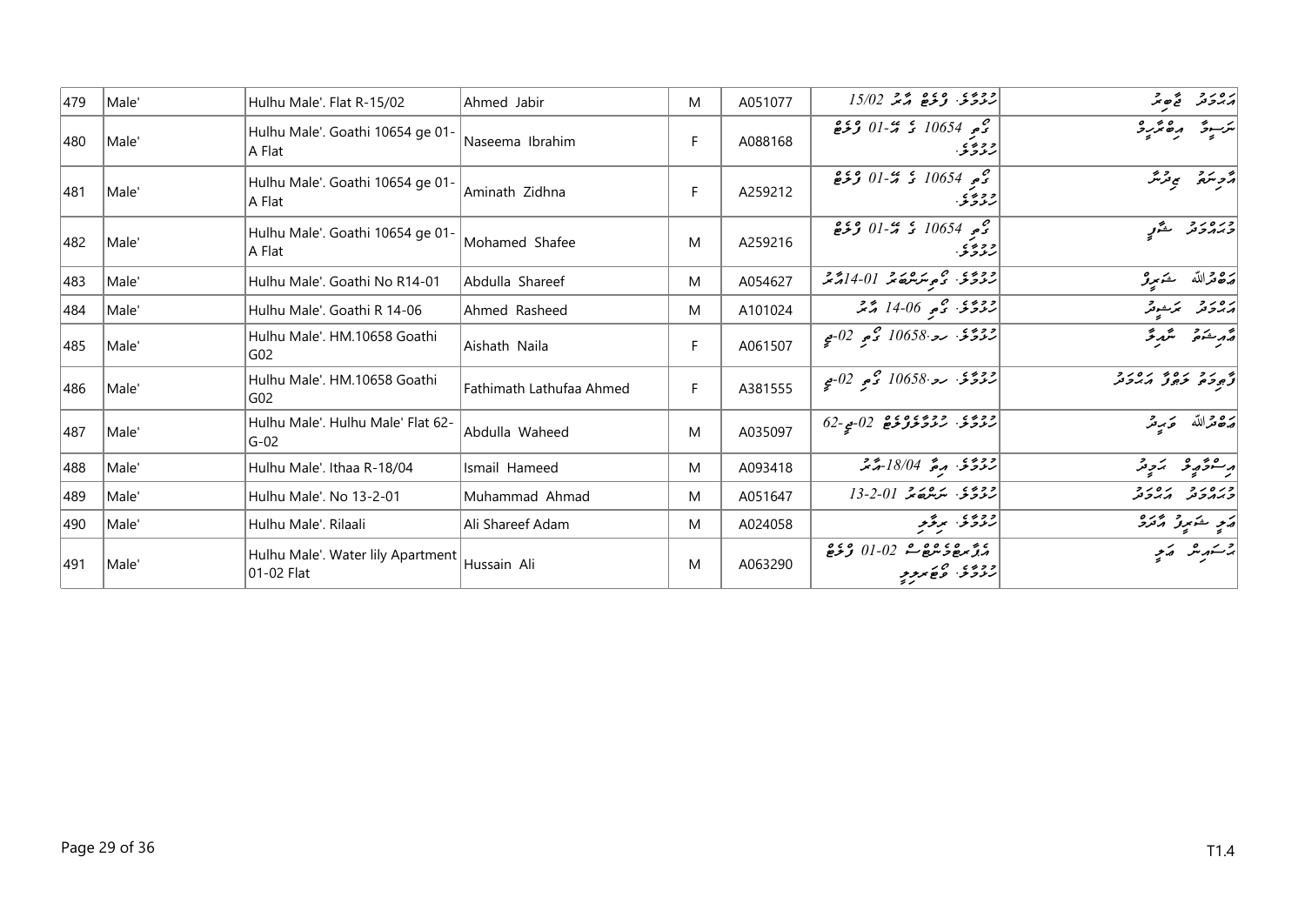## *w7qAn8m? sCw7mRo>u; wEw7mRw;sBo<*

| ' مرمر | 'يئرىثر: |
|--------|----------|
|        |          |
|        |          |
|        |          |

## *w7q9r@w7m> sCw7qHtFoFw7s; mAm=q7 w7qHtFoFw7s;*

| ىر تە | $\mathcal{O} \times$<br>$\sim$ | $\sim$<br>. . | لترنثر |
|-------|--------------------------------|---------------|--------|
|       |                                |               |        |
|       |                                |               |        |
|       |                                |               |        |

| $\frac{2}{n}$ | $\overline{\phantom{a}}$ | اير هنه. | $\mathcal{O} \times$<br>سرسر |
|---------------|--------------------------|----------|------------------------------|
|               |                          |          |                              |
|               |                          |          |                              |
|               |                          |          |                              |

| ىرتىر: | 。<br>سر سر | .,<br>مرسر |
|--------|------------|------------|
|        |            |            |
|        |            |            |
|        |            |            |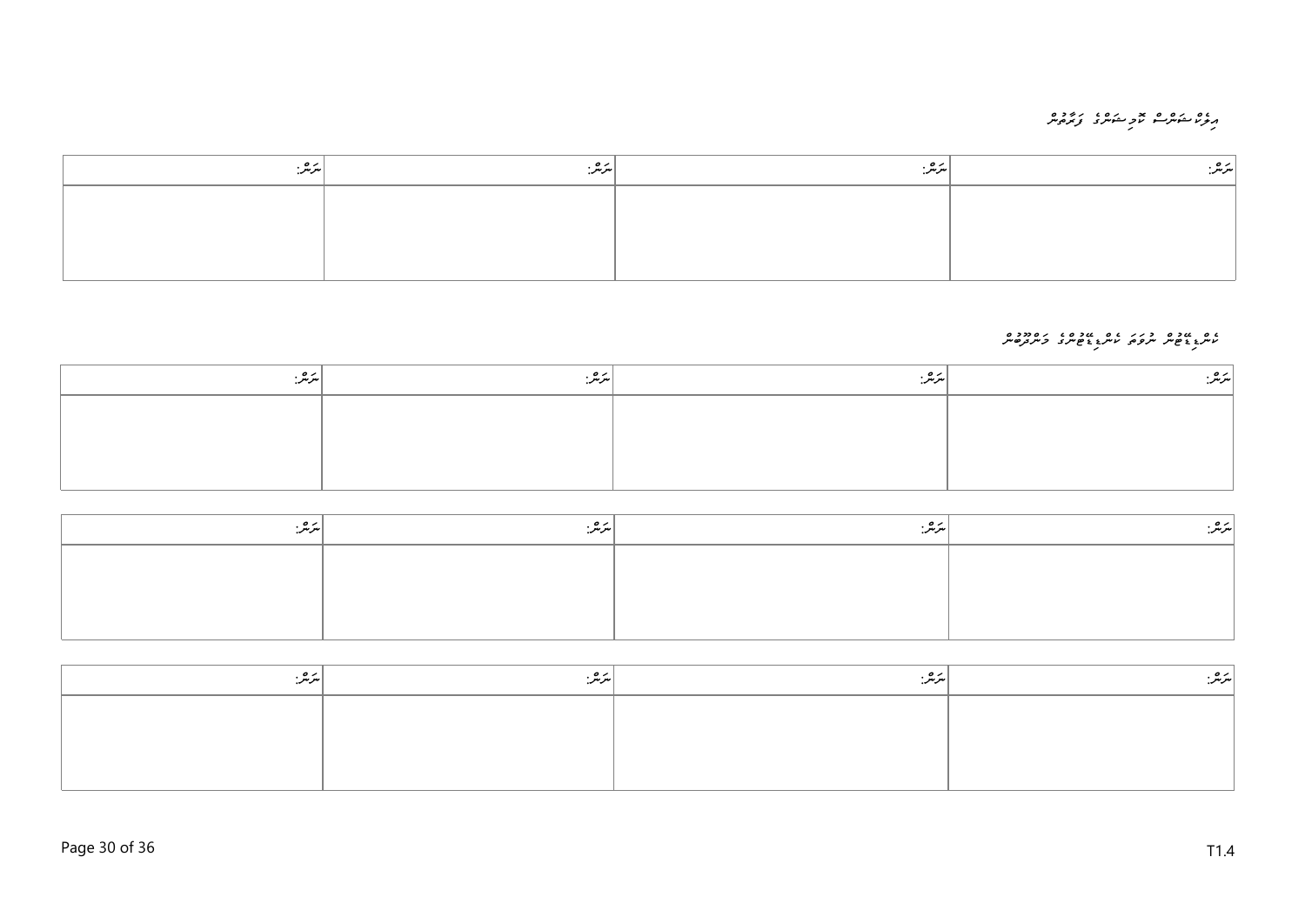| يره. | ο. | ا ير ه |  |
|------|----|--------|--|
|      |    |        |  |
|      |    |        |  |
|      |    |        |  |

| <sup>.</sup> سرسر. |  |
|--------------------|--|
|                    |  |
|                    |  |
|                    |  |

| ىئرىتر. | $\sim$ | ا بر هه. | لىرىش |
|---------|--------|----------|-------|
|         |        |          |       |
|         |        |          |       |
|         |        |          |       |

| 。<br>مرس. | $\overline{\phantom{a}}$<br>مر سر | يتريثر |
|-----------|-----------------------------------|--------|
|           |                                   |        |
|           |                                   |        |
|           |                                   |        |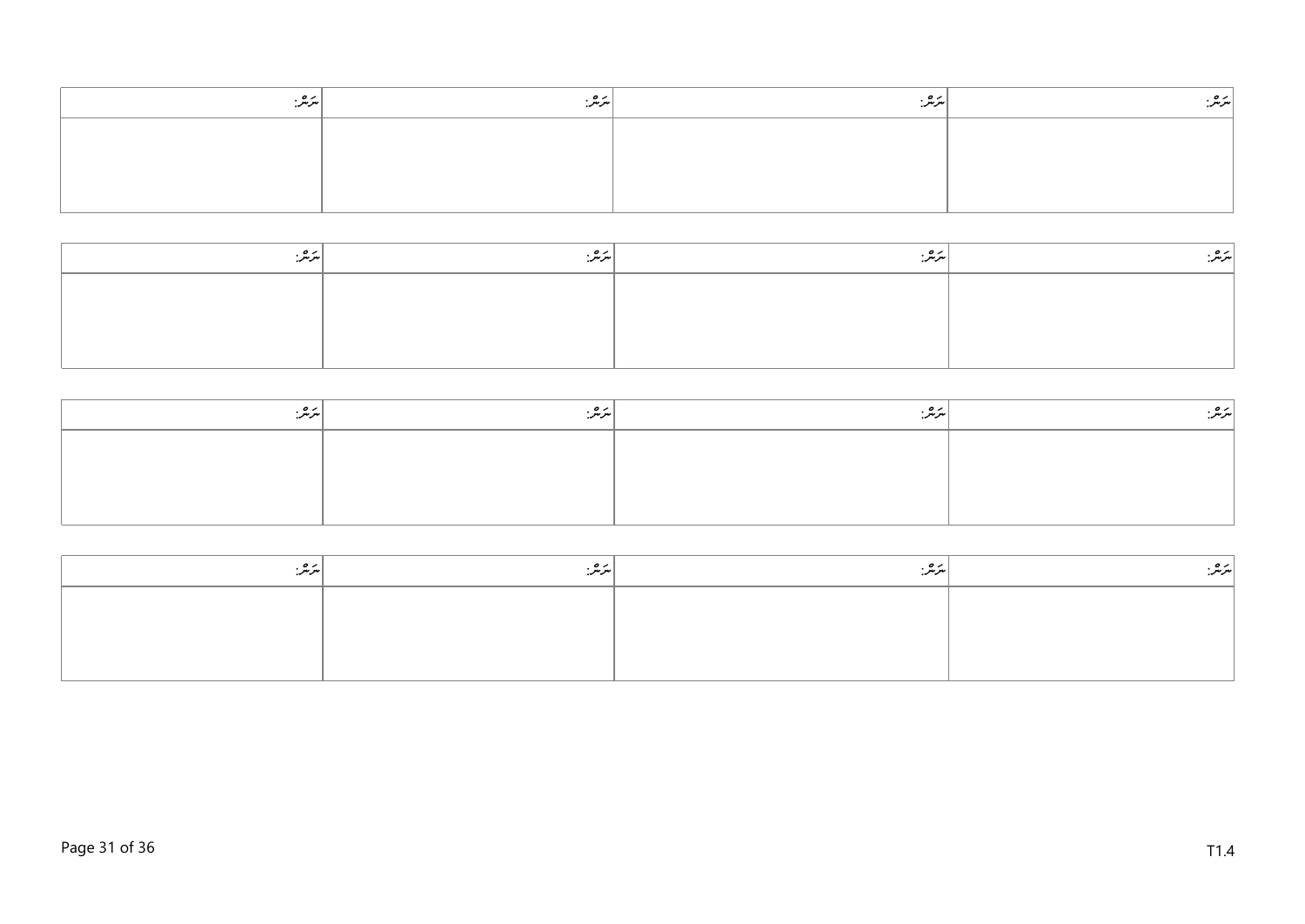| ير هو . | $\overline{\phantom{a}}$ | يرمر | اير هنه. |
|---------|--------------------------|------|----------|
|         |                          |      |          |
|         |                          |      |          |
|         |                          |      |          |

| ىر تىر: | $\circ$ $\sim$<br>" سرسر . | يترمير | o . |
|---------|----------------------------|--------|-----|
|         |                            |        |     |
|         |                            |        |     |
|         |                            |        |     |

| انترنثر: | ر ه |  |
|----------|-----|--|
|          |     |  |
|          |     |  |
|          |     |  |

|  | . ه |
|--|-----|
|  |     |
|  |     |
|  |     |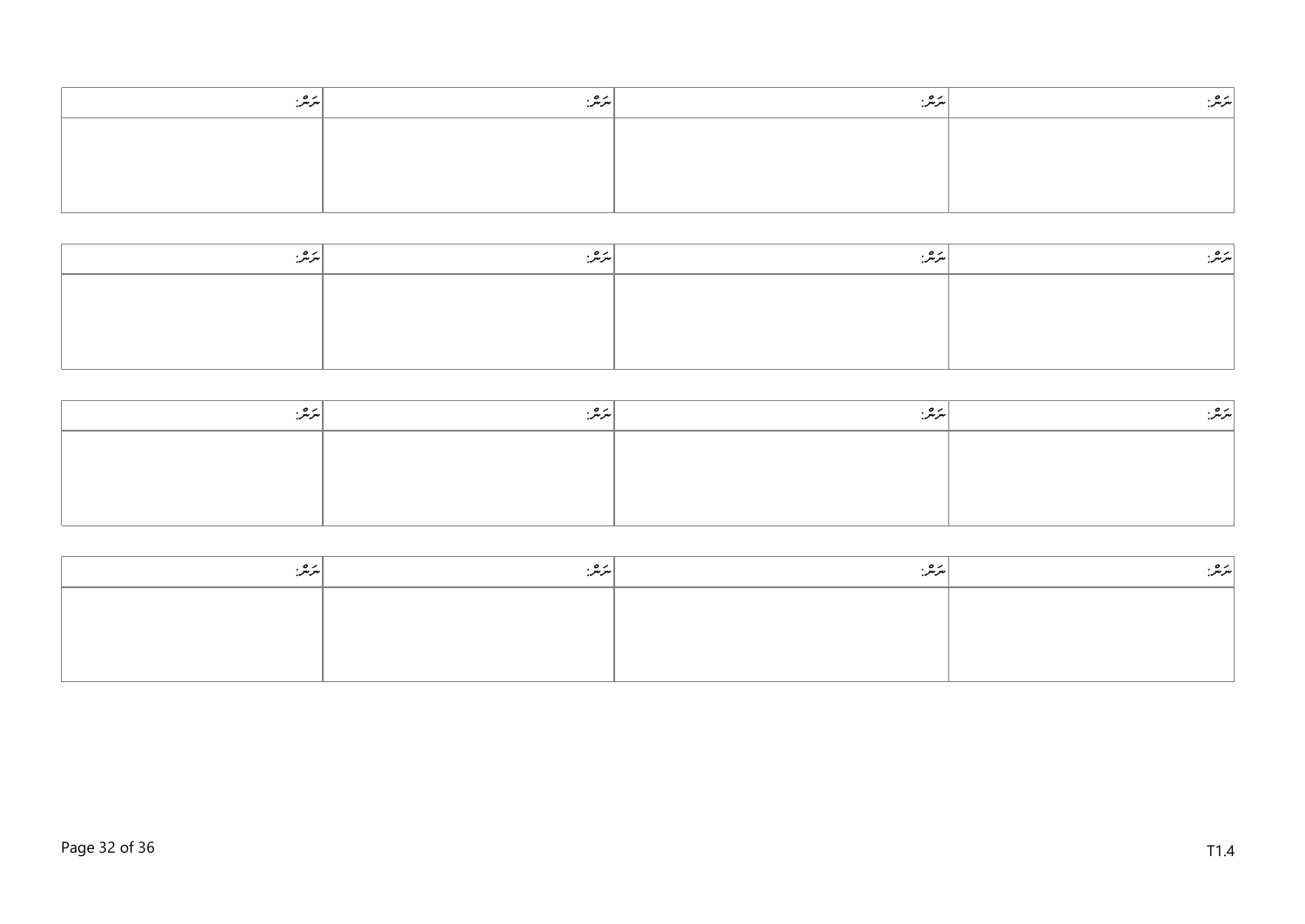| ير هو . | $\overline{\phantom{a}}$ | يرمر | اير هنه. |
|---------|--------------------------|------|----------|
|         |                          |      |          |
|         |                          |      |          |
|         |                          |      |          |

| ئىرتىر: | $\sim$<br>ا سرسر . | يئرمثر | o . |
|---------|--------------------|--------|-----|
|         |                    |        |     |
|         |                    |        |     |
|         |                    |        |     |

| انترنثر: | ر ه |  |
|----------|-----|--|
|          |     |  |
|          |     |  |
|          |     |  |

|  | . ه |
|--|-----|
|  |     |
|  |     |
|  |     |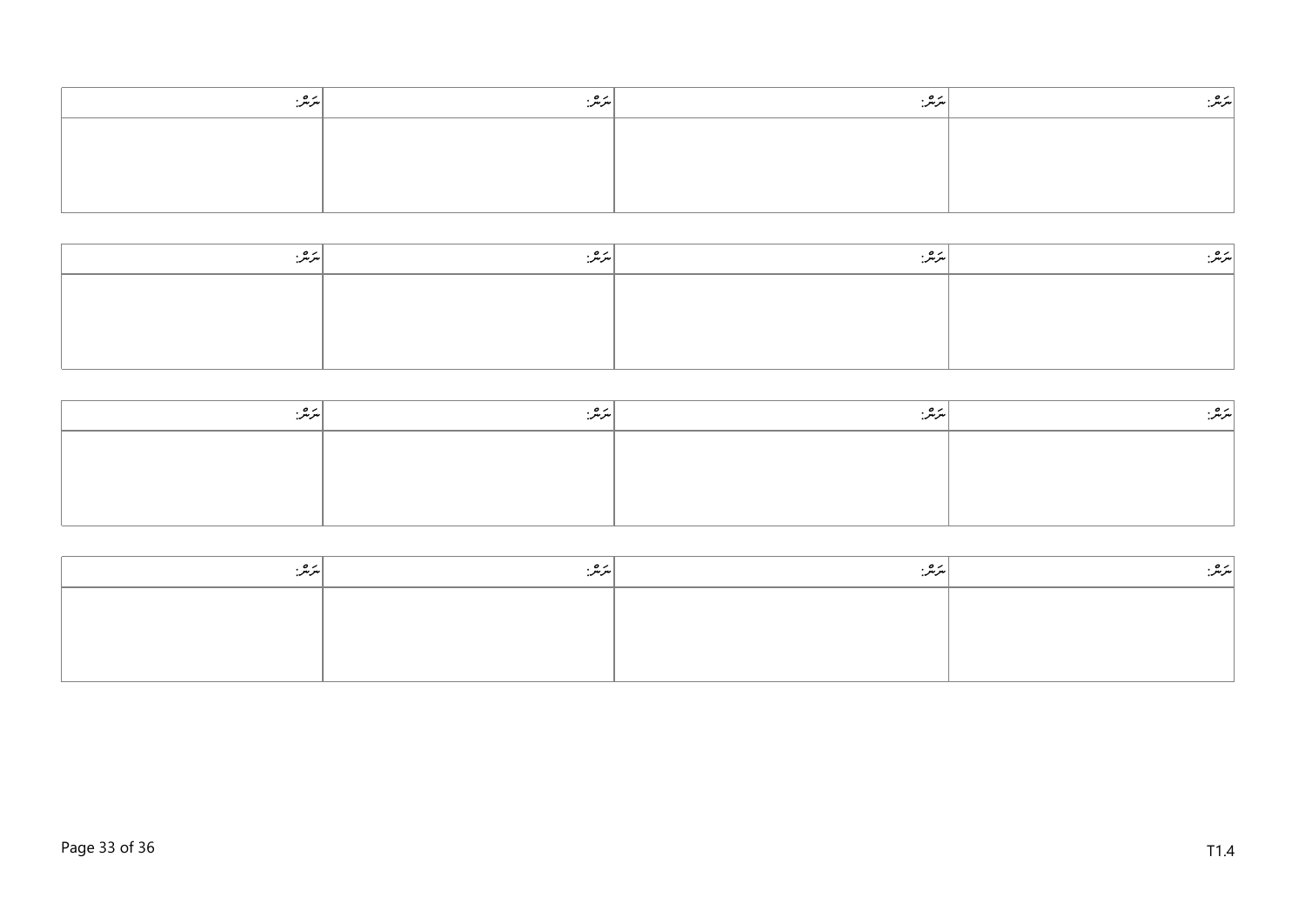| $\cdot$ | ο. | $\frac{\circ}{\cdot}$ | $\sim$<br>سرسر |
|---------|----|-----------------------|----------------|
|         |    |                       |                |
|         |    |                       |                |
|         |    |                       |                |

| ايرعر: | ر ه<br>. . |  |
|--------|------------|--|
|        |            |  |
|        |            |  |
|        |            |  |

| بر ه | 。 | $\sim$<br>َ سومس. |  |
|------|---|-------------------|--|
|      |   |                   |  |
|      |   |                   |  |
|      |   |                   |  |

| 。<br>. س | ىرىىر |  |
|----------|-------|--|
|          |       |  |
|          |       |  |
|          |       |  |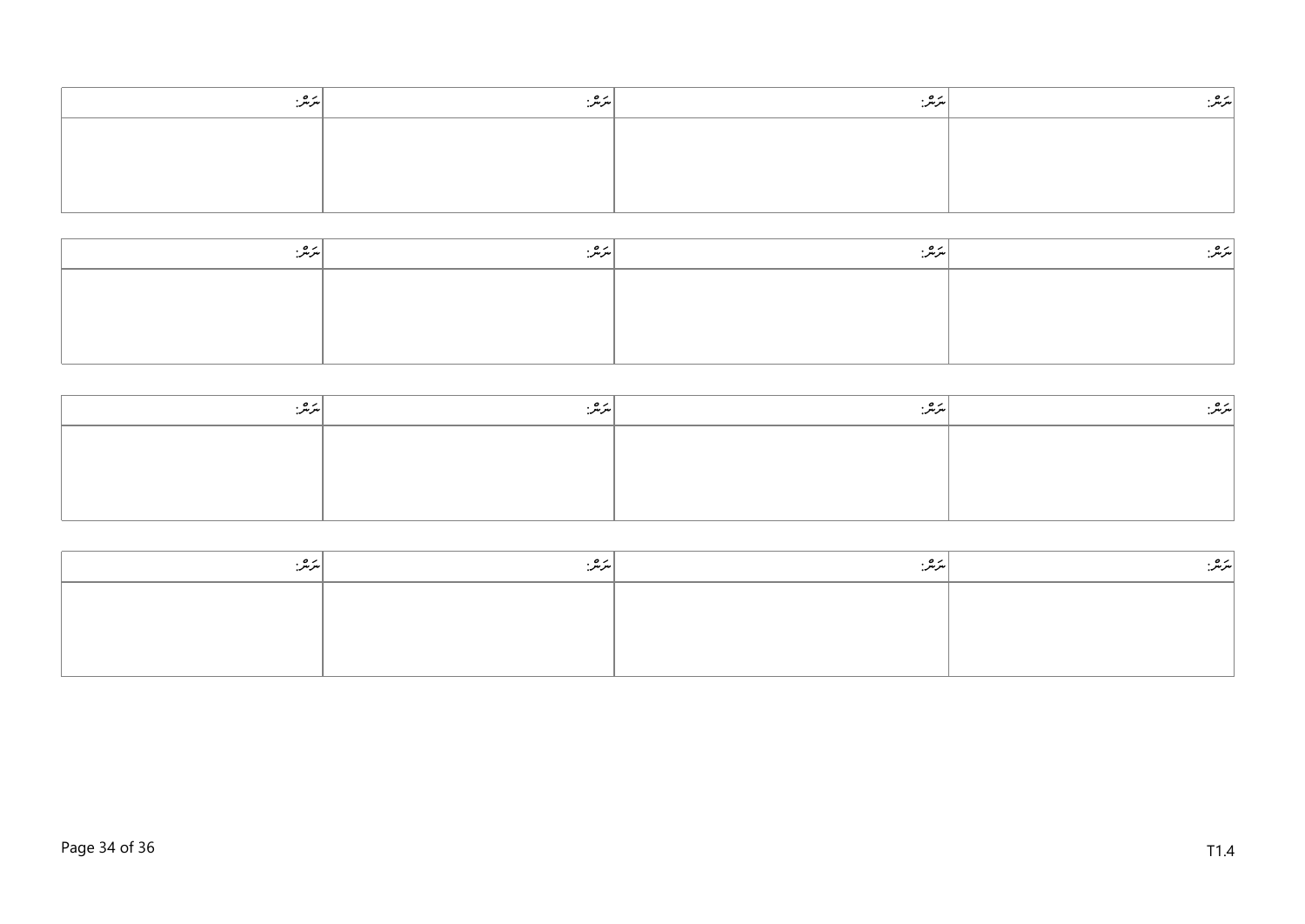| ير هو . | $\overline{\phantom{a}}$ | يرمر | لتزمثن |
|---------|--------------------------|------|--------|
|         |                          |      |        |
|         |                          |      |        |
|         |                          |      |        |

| ىر تىر: | $\circ$ $\sim$<br>" سرسر . | يترمير | o . |
|---------|----------------------------|--------|-----|
|         |                            |        |     |
|         |                            |        |     |
|         |                            |        |     |

| 'تترنثر: | 。<br>,,,, |  |
|----------|-----------|--|
|          |           |  |
|          |           |  |
|          |           |  |

|  | . ه |
|--|-----|
|  |     |
|  |     |
|  |     |